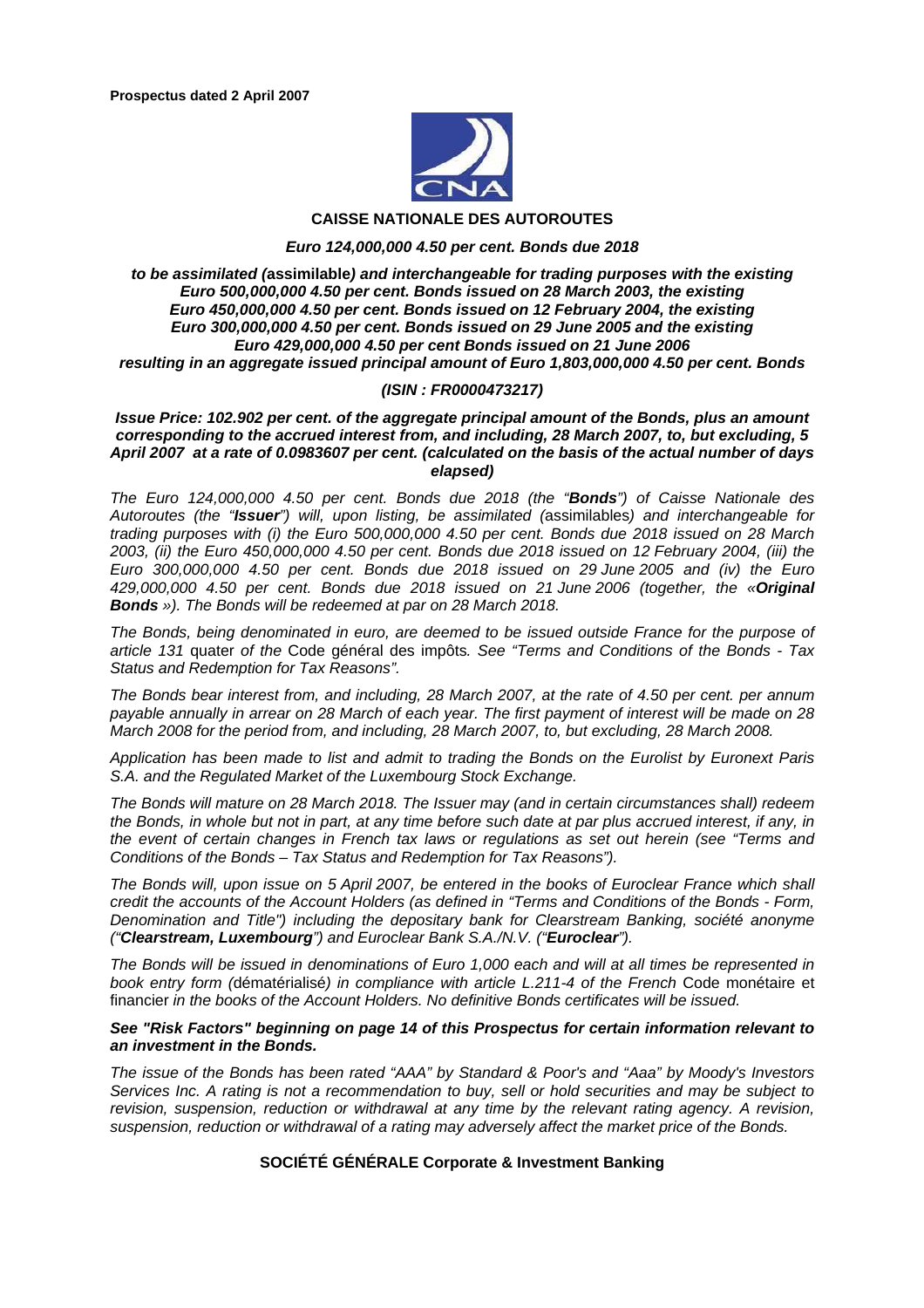*This prospectus constitutes a prospectus (the "Prospectus") for the purposes of Article 5.3 of Directive 2003/71/EC.* 

*The Issuer represents that this Prospectus contains all information with regard to the Issuer and the Bonds which is material in the context of the issue and offering of the Bonds, that all such information is in every material respect true and accurate and not misleading, that to the best of its knowledge and belief and after having made all inquiries as it has considered necessary there are no other facts the omission of which would in the context of the issue and sale of the Bonds make any statement in this Prospectus misleading in any material respect and that all reasonable enquiries have been made to ascertain such facts and to ensure the accuracy of all such statements. The Issuer accepts responsibility accordingly.* 

*In connection with the issue and offering of the Bonds, no person has been authorised to give any information or to make any representation other than those contained in this Prospectus and, if given or made, such information or representation must not be relied upon in any way as having been authorised by the Issuer or the Manager (as defined in "Subscription and Sale" below). Neither the delivery of this Prospectus, nor any sale made in connection therewith shall, under any circumstances, create any implication that there has been no change in the affairs of the Issuer subsequent to its date.* 

*The Manager has not separately verified the information contained in this Prospectus. The Manager makes no representations or warranties, express or implied, and assume no responsibility for the accuracy or completeness of the information contained herein.* 

*The distribution of this Prospectus and the offering of the Bonds in certain jurisdictions may be restricted by law. Persons into whose possession this Prospectus comes are required by the Issuer and the Manager to inform themselves about and to observe any such restrictions.* 

*The Bonds have not been and will not be registered under the U.S. Securities Act of 1933, as amended (the "Securities Act"). Under the Securities Act, and subject to certain exceptions, the Bonds may not be offered or sold within the United States of America or to, or for the account or benefit of, U.S. persons (as defined in Regulation S under the Securities Act ("Regulation S")).* 

*For a further description of certain restrictions on offers and sales of Bonds and on distribution of this Prospectus, see "Subscription and Sale" below.* 

*This Prospectus does not constitute, and may not be used for the purposes of, an offer or an invitation, to subscribe for or purchase any Bonds for or on behalf of any person in any jurisdiction or in any circumstances in which such offer or invitation is not authorised or to any person to whom it is unlawful to make such offer or invitation and no action is being taken to permit an offering of the Bonds or the distribution of this Prospectus in any jurisdiction where such action is required.* 

#### *See "Risk Factors" beginning on page 14 of this Prospectus for certain information relevant to an investment in the Bonds.*

*In this Prospectus, unless otherwise specified or the context otherwise requires, references to "€", "EURO", "EUR" or "euro" are to the single currency which was introduced in the participating member states of the European Union on 1 January 1999.* 

*Potential Bondholders are strongly advised to consult their own tax advisers concerning the consequences of acquisition, disposal, early repayment or redemption of the Bonds.* 

*In connection with this issue, Société Générale (the "Stabilisation Agent") or any person acting for the Stabilisation Agent may over-allot Bonds (provided that the aggregate principal amount of Bonds allotted does not exceed 105 per cent. of the aggregate nominal amount of the Bonds) or effect transactions with a view to supporting the market price of the Bonds at a level higher than that which might otherwise prevail. However, there is no assurance that the Stabilising Agent (or persons acting on behalf of the Stabilising Agent) will undertake stabilisation action. Any stabilisation action may begin on or after the date on which adequate public disclosure of the final terms of the offer of the Bonds is made and, if begun, may be ended at any time, but it must end no later than the earlier of 30 days after the issue date of the Bonds and 60 days after the date of the allotment of the Bonds. Any such transaction will be carried out in accordance with applicable laws and regulations.*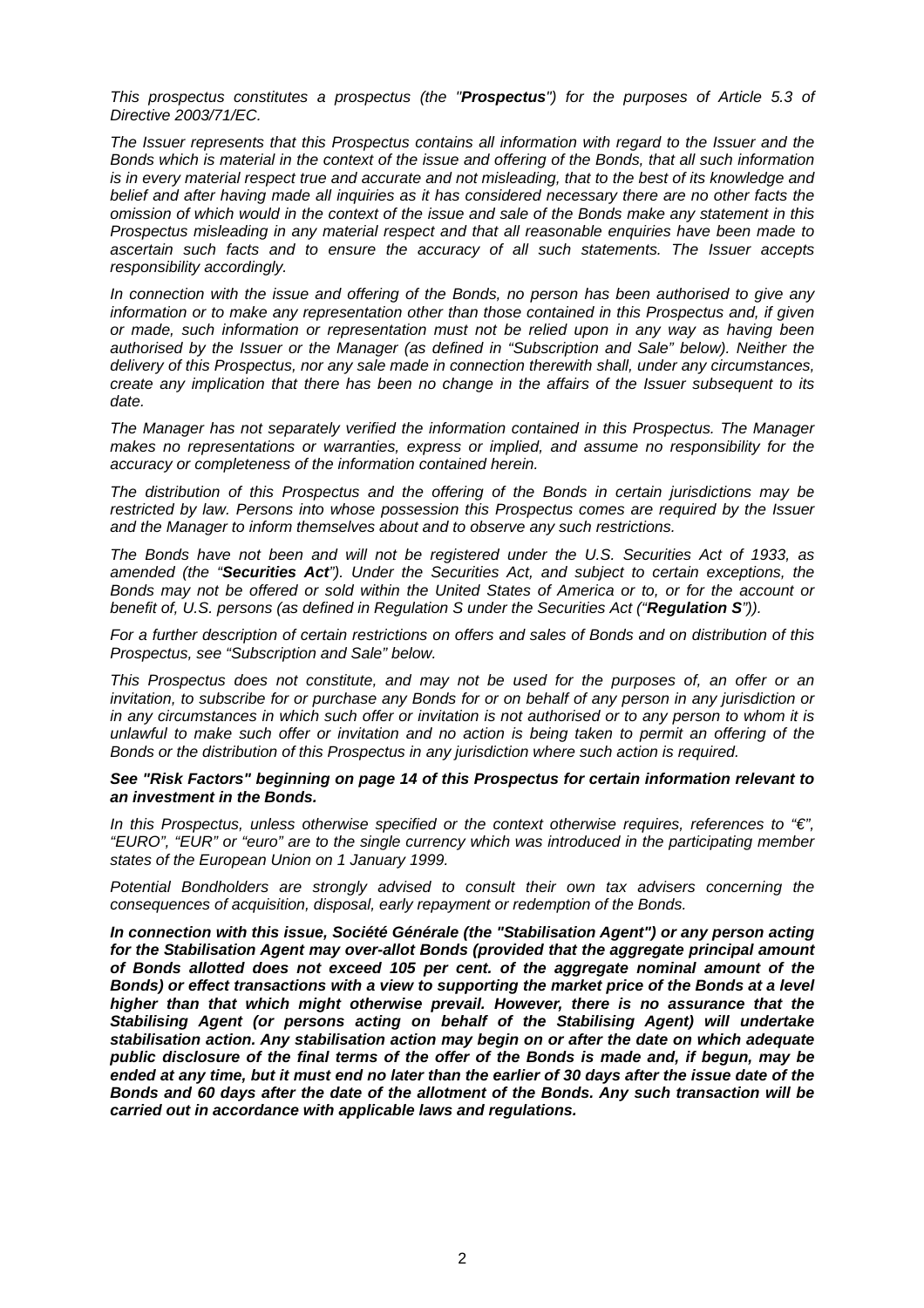## **TABLE OF CONTENTS**

| <b>SUMMARY</b>                                                            | 4  |
|---------------------------------------------------------------------------|----|
| <b>TRADUCTION EN FRANCAIS DU RESUME</b>                                   | 9  |
| <b>RISK FACTORS</b>                                                       | 14 |
| TERMS AND CONDITIONS OF THE BONDS                                         | 16 |
| USE OF PROCEEDS                                                           | 22 |
| CAISSE NATIONALE DES AUTOROUTES                                           | 23 |
| <b>TAXATION</b>                                                           | 53 |
| <b>SUBSCRIPTION AND SALE</b>                                              | 54 |
| <b>GENERAL INFORMATION</b>                                                | 56 |
| PERSONS RESPONSIBLE FOR THE INFORMATION GIVEN IN THE<br><b>PROSPECTUS</b> | 58 |
| VISA OF THE AUTORITE DES MARCHES FINANCIERS                               | 58 |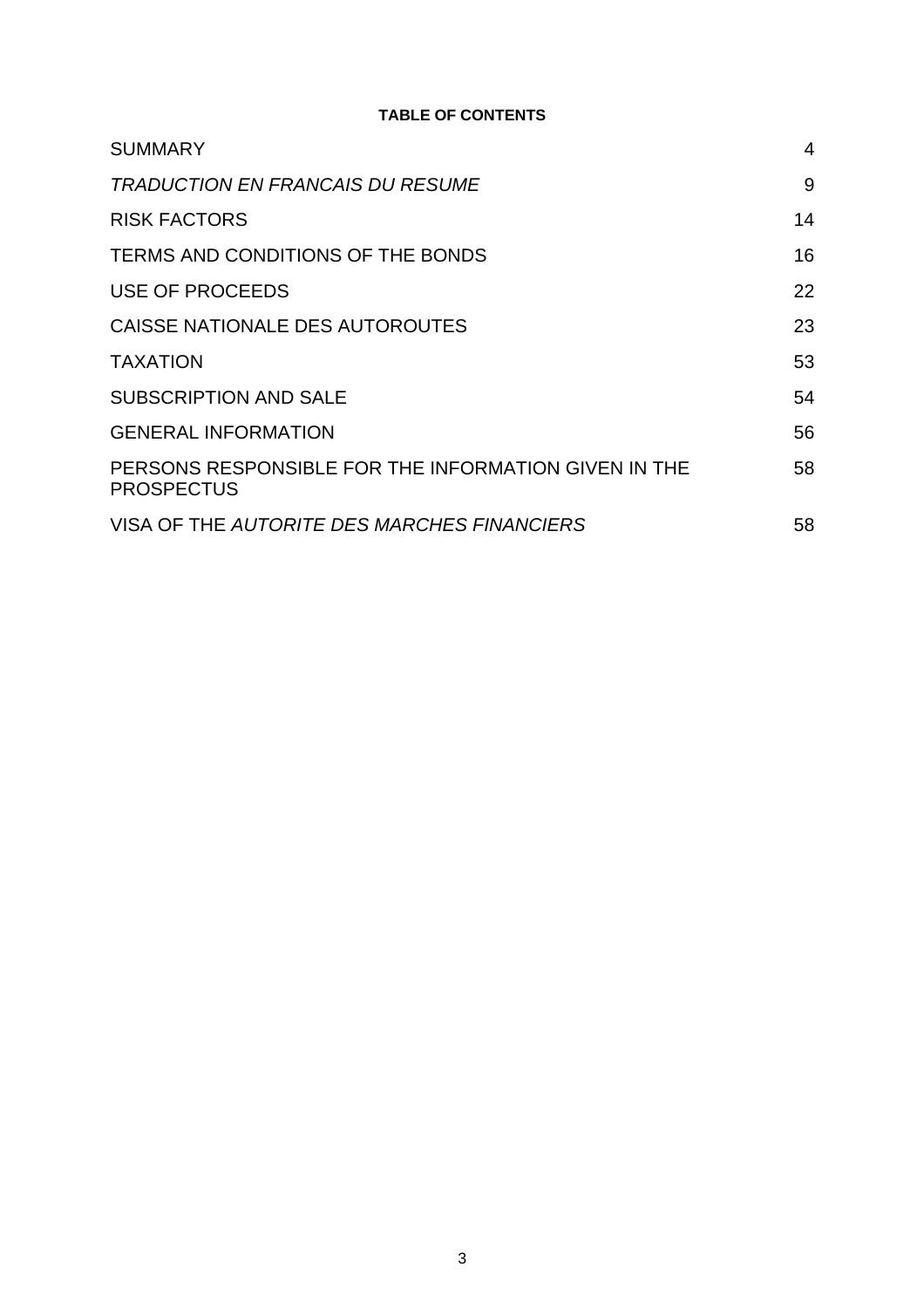#### **SUMMARY**

*This summary must be read as an introduction to this Prospectus. Any decision to invest in any Bonds should be based on a consideration of the Prospectus as a whole. Where a claim relating to information contained in the Prospectus is brought before a court, the plaintiff investor may, under the national legislation of the Member States of the European Community or the European Economic Area, be required to bear the costs of translating this Prospectus before the legal proceedings are initiated. The persons who presented the summary, including its translation and requested its notification pursuant to article 212-42 of the* règlement général *of the AMF, only have civil liability if this summary is misleading, inaccurate or inconsistent when read together with the other parts of this Prospectus.* 

### **1 Essential characteristics and risks associated with the Issuer**

#### **(A) The Issuer**

- 1. General information in respect of the Issuer, and its corporate governance
- 1.1 Corporate name Caisse Nationale des Autoroutes ("**CNA**" or the "**Issuer**")

independence.

Registered office: 56, rue de Lille, 75356 Paris 07 SP

1.2 Legal structure and administration bodies National public-sector administrative institution

1.3 Name and status of statutory auditors Mr. Gérard Schottey, a government accountant,

was appointed by a joint order (*arrêté*) of the Minister for the Economy, Finance & Industry, Minister for Transport, Amenities, Tourism and Fisheries, and the Minister Delegate for the Budget and Budget Reform dated October 14, 2002 and February 5, 2003.

At the headquarters of CNA: 15, quai Anatole France 75356 Paris 07 SP

with a corporate structure and financial

- 1.4 Date of incorporation and termination CNA was incorporated in 1963 for an indefinite period.
	- 1.5 Legal documents in respect of the Issuer (by- laws, reports of general meetings, auditors reports) can be consulted at the following location:
- 2. General information in respect of the capital
- 

2.1 Registered capital **Its status as a national public administrative** institution means that CNA has no capital.

- 3. Information concerning the business of the Issuer
- 3.1 Summary of the Issuer's business and trends Pursuant to Article R. 122-7 of the French

Highway Code, CNA is responsible for obtaining resources for the expressway concession companies or for financing the construction or development of expressways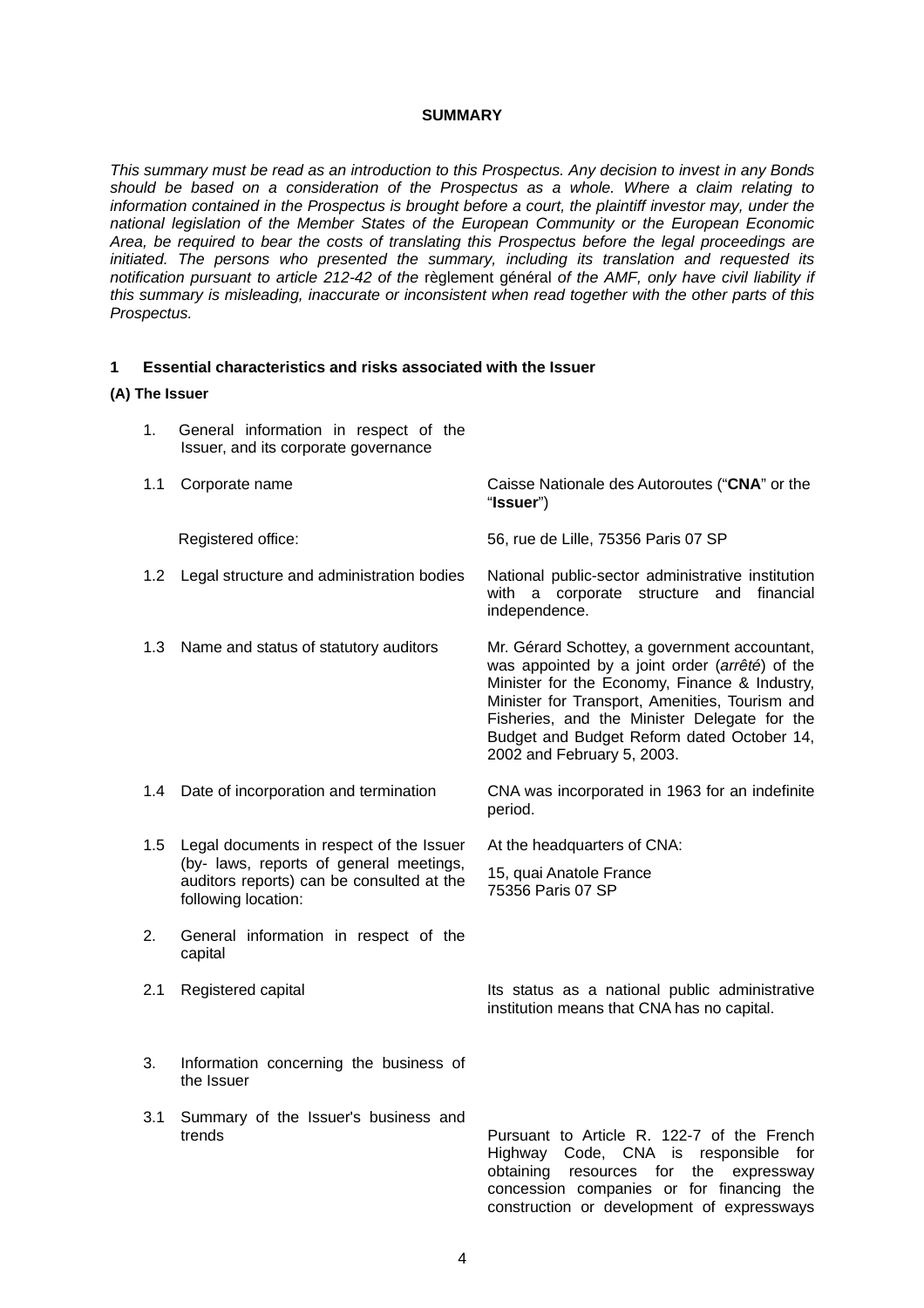which collect tolls, and to transfer all the expenses and revenues from the bonds it<br>issues to the expressway concession to the expressway concession companies and public bodies, pursuant to Article L. 122-4 of the Highway Code.

CNA is a public administrative institution enjoying financial autonomy, and whose income does not come from the Government budget.

The board of directors of CNA deliberates on its budget, on its accounting and financial management and on the annual programme for borrowing. The administrative, accounting and financial management of CNA is managed by the Caisse des Dépôts in accordance with the terms set forth in an agreement entered into between the two establishments.

Each year, once companies eligible for CNA financing have compiled their financing needs, a borrowing program is drawn up jointly by CNA, the regulatory bodies (Ministry of the Economy and Finance, Ministry for Road Transport) and the companies.

Financial resources collected by CNA in this way are then distributed in the form of loans to the expressway concession companies, the rates and maturity which apply to these loans being exactly the same as those which apply to the loans taken out by CNA. CNA therefore grants loans to the various expressway concession companies, the terms and conditions of these loans define the obligations of both parties, in particular in respect of the obligation of the companies to pay amounts to CNA in accordance with contracted loan payment schedules.

Aside from individual loan contracts entered into between CNA and its beneficiaries, the general terms regulating relations between CNA and the companies were first set forth in an Agreement dated September 2, 1996, the terms of this agreement applied until early 2006, at which time it was remodelled in order to secure repayment of the CNA outstanding loan further to the privatization in early 2006 of the three largest French expressway companies which until the time of their privatization had been financed by CNA.

Given the gradual maturity of the expressway network of concessionary companies which had been using the CNA financing system, and as a result of the withdrawal of the companies privatized early 2006, CNA's outstanding debt as recorded since 2003 should therefore continue to decline, even at a faster rate over the coming years (EUR 19,230,000,000 at end 2006 "*en valeur historique")*.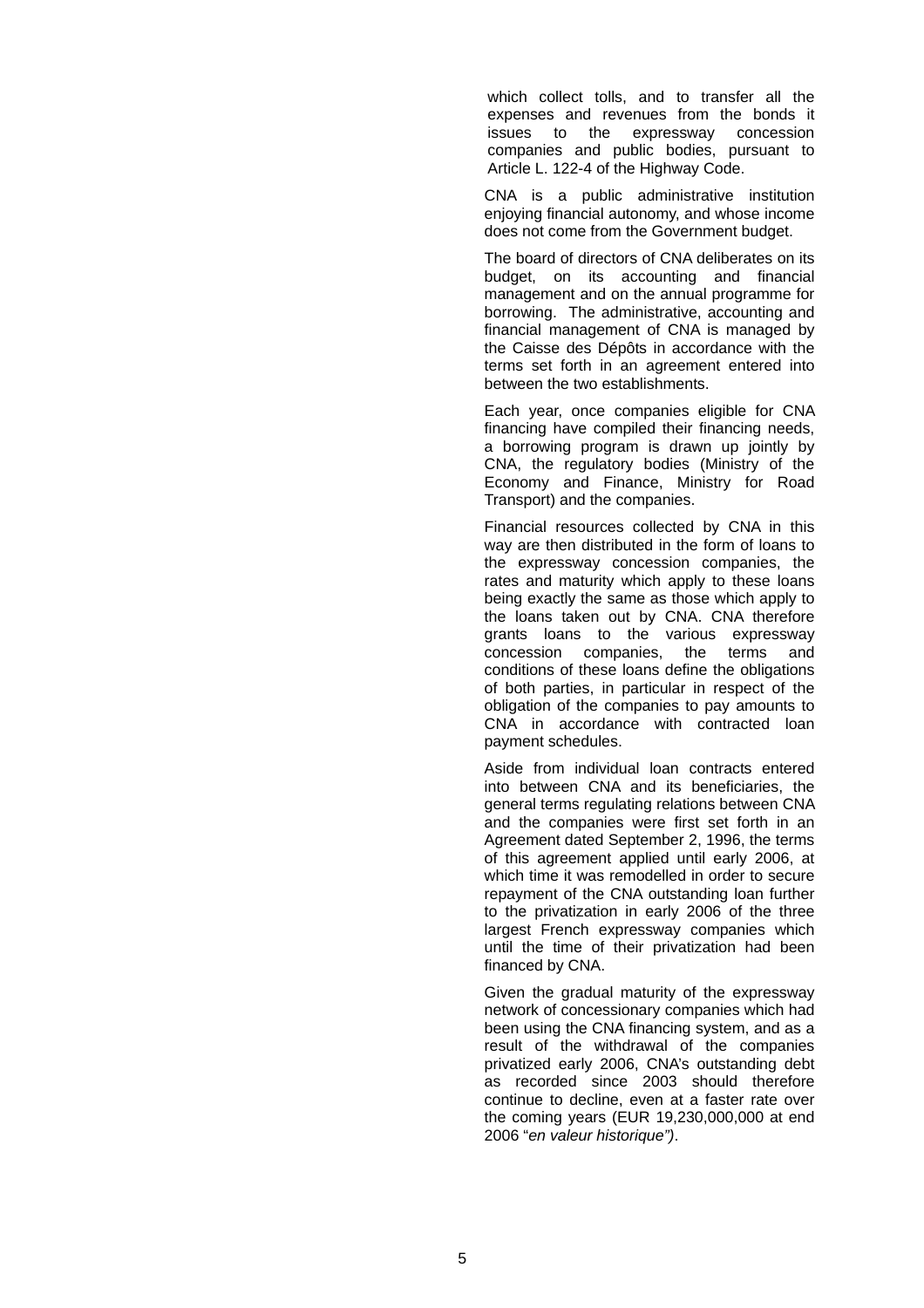## **(B) Principal Risks**

CNA is a national public administrative institution which enjoys financial autonomy, is not supported by the government budget, and whose purpose is the obtaining of resources for expressway concession companies to finance the construction or development of expressways which collect tolls. The general terms regulating relations between CNA and the companies were first set forth in an agreement dated September 2, 1996. On July 18, 2005, the French government launched the privatization of the three major French superhighway companies and hence, CNA had additional clauses added to the 1996 agreement. These amendments were entered into by the concessionary companies in the first half of 2006.

CNA's market risk is currently restricted to that of interest rates which result from the fixed-rate bond issuance and its loan indexed on French inflation. These interest rate risks are hedged in a perfectly congruent manner by loans granted to expressway companies.

#### **2 Essential characteristics and risks associated with the Bonds**

#### **(A) The Bonds**

| <b>Description:</b> | Euro 124,000,000 4.50 per cent. Bonds due 2018 to be assimilated                  |
|---------------------|-----------------------------------------------------------------------------------|
|                     | (assimilables) and interchangeable for trading purposes upon listing with (i) the |
|                     | Euro 500,000,000 4.50 per cent. Bonds issued on 28 March 2003, (ii) the Euro      |
|                     | 450,000,000 4.50 per cent. Bonds issued on 12 February 2004, (iii) the Euro       |
|                     | 300,000,000 4.50 per cent. Bonds issued on 29 June 2005 and (iv) the Euro         |
|                     | 429 000 000 4.50 per cent. Bonds issued on 21 June 2006.                          |

**Manager:** Société Générale

**Issue Price:** 102.902 per cent. of the aggregate principal amount of the Bonds, plus an amount corresponding to the accrued interest from, and including, 28 March 2007, to, but excluding, 5 April 2007 at a rate of 0.0983607 per cent.

**Amount:** Euro 124,000,000

**Form of the Bonds:**  The 124,000 Bonds will be issued in bearer dematerialised form in the denomination of Euro 1,000. No physical document of title including *certificats représentatifs* pursuant to article R. 211-7 of the French *Code monétaire et financier* will be issued in respect of the Bonds. Title to the Bonds will be evidenced in accordance with article L.211-4 of the French *Code monétaire et financier* by book entry

**Denomination:** Euro 1,000

**Interest and** 

**Maturity date:** 28 March 2018

**Status of the Bonds:** The Bonds constitute direct, unconditional, unsecured and unsubordinated obligations of the Issuer and rank and will rank pari passu and without any preference among themselves

**Ratings:** The issue of the Bonds has been rated "AAA" by Standard & Poor's and "Aaa" by Moody's Investors Services Inc.

**Negative pledge:**  As long as any of the Bonds remains outstanding, the Issuer will not create or permit to subsist any mortgage, charge, pledge or other security interest upon any of its assets or revenues, present or future, to secure any external indebtedness incurred or guaranteed by it (whether before or after the issue of the Bonds) unless the Bonds are equally and rateably secured so as to rank pari passu with such external indebtedness or the guarantee thereof

**payment of interest:**  The Bonds shall bear interest from, and including, 28 March 2007, to, and excluding, 28 March 2018, subject to earlier redemption, at the rate of 4.50 per cent. per annum calculated on the principal amount of the Bonds, payable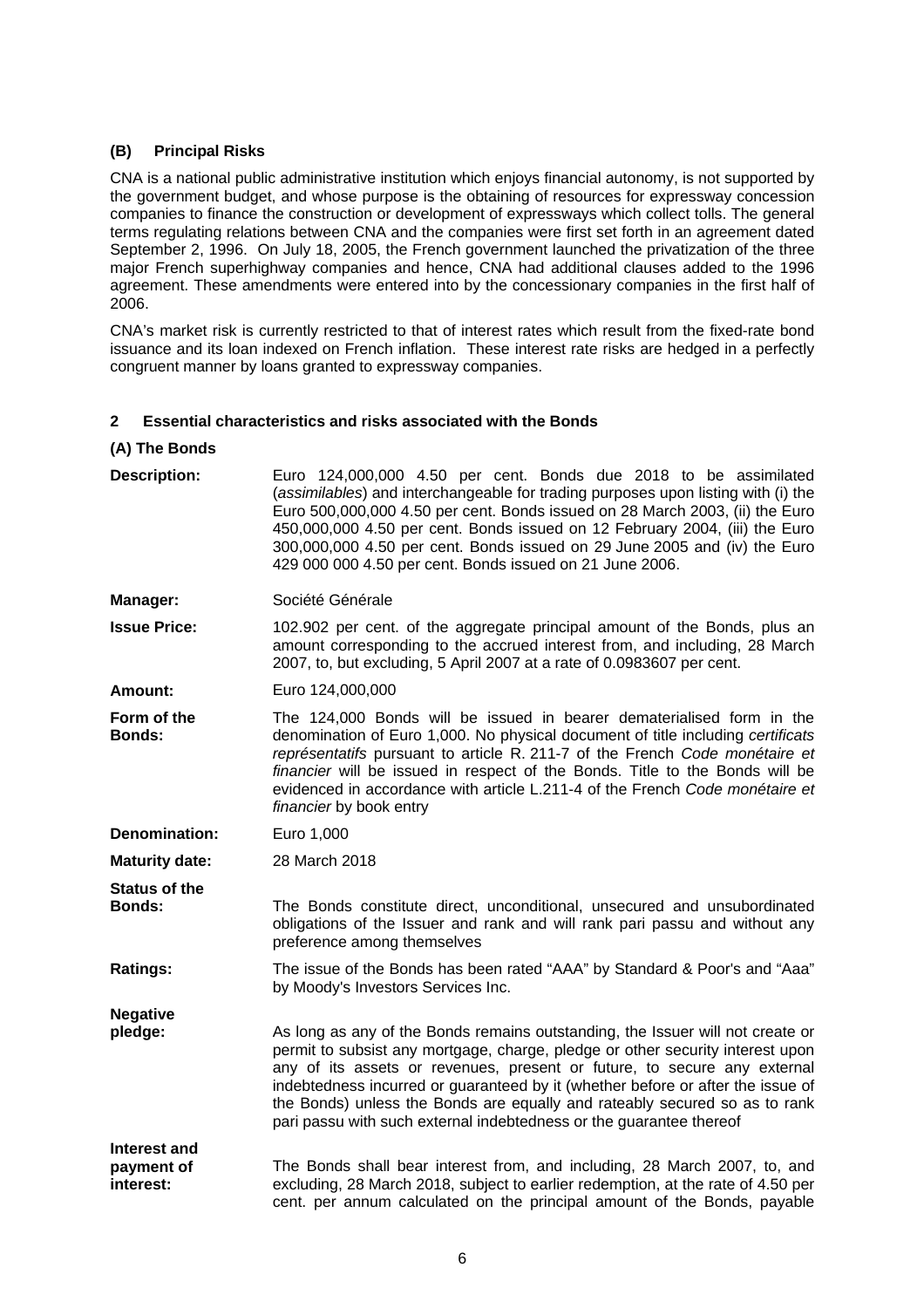annually in arrear on 28 March of each year. The first payment of interest will be made on 28 March 2008 for the period from, and including, 28 March 2007, to, but excluding, 28 March 2008

**Withholding tax:** The Bonds, being denominated in euro, are deemed to be issued outside France, and accordingly payments of interest on, and other revenues with respect to the Bonds, are entitled to the exemption from deduction at source provided by article 131 quater of the French Code général des impôts. Accordingly such payments do not give the right to any tax credit from any French source

**Governing law:** French law

**Event of Default:** The Representative of the Masse may, upon written notice to the Fiscal Agent given before all defaults shall have been remedied, cause the Bonds to become due and payable whereupon they shall become immediately due and payable at their principal amount, plus accrued interest, if any upon the occurrence of any of the following events:

- (a) default in any payment when due of the principal of, or interest on, any of the Bonds, and the continuance of any such default for a period of 15 days thereafter; or
- (b) default in the performance or observance of any other undertaking or agreement contained in the Bonds, if such default shall not have been cured within 30 days after receipt by the Fiscal Agent of written notice of such default given by the holder of such Bonds; or
- (c) any other indebtedness of the Issuer for borrowed money shall become due and payable prior to the stated maturity thereof as a result of a default thereunder, or any such indebtedness shall not be paid at the maturity thereof after the expiry of any applicable grace period therefor or any guarantee given by the Issuer for borrowed money of others shall not be honoured when due and called upon, unless, in any such event, the Issuer has disputed in good faith that such debt is due or that such guarantee is callable and such dispute has been submitted to a competent court, in which case default in payment shall not constitute an event of default hereunder so long as the dispute shall not have been finally adjudicated; or
- (d) the Issuer is dissolved prior to the repayment in full of the Bonds unless its activities and debts are transferred to another public entity owned or controlled by the Republic of France and French law no. 80-539 of 16 July 1980 (as such law is substantially in effect as of the issue date of the Bonds) or any successor law or regulation of substantially the same character is applicable to such public entity; or
- (e) French law n° 80-539 of 16 July 1980 (as such law is substantially in effect as of the issue date of the Bonds) or any successor law or regulation of substantially the same character ceases to be applicable to the Issuer.

| redemption: | The Issuer may (and in certain circumstances shall) redeem the Bonds early,     |
|-------------|---------------------------------------------------------------------------------|
|             | in whole but not in part, at par plus accrued interest, if any, in the event of |
|             | certain changes in French tax laws or regulations                               |

**Use of** 

**Early** 

**proceeds:** The net proceeds of approximately Euro 127,720,447.27 to be received by the Issuer from the subscription of the Bonds will be used by the Issuer to finance its general activities

**Listing:** Eurolist by Euronext Paris S.A. and the Regulated Market of the Luxembourg Stock Exchange

**Fiscal Agent and Principal Paying Agent:** 

CACEIS Bank Luxembourg S.A.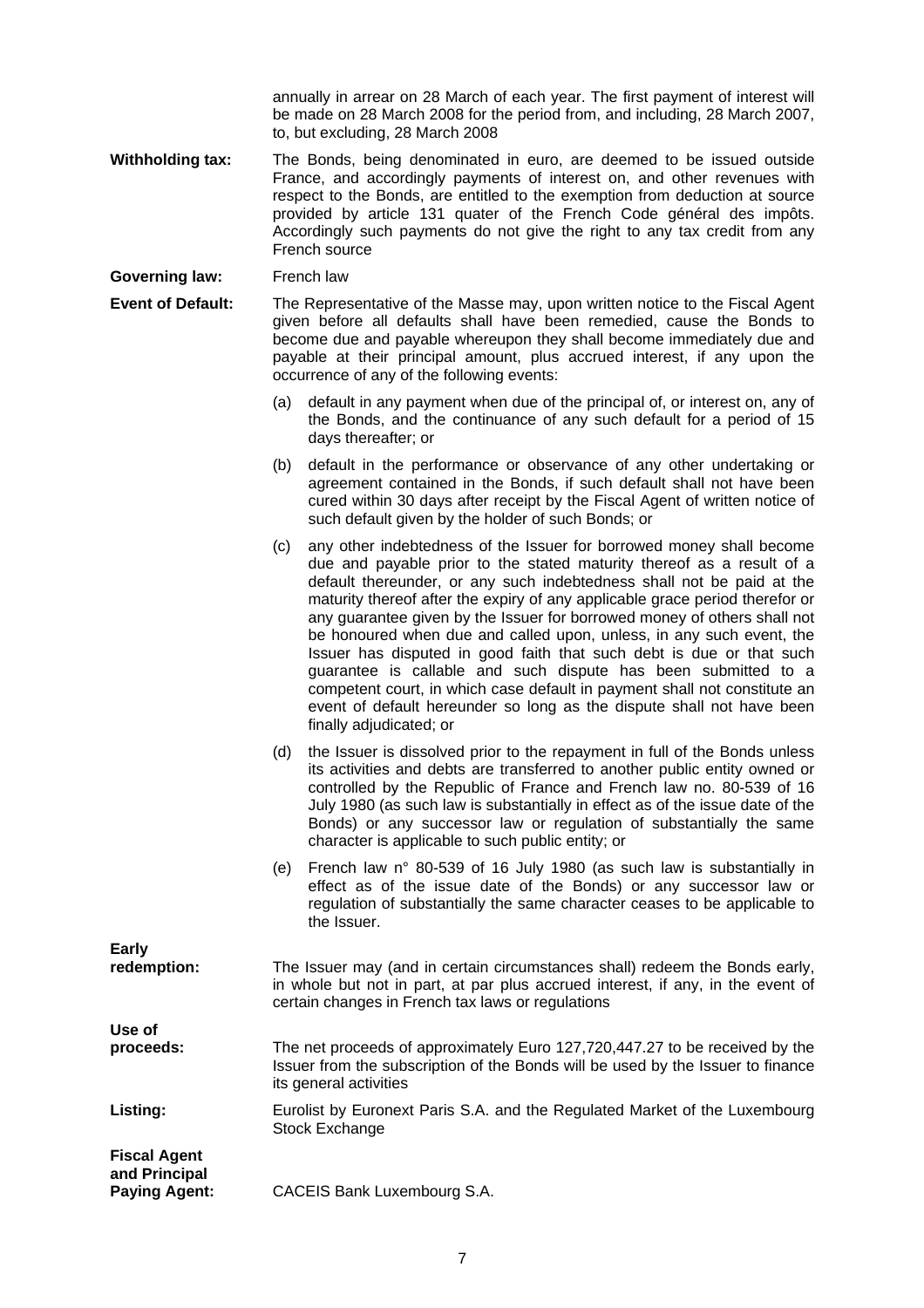| <b>Paris Paying</b><br>Agent:   | <b>CACEIS Corporate Trust</b>                                                                                                                                                                                                                                                                                                                                                                                                                                                                                                                                                                                                     |
|---------------------------------|-----------------------------------------------------------------------------------------------------------------------------------------------------------------------------------------------------------------------------------------------------------------------------------------------------------------------------------------------------------------------------------------------------------------------------------------------------------------------------------------------------------------------------------------------------------------------------------------------------------------------------------|
| <b>Paris Listing</b><br>Agent:  | Société Générale                                                                                                                                                                                                                                                                                                                                                                                                                                                                                                                                                                                                                  |
| <b>Selling</b><br>restrictions: | No action has been, or will be, taken in any country or jurisdiction that would<br>permit a public offering of the Bonds, or the possession or distribution of this<br>Prospectus or any other document relating to the Bonds, in any country or<br>jurisdiction where action for that purpose is required. Accordingly, the Bonds<br>may not be offered or sold, directly or indirectly, and no offering material<br>relating to the Bonds may be distributed in or from, or published in, any<br>country or jurisdiction except under circumstances that will result in<br>compliance with any applicable laws and regulations. |

#### **(B) Essential risks associated with the Bonds**

#### *Investors*

Prospective investor should be experienced with respect to transactions on capital markets and bonds and should understand the risks of transactions involving the Bonds.

#### *Risks related to the Bonds generally*

## *Modification of the Terms and Conditions of the Bonds*

The Bondholders will be grouped automatically for the defence of their common interests in a *Masse* and a General Meeting can be held. The Conditions permit in certain cases defined majorities to bind all Bondholders including Bondholders who did not attend and vote at the relevant General Meeting and Bondholders who voted in a manner contrary to the majority. The General Meeting is empowered to approve changes in the rights of the Bondholders.

#### *The Bonds may be redeemed prior to maturity*

In the event that the Issuer would be obliged to pay additional amounts in respect of any Bonds due to any withholding, the Issuer may and, in certain circumstances shall, redeem all of the Bonds then outstanding.

#### *Risks related to the market generally*

#### *Liquidity risks*

There can be no assurance that an active trading market will develop for the Bonds or that the Bondholders will be able to sell their Bonds in the secondary market in which case the market or trading price and liquidity of the Bonds may be adversely affected.

#### *Interest rate risks*

Investment in the Bonds involves the risk that subsequent changes in market interest rates may adversely affect the value of the Bonds.

#### *Rating*

The rating of the Bonds may not reflect the potential impact of all risks related to the Bonds, including additional factors discussed above, that may affect the value of the Bonds.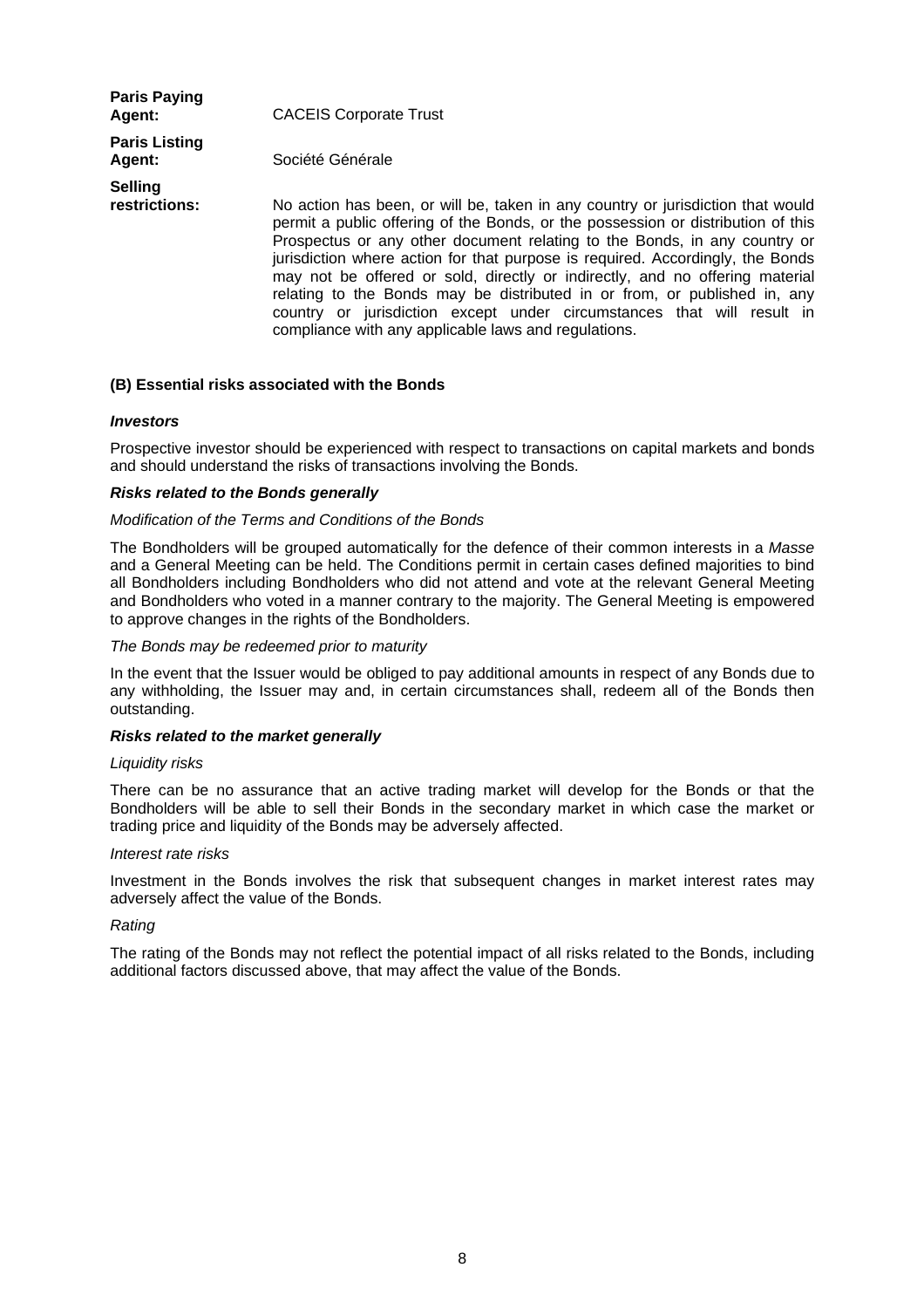## *TRADUCTION EN FRANCAIS DU RESUME*

Ce résumé doit être lu comme une introduction au Prospectus. Toute décision d'investir dans les Obligations doit être fondée sur un examen exhaustif du Prospectus. Lorsqu'une action concernant l'information contenue dans le Prospectus est intentée devant un tribunal, l'investisseur plaignant peut, selon la législation nationale des États membres de la Communauté européenne ou parties à l'accord sur l'Espace économique européen, avoir à supporter les frais de traduction du Prospectus avant le début de la procédure judiciaire. Les personnes qui ont présenté le résumé, y compris sa traduction et en ont demandé la notification au sens de l'article 212-42 du règlement général de l'AMF, n'engagent leur responsabilité civile que si le résumé est trompeur, inexact ou contradictoire par rapport aux autres parties de ce Prospectus.

l' "**Emetteur**")

des Autoroutes :

75356 Paris 07 SP

15, quai Anatole France

#### **1 Caractéristiques essentielles et risques de l'Emetteur**

#### **(A) L'Emetteur**

- 1. Renseignements de caractère général concernant l'Emetteur, ses organes d'administration
- 1.1 Dénomination : Caisse Nationale des Autoroutes ("**CNA**" ou

Siège social : 56, rue de Lille, 75356 Paris 07 SP

- 1.2 Forme juridique de l'Emetteur et nature des organes d'administration :
- 1.3 Nom et statut des contrôleurs légaux : M. Gérard SCHOTTEY, agent comptable

1.4 Date de constitution et d'expiration de l'Emetteur :

- 1.5 Indication des lieux où peuvent être consultés les documents juridiques relatifs à l'émetteur (statuts, procèsverbaux d'assemblées générales, rapports des contrôleurs légaux) :
- 2. Renseignements de caractère général concernant le capital
- 
- 3. Renseignements concernant l'activité de l'Emetteur
- 3.1 Bref descriptif de l'activité de l'Emetteur et de son évolution :

2.1 Montant du capital : De par son statut, la Caisse Nationale des Autoroutes n'est pas dotée de capital.

Établissement public à caractère administratif

nommé par arrêtés conjoints du ministre de l'économie, des finances et de l'industrie, du ministre des transports, de l'équipement, du tourisme et de la mer et du ministre délégué au budget et à la réforme budgétaire en date des

La Caisse Nationale des Autoroutes a été créée en 1963 pour une durée indéterminée.

Au siège administratif de la Caisse Nationale

doté de l'autonomie financière

14 octobre 2002 et 5 février 2003.

Conformément à l'article R.122-7 du Code de la voirie routière, la Caisse Nationale des Autoroutes est chargée d'émettre des emprunts affectés au financement de la construction ou de l'aménagement des autoroutes donnant lieu à la perception de péages, et de répartir le produit de ces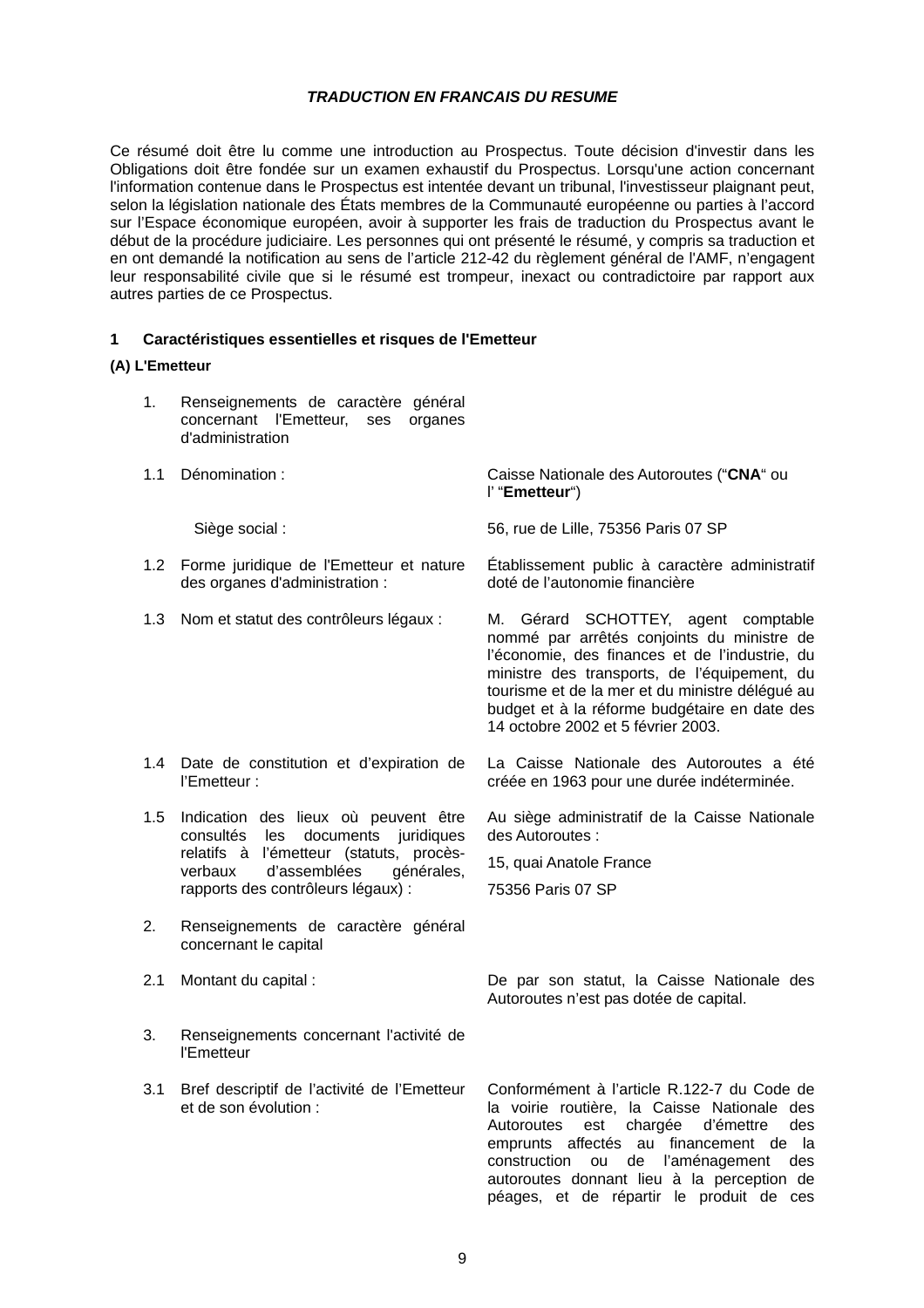emprunts entre les collectivités ou sociétés ayant reçu la concession de la construction ou de l'exploitation d'autoroutes en application des dispositions de l'article L.122-4 du Code de la voirie routière.

La Caisse Nationale des Autoroutes est un établissement financièrement autonome, dont les recettes ne proviennent pas du budget de<br>l'Etat. Elle est dotée d'un Conseil l'Etat. Elle est dotée d'un Conseil d'administration qui délibère sur le budget, les comptes et le programme d'emprunts annuel. Sa gestion administrative, comptable et financière est assurée, sous le contrôle du Conseil d'administration, par la Caisse des Dépôts, dans les conditions fixées par une convention conclue entre les deux établissements.

Chaque année, la CNA met donc en œuvre un programme d'emprunts élaboré en étroite concertation avec les tutelles (ministère de l'économie et des finances et ministère de l'équipement) et les sociétés concessionnaires d'autoroutes.

Les sommes ainsi émises par la Caisse sont ensuite réparties entre les sociétés sous forme de prêts dont les conditions de taux et de maturité sont exactement similaires à celles applicables aux emprunts souscrits par la CNA. Des contrats de prêts sont alors conclus entre la Caisse et les différentes sociétés concessionnaires bénéficiaires, et définissent les obligations réciproques des deux parties, notamment l'obligation des sociétés de reverser à la CNA les sommes relatives aux différentes échéances des prêts ainsi distribués.

Au-delà de ces contrats de prêts particuliers, les conditions générales régissant les relations entre la Caisse et les sociétés étaient jusqu'au début 2006 fixées dans le cadre d'une Convention technique en date du 2 septembre 1996, laquelle a été refondue en vue de sécuriser le remboursement de la dette CNA, suite à la privatisation début 2006 des trois grands groupes autoroutiers français jusqu'alors financés via la CNA.

Compte tenu de l'arrivée à maturité progressive du réseau des sociétés historiquement financées par la CNA et de la sortie programmée des sociétés privatisées début 2006 du système de financement CNA, la décroissance de l'encours de la dette de la Caisse observée depuis 2003 devrait s'accentuer à l'avenir (19.230.000.000 d'euros fin 2006 en valeur historique).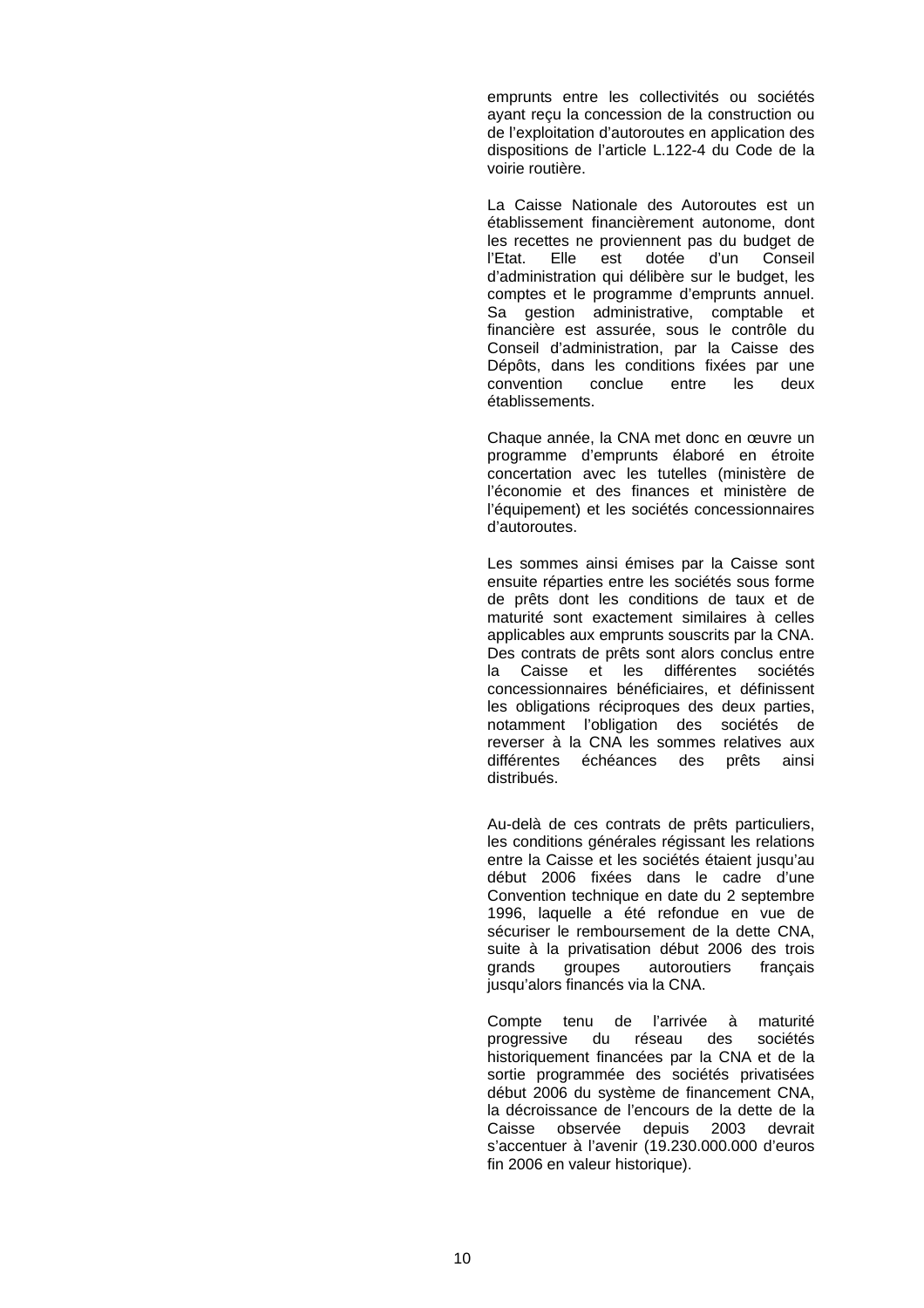#### **(B) Risques essentiels de l'Emetteur**

La CNA est un établissement public national à caractère administratif doté de l'autonomie financière, dont les recettes ne proviennent pas du budget de l'Etat, et qui a pour mission de procurer aux sociétés concessionnaires d'autoroutes les ressources destinées au financement de la construction ou de l'aménagement des autoroutes donnant lieu à la perception de péages. Les conditions générales régissant les relations entre la CNA et les sociétés étaient jusque là fixées dans le cadre d'une Convention technique en date du 2 septembre 1996. Or suite au lancement par le Gouvernement français le 18 juillet 2005 du processus de privatisation des trois grands groupes autoroutiers français, la CNA a procédé à l'élaboration d'avenants à cette Convention technique de 1996. La signature de ces avenants est intervenue au premier semestre 2006.

Les risques de marché de CNA qui se limitent aujourd'hui au risque de taux induit par ses émissions d'emprunts à taux fixe et son emprunt indexé sur l'inflation française, sont néanmoins couverts de manière parfaitement équivalente par les prêts consentis aux sociétés d'autoroute.

#### **2 Caractéristiques essentielles des Obligations et risques des Obligations**

#### **(A) Les Obligations**

| Description:                                 | Emprunt obligataire de 124.000.000 d'euros portant intérêt au taux de 4,50%<br>l'an et venant à échéance en 2018, assimilable avec (i) l'emprunt obligataire<br>de 500.000.000 d'euros portant intérêt au taux de 4,50% l'an émis le<br>28 mars 2003, (ii) l'emprunt obligataire de 450.000.000 d'euros portant intérêt<br>au taux de 4,50% l'an émis le 12 février 2004, (iii) l'emprunt obligataire de<br>300.000.000 d'euros portant intérêt au taux de 4,50% l'an émis le 29 juin 2005<br>et (iv) l'emprunt obligataire de 429.000.000 d'euros au taux de 4,50% l'an émis<br>le 21 juin 2006 |
|----------------------------------------------|--------------------------------------------------------------------------------------------------------------------------------------------------------------------------------------------------------------------------------------------------------------------------------------------------------------------------------------------------------------------------------------------------------------------------------------------------------------------------------------------------------------------------------------------------------------------------------------------------|
| Chef de file :                               | Société Générale                                                                                                                                                                                                                                                                                                                                                                                                                                                                                                                                                                                 |
| Prix d'émission :                            | 102,902% du montant nominal total des Obligations, plus un montant<br>correspondant aux intérêts courus pour la période du 28 mars 2007, inclus, au<br>5 avril 2007, exclu, au taux de 0,0983607%                                                                                                                                                                                                                                                                                                                                                                                                |
| <b>Montant</b><br>nominal de<br>l'émission : | 124.000.000 euros                                                                                                                                                                                                                                                                                                                                                                                                                                                                                                                                                                                |
| <b>Forme des</b><br>Obligations:             | Les 124.000 Obligations sont émises sous la forme de titres au porteur<br>dématérialisés d'une valeur nominale de 1 000 euros. Aucun document<br>matérialisant la propriété des Obligations y compris les certificats<br>représentatifs prévus à l'article R. 211-7 du Code monétaire et financier ne<br>sera émis en représentation des Obligations. La propriété des Obligations<br>sera établie par une inscription en compte, conformément à l'article L. 211-4<br>du Code monétaire et financier                                                                                            |
| <b>Valeur</b><br>nominale:                   | 1.000 euros                                                                                                                                                                                                                                                                                                                                                                                                                                                                                                                                                                                      |
| Echéance :                                   | 28 mars 2018                                                                                                                                                                                                                                                                                                                                                                                                                                                                                                                                                                                     |
| Rang des<br>Obligations:                     | Les Obligations constituent des engagements directs, inconditionnels, non<br>assortis de sûretés et non subordonnés de l'Emetteur qui viennent et viendront<br>au même rang entre elles                                                                                                                                                                                                                                                                                                                                                                                                          |
| <b>Notations:</b>                            | L'émission des Obligations fait l'objet d'une notation "AAA" par Standard &<br>Poor's et "Aaa" par Moody's Investors Services Inc.                                                                                                                                                                                                                                                                                                                                                                                                                                                               |
| <b>Maintien de</b><br>l'emprunt à son        | Jusqu'au remboursement effectif de la totalité des Obligations, l'Emetteur<br>s'engage à ne pas conférer ou permettre que subsiste un quelconque gage,<br>hypothèque, nantissement, garantie ou autre sûreté sur l'un quelconque de                                                                                                                                                                                                                                                                                                                                                              |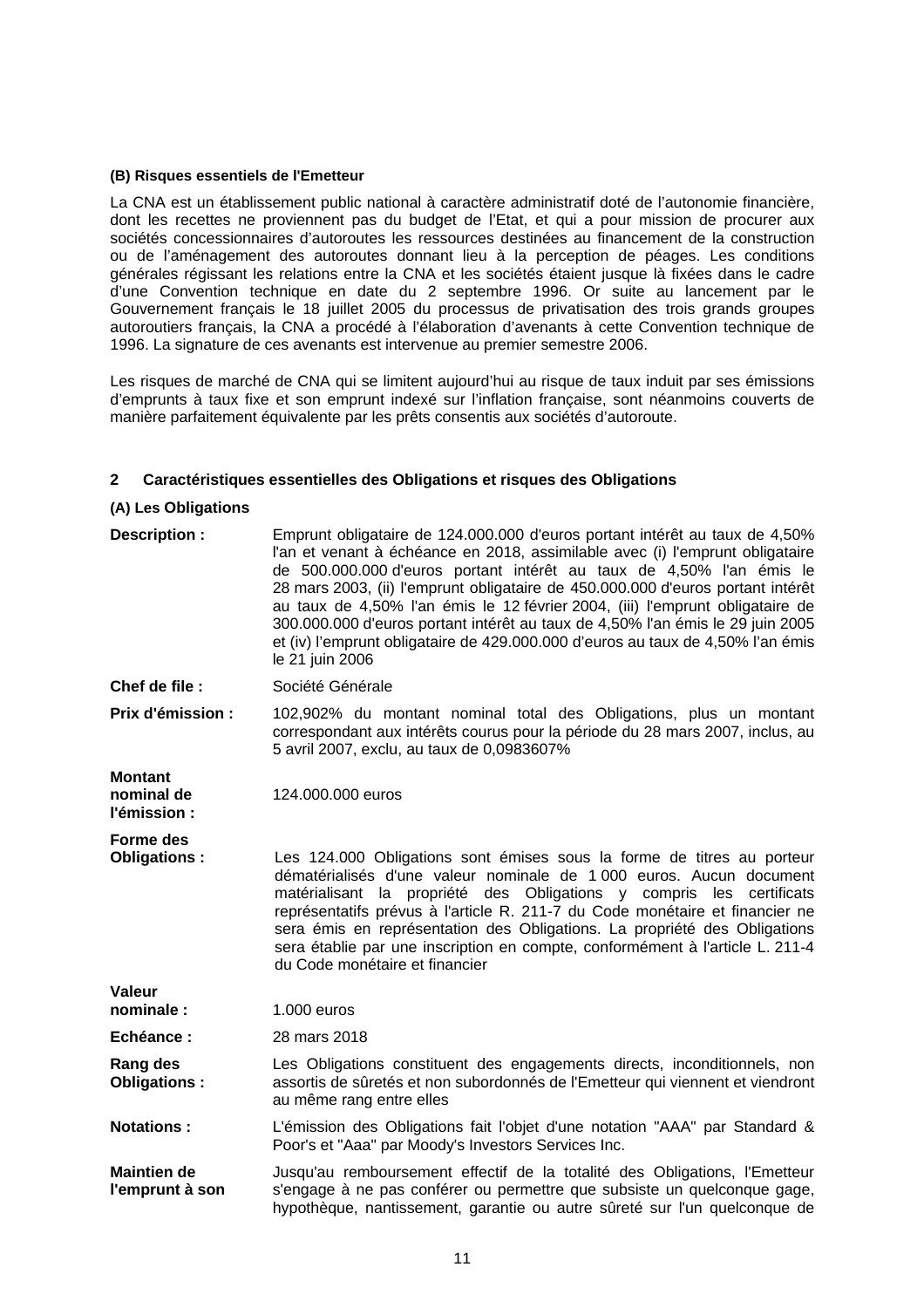- **rang :** ses biens ou revenus, présents ou futurs, en garantie d'autres engagements de paiement contractés ou garantis par lui (tant avant qu'après l'émission des Obligations) sans que soient consenties les mêmes sûretés aux Obligations afin qu'elles viennent au même rang que ces autres engagements de paiement contractés ou garantis
- **Intérêts et paiement de l'intérêt :**  Les Obligations porteront intérêt du 28 mars 2007, inclus, au 28 mars 2018, exclu, sauf remboursement anticipé, au taux de 4,50% l'an calculé sur leur montant en principal, payable annuellement à terme échu le 28 mars de chaque année. Le premier paiement d'intérêt sera fait le 28 mars 2008 pour la période courant du 28 mars 2007, inclus, au 28 mars 2008, exclu.
- **Régime fiscal :** Les Obligations étant libellées en euro, elles sont réputées émises hors de France et les intérêts et autres revenus des Obligations bénéficient donc de l'exonération de prélèvement à la source prévue à l'article 131 quater du Code général des impôts. En conséquence, ces paiements ne donneront droit à aucun crédit d'impôt de source française

**Droit** 

**applicable :** Droit français

**Cas de Défaut :** Le Représentant de la Masse pourra, sur simple notification écrite adressée à l'Agent Financier, rendre immédiatement exigible le remboursement des Obligations à leur valeur nominale majorée des intérêts courus, à moins qu'il n'ait été remédié au manquement considéré à la date de réception par l'Agent Financier de ladite notification dans les cas suivants :

- (a) en cas de défaut de paiement à sa date d'exigibilité de tout montant en principal ou intérêt dû au titre de toute Obligation s'il n'est pas remédié à ce défaut dans un délai de 15 jours à compter de cette date d'exigibilité ; ou
- (b) en cas d'inexécution par l'Emetteur de toute autre stipulation des Modalités des Obligations s'il n'est pas remédié à ce manquement dans un délai de 30 jours à compter de la réception par l'Agent Financier de la notification écrite dudit manquement ; ou
- (c) au cas où tout autre dette d'emprunt de l'Emetteur devient exigible avant sa date de remboursement prévue en raison de la survenance d'un défaut, en cas de non-remboursement d'une telle dette d'emprunt à sa date de remboursement prévue ou anticipée et à l'expiration de tout délai de grâce applicable, ou en cas de non-paiement par l'Emetteur d'une garantie consentie au titre d'un emprunt contracté par des tiers, lorsque cette garantie est exigible et est appelée, à moins que, dans chaque cas, l'Emetteur ne conteste de bonne foi l'exigibilité d'une telle dette ou la validité de la mise en œuvre de ladite garantie et que les tribunaux compétents aient été saisis de cette contestation, auquel cas ledit défaut de paiement ne constituera pas un cas d'exigibilité anticipée aussi longtemps que l'instance n'aura pas fait l'objet d'un jugement définitif ; ou
- (d) l'Emetteur est dissout avant le remboursement intégral des Obligations, sauf si ses actifs et ses dettes sont transférés à une autre entité publique détenue ou contrôlée par la République Française et si la loi n°80-539 du 16 juillet 1980 (telle qu'en substance en vigueur à la date d'émission des Obligations) ou toute autre loi ou réglementation ayant le même objet est applicable à cette entité publique ; ou
- (e) la loi n°80-539 du 16 juillet 1980 (telle qu'en substance en vigueur à la date d'émission des Obligations) ou toute autre loi ou réglementation ayant le même objet cesse d'être applicable à l'Emetteur
- **Remboursement anticipé :**  L'Emetteur peut (et dans certaines hypothèses doit) rembourser les Obligations de manière anticipée, en totalité et non en partie, au pair, majoré, le cas échéant, des intérêts courus, dans le cas où interviendraient certains changements dans les lois ou réglementations fiscales françaises

| Usage du       |  |  |  |  |                                                                          |  |  |
|----------------|--|--|--|--|--------------------------------------------------------------------------|--|--|
| produit net de |  |  |  |  | Le produit net de l'émission devant être reçu par l'Emetteur au titre de |  |  |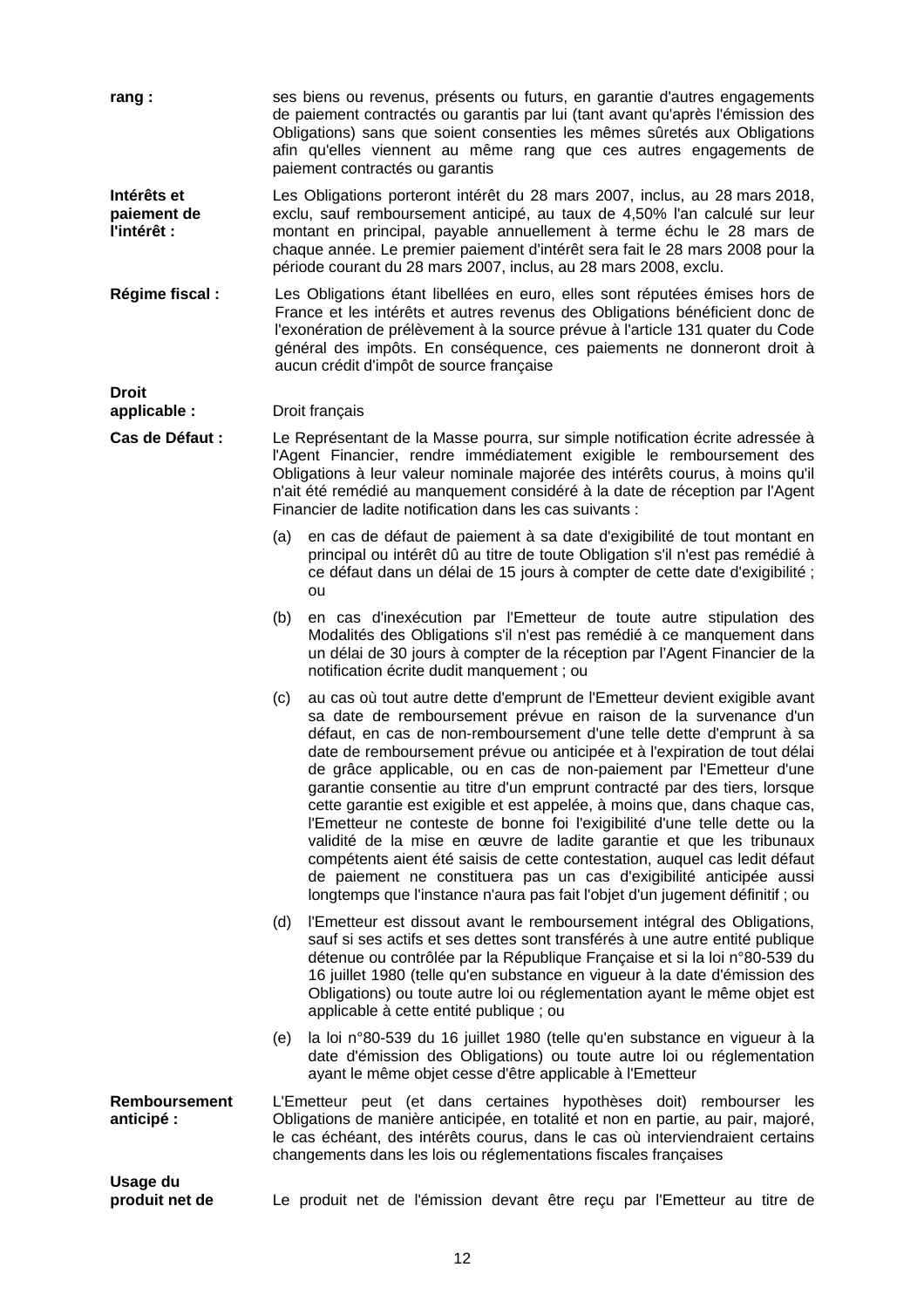| l'émission :                                            | l'émission des Obligations, estimé à 127.720.447,27 euros, est destiné à<br>financer les activités de l'Emetteur                                                                                                                                                                                                                                                                                                                                                                                                                                                                                |
|---------------------------------------------------------|-------------------------------------------------------------------------------------------------------------------------------------------------------------------------------------------------------------------------------------------------------------------------------------------------------------------------------------------------------------------------------------------------------------------------------------------------------------------------------------------------------------------------------------------------------------------------------------------------|
| Cotation:                                               | Eurolist by Euronext Paris S.A. et le Marché Réglementé de la Bourse de<br>Luxembourg                                                                                                                                                                                                                                                                                                                                                                                                                                                                                                           |
| <b>Agent Financier</b><br>et Agent Payeur<br>Principal: | CACEIS Bank Luxembourg S.A.                                                                                                                                                                                                                                                                                                                                                                                                                                                                                                                                                                     |
| Agent Payeur à<br>Paris:                                | <b>CACEIS Corporate Trust</b>                                                                                                                                                                                                                                                                                                                                                                                                                                                                                                                                                                   |
| Agent de<br><b>Cotation à</b><br>Paris:                 | Société Générale                                                                                                                                                                                                                                                                                                                                                                                                                                                                                                                                                                                |
| <b>Restrictions de</b><br>vente :                       | Aucune démarche n'a été ni ne sera entreprise dans un quelconque pays pour<br>permettre l'offre au public des Obligations, ou la possession ou la distribution<br>de ce Prospectus ou de tout autre document relatif aux Obligations, où une<br>démarche à cette fin est requise. En conséquence, les Obligations ne peuvent<br>pas être offertes ou vendues, directement ou indirectement, et aucun<br>document d'offre relatif aux Obligations ne peut être distribué ou publié dans,<br>ou depuis, un quelconque pays, sauf en conformité avec toutes lois et tous<br>règlements applicables |

#### **(B) Risques essentiels des Obligations**

#### *Investisseurs*

Les investisseurs potentiels devraient disposer d'une expérience des transactions sur les marchés de capitaux et les obligations et comprendre les risques inhérents aux Obligations.

#### *Risques généraux relatifs aux Obligations*

#### *Modification des Modalités des Obligations*

Les Porteurs seront groupés en une Masse pour la défense de leurs intérêts communs et pourront se réunir en Assemblée Générale. Les Modalités permettent que dans certains cas les Porteurs non présents ou représentés lors d'une Assemblée Générale puissent se trouver liés par le vote des Porteurs présents ou représentés même si ils sont en désaccord avec ce vote. L'Assemblée Générale a le pouvoir d'apporter des modifications aux droits des Porteurs.

*Les Obligations peuvent être remboursées de manière anticipée*

Si l'Emetteur est tenu de payer des montants supplémentaires au titre des Obligations à la suite d'un prélèvement à la source, l'Emetteur peut (et dans certaines hypothèses doit) rembourser les Obligations encore en circulation.

#### *Risques relatifs au marché*

#### *Risques de liquidité*

Il n'existe aucune garantie qu'un marché actif pour les Obligations se développera ou que les Porteurs seront en mesure de céder leurs Obligations sur le marché secondaire ce qui peut avoir un effet négatif sur le prix et la liquidité des Obligations.

### *Risques de taux*

Les investisseurs doivent être conscients que des variations substantielles des taux de marché pourraient avoir des conséquences négatives sur la valeur des Obligations.

#### *Notation*

La notation des Obligations ne reflète pas nécessairement tous les risques attachés aux Obligations et l'impact que ces risques, y compris les risques décrits ci-dessus, pourraient avoir sur la valeur des Obligations.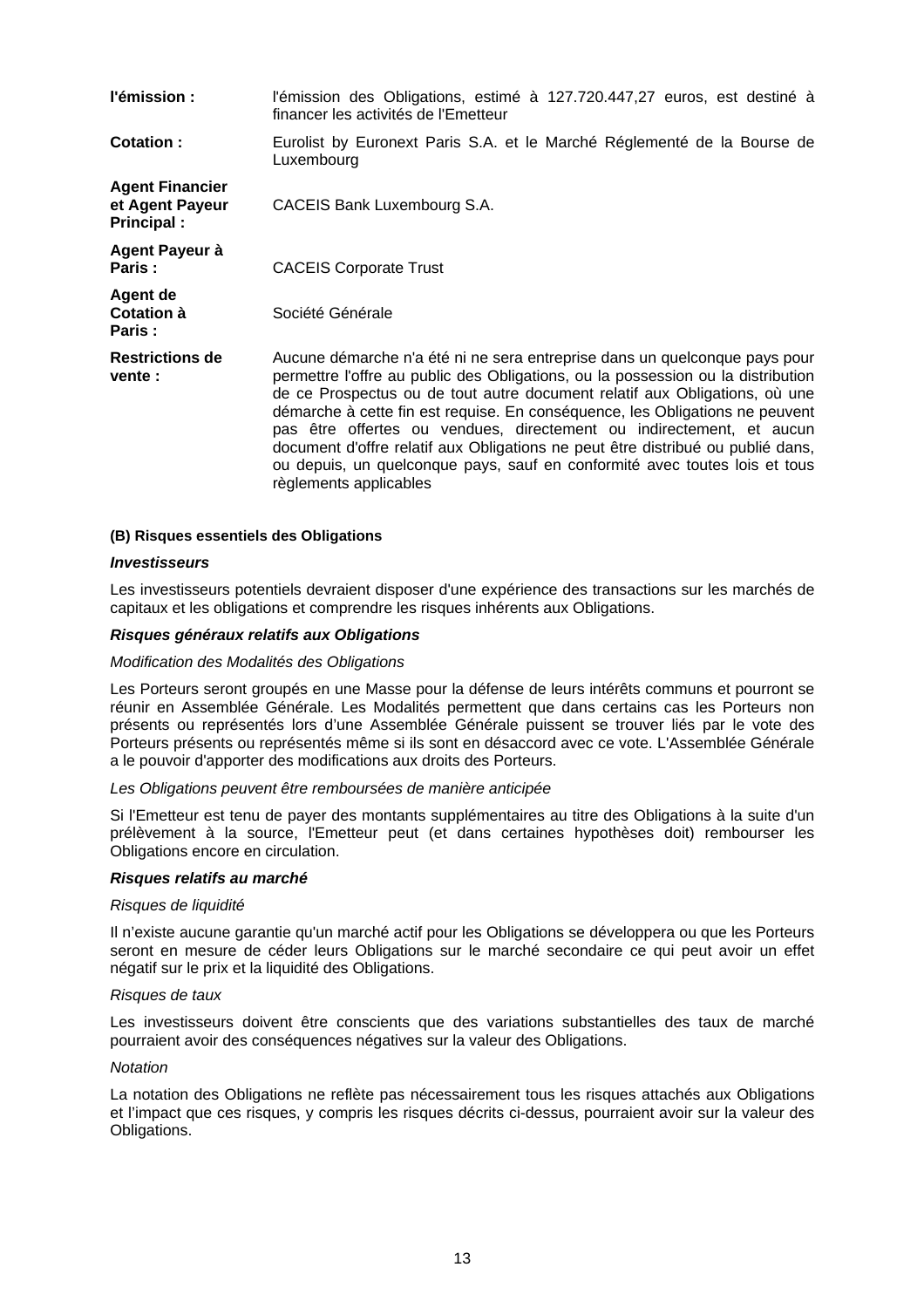## **RISK FACTORS**

*The following are certain risk factors of the Issuer and of the offering of the Bonds of which prospective investors should be aware. Prior to making an investment decision, prospective investors should consider carefully all the information set out in this Prospectus, including in particular the risk*  factors detailed below, and consult with their own financial and legal advisors as to the risks entailed *by an investment in the Bonds. The following statements are not exhaustive. In addition, investors should be aware that the risks described may combine and thus modify one another. Prospective investors should make their own independent evaluations of all investment considerations and should also read the detailed information set out elsewhere in this Prospectus. Terms defined in the section "Terms and Conditions of the Bonds" of this Prospectus shall have the same meaning where used below.* 

## **1 Risks relating to the Issuer**

#### *1.1 Legal Risks*

Caisse Nationale des Autoroutes (CNA) is a national public administrative institution which enjoys financial autonomy, is not supported by the government budget, and whose purpose is the obtaining of resources for expressway concession companies to finance the construction or development of expressways which collect tolls. To this end, CNA issues bonds on the French and international markets and contracts borrowings from certain French establishments.

Aside from individual loan contracts entered into between CNA and its beneficiaries when making available to said beneficiaries any further loans issued by CNA on the markets or with financial establishments, the general terms regulating relations between CNA and the companies were first set forth in an Agreement dated September 2, 1996.

On July 18, 2005, the French government launched the privatization of the three major French superhighway companies – ASF, APRR and Sanef. These three companies alone represented almost 90% of CNA's debt at the end of that year. Hence, CNA had additional clauses added to the 1996 Agreement governing the relationship between the Caisse des Dépôts and said companies, in order to provide detailed information in respect of certain points and to amend a number of the existing specifications which had been included at a time when the government was either directly or indirectly the majority shareholder. These additional clauses are intended to secure reimbursement of CNA's debt by the now-privatized companies, by imposing new financial constraints upon them in the form of new financial ratios which they need to respect (covenants). These are net debt/EBITDA < 7 and EBITDA/interest expense > 2.2. These additional clauses also limit the area of operations of the concessionary companies and provide CNA the right to review in advance all mergers and partial business transfers. In exchange, these additional clauses grant the concessionary companies the possibility of early reimbursement of their debt to CNA. These amendments were entered into by the concessionary companies in the first half of 2006.

#### *1.2 Market Risks*

CNA's market risk is currently restricted to that of interest rates which result from the fixed-rate bond issuance and its loan indexed on French inflation: the two foreign currency loans are hedged against exchange rate risk.

At the present time, these interest rate risks are hedged in a perfectly congruent manner by loans granted to expressway companies.

## **2 Risks relating to the Bonds**

## *2.1 Investors*

Prospective investor should be experienced with respect to transactions on capital markets and bonds and should understand the risks of transactions involving the Bonds.

They should reach an investment decision only after careful consideration of the information set forth in the Prospectus and general information relating to bonds.

Potential investors should ensure that they have sufficient financial resources to bear the risks of purchase of the Bonds.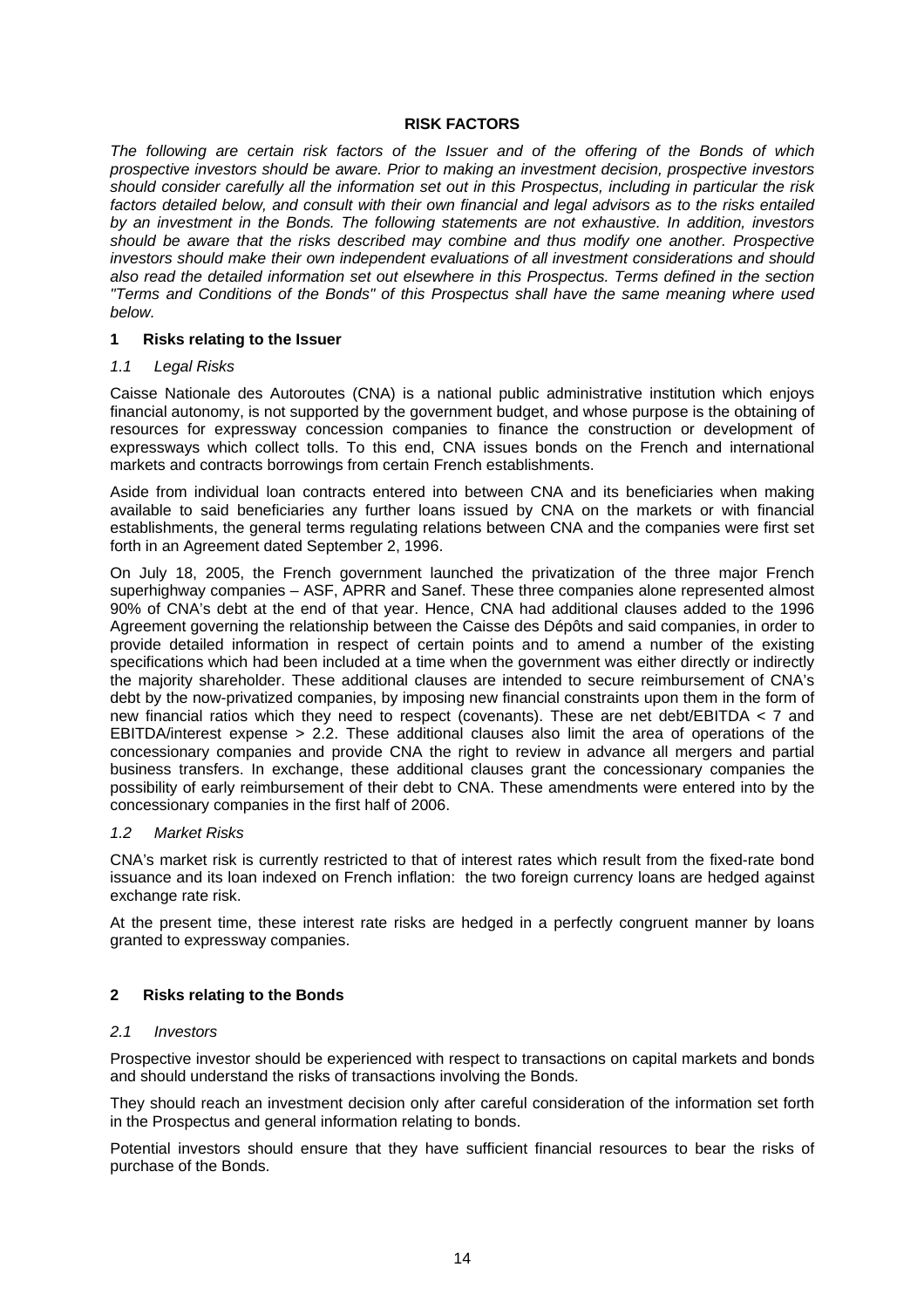Each potential investor should have sufficient knowledge of the nature of bonds, the merits and risks of investing in the Bonds and verifying the suitability of such investment in light of its particular financial situation.

Each potential investor should have access to, and knowledge of, appropriate analytical tools to evaluate legal, fiscal, accounting and regulatory aspects of the purchase of the Bonds.

Each potential investor should consult their legal advisers on legal, tax and related aspects of investment in the Bonds.

Each potential investor should be able to evaluate (either alone or with the help of a financial adviser) possible scenarios for economic and other factors that may affect its investment and its ability to bear the applicable risks.

Certain potential investors are subject to restricting investment regulation. These potential investors should consult their legal counsel in order to determine whether investment in the Bonds is authorised by law, whether such investment is compatible with their other borrowings and whether other selling restrictions are applicable to them.

#### *2.2 Risks related to the Bonds generally*

## *Modification of the Terms and Conditions of the Bonds*

The Bondholders will be grouped automatically for the defence of their common interests in a *Masse*, as defined in Condition 12, and a General Meeting can be held. The Terms and Conditions permit in certain cases defined majorities to bind all Bondholders including Bondholders who did not attend and vote at the relevant General Meeting and Bondholders who voted in a manner contrary to the majority. The General Meeting is empowered to approve changes in the rights of the Bondholders.

#### *The Bonds may be redeemed prior to maturity*

In the event that the Issuer would be obliged to pay additional amounts in respect of any Bonds due to any withholding as provided in Condition 7.2 of the Terms and Conditions of the Bonds, the Issuer may and, in certain circumstances shall, redeem all of the Bonds then outstanding in accordance with such Terms and Conditions of the Bonds. As a consequence, investors that choose to reinvest monies they receive through an early redemption may be able to do so only in securities with a lower yield than the redeemed Bonds.

#### 2.3 Risks related to the market generally

## *Liquidity risks*

There can be no assurance that an active trading market will develop for the Bonds or that the Bondholders will be able to sell their Bonds in the secondary market in which case the market or trading price and liquidity of the Bonds may be adversely affected.

#### *Interest rate risks*

Investment in the Bonds involves the risk that subsequent changes in market interest rates may adversely affect the value of the Bonds.

## *Rating*

The rating of the Bonds may not reflect the potential impact of all risks related to the Bonds, including additional factors discussed above, that may affect the value of the Bonds. A credit rating is not a recommendation to buy, sell or hold securities and may be revised or withdrawn by the rating agency at any time.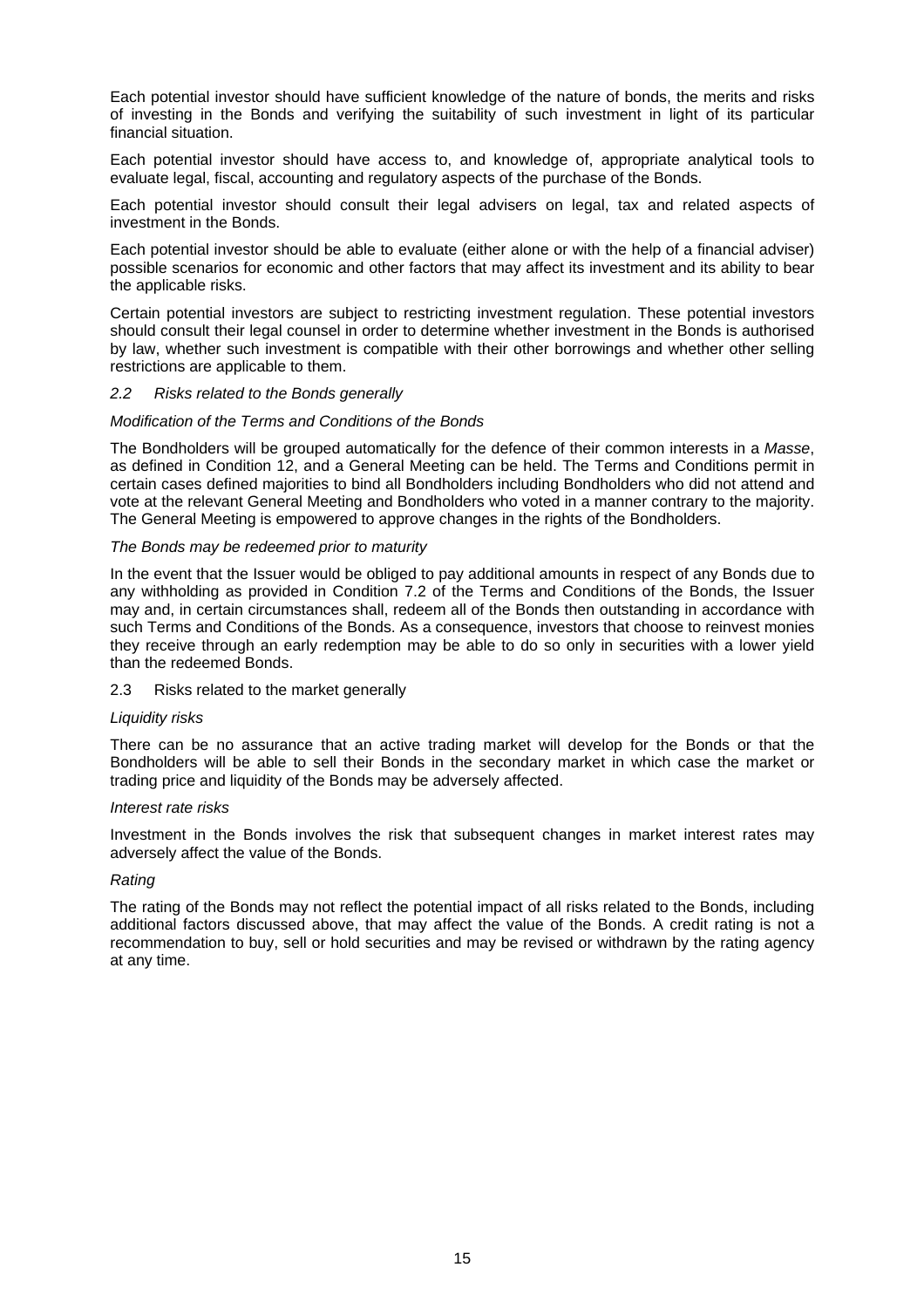### **TERMS AND CONDITIONS OF THE BONDS**

The Euro 124,000,000 4.50 per cent. Bonds due 2018 (the "**Bonds**") of Caisse Nationale des Autoroutes (the "**Issuer**") are issued outside the Republic of France pursuant to a resolution of the *Conseil d'administration* of the Issuer dated 7 December 2006 and the approval of the Minister of the Economy, Finance and Industry dated 20 March 2007. A fiscal agency agreement dated 28 March 2003, a supplemental agency agreement dated 12 February 2004, a second supplemental agency agreement dated 29 June 2005, a third supplemental agency agreement dated 21 June 2006 and a fourth supplemental agency agreement to be dated 5 April 2007 (together, the "**Fiscal Agency Agreement**") in respect of the Bonds have been entered into between the Issuer, CACEIS Bank Luxembourg S.A. (formerly Crédit Agricole Investor Services Bank Luxembourg) as fiscal agent and principal paying agent (the "**Fiscal Agent**") and CACEIS Corporate Trust (formerly Crédit Agricole Investor Services - Corporate Trust) as paying agent in France (together with the Fiscal Agent, the "**Paying Agent(s)**"). The expressions "Fiscal Agent" and "Paying Agent(s)", shall include, as the case may be, any substitute fiscal agent or substitute or additional paying agent(s) appointed pursuant to the Fiscal Agency Agreement. References to the Paying Agents shall, where the context admits, include the Fiscal Agent. The Bonds will be assimilated (*assimilables*) and interchangeable for trading purposes upon their listing date with (i) the existing Euro 500,000,000 4.50 per cent. Bonds due 2018 issued on 28 March 2003, (ii) the existing Euro 450,000,000 4.50 per cent. Bonds due 2018 issued on 12 February 2004, (iii) the existing Euro 300,000,000 4.50 per cent. Bonds due 2018 issued on 29 June 2005 and (iv) the existing Euro 429,000,000 4.50 per cent. Bonds due 2018 issued on 21 June 2006 (together, the "**Original Bonds**")

References below to the "**Conditions**" shall, unless the context otherwise requires, be to the numbered paragraphs below.

## **1 FORM, DENOMINATION AND TITLE**

The Bonds will be issued in bearer dematerialised form in the denomination of Euro 1,000. 124,000 Bonds will be issued. No physical document of title including *certificats représentatifs* pursuant to article R. 211-7 of the French *Code monétaire et financier*, formerly article 7 of Decree No. 83-359 of 2 May 1983, will be issued in respect of the Bonds. Title to the Bonds will be evidenced in accordance with article L.211-4 of the French *Code monétaire et financier* by book entry.

The Bonds will, upon issue, be entered in the books of Euroclear France which shall credit the accounts of the Account Holders. For the purpose of these Terms and Conditions, "**Account Holder**" shall mean any authorised financial intermediary institution entitled to hold, directly or indirectly, accounts, on behalf of its customers with Euroclear France and include the depositary bank for Clearstream Banking, société anonyme, ("**Clearstream Luxembourg**") and Euroclear Bank S.A./N.V., as operator of the Euroclear System ("**Euroclear**").

#### **2 INTEREST**

The Bonds shall bear interest from, and including, 28 March 2007, to, and excluding, 28 March 2018, subject to earlier redemption, at the rate of 4.50 per cent. per annum calculated on the principal amount of the Bonds, payable annually in arrear on 28 March of each year. The first payment of interest will be made on 28 March 2008 for the period from, and including, 28 March 2007, to, but excluding, 28 March 2008.

Bonds will cease to bear interest as from the earlier of the date of their redemption or 28 March 2018, unless payment of principal is improperly withheld or refused. In such event, the Bonds shall continue to bear interest at the rate of 4.50 per cent. per annum until whichever is the earlier of (a) the day on which all sums due in respect of such Bonds up to that day are received by or on behalf of the relevant holders of the Bonds ("**Bondholders**") and (b) the day after the Fiscal Agent has notified Bondholders of receipt of all sums due in respect of the Bonds up to that day (except to the extent that there is any subsequent default of payment to the relevant Bondholders).

Interest shall be calculated on an Actual/Actual-ICMA (formerly ISMA) basis, as follows:

(i) if the Accrual Period is equal to or shorter than the Determination Period during which it falls, the Actual/Actual-ICMA (formerly ISMA) basis will be the number of days in the Accrual Period divided by the product of (x) the number of days in such Determination Period and (y) the number of Determination Periods normally ending in any year; and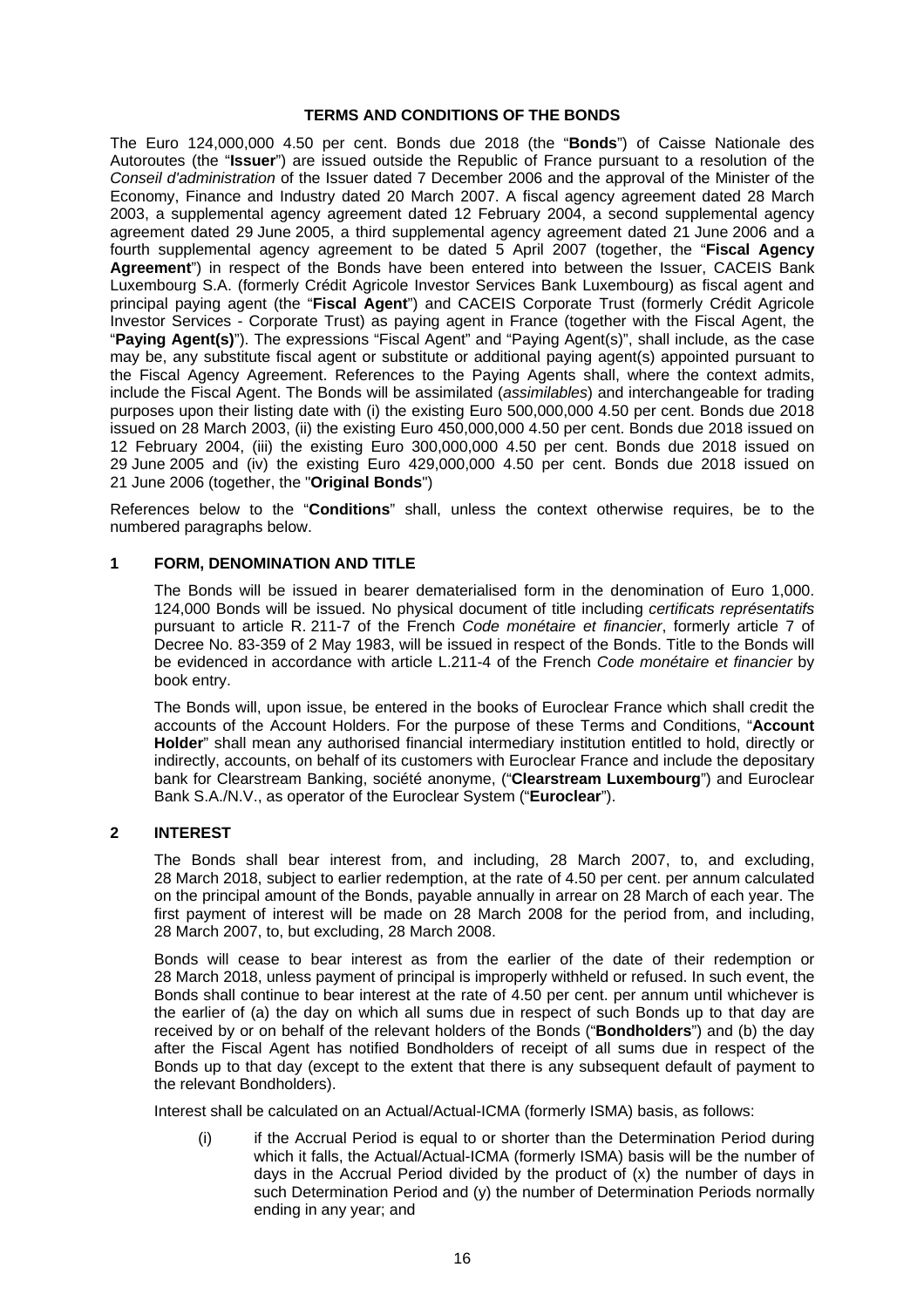- (ii) if the Accrual Period is longer than one Determination Period, the Actual/Actual-ICMA (formerly ISMA) basis will be the sum of:
	- (a) the number of days in such Accrual Period falling in the Determination Period in which it begins divided by the product of (1) the number of days in such Determination Period and (2) the number of Determination Periods normally ending in any year; and
	- (b) the number of days in such Accrual Period falling in the next Determination Period divided by the product of (1) the number of days in such Determination Period and (2) the number of Determination Periods normally ending in any year

#### where

"**Accrual Period**" means the relevant period for which interest is to be calculated (from and including the first such day to but excluding the last); and

"**Determination Period**" means the period from, and including, 28 March in any year, to, but excluding the next 28 March.

## **3 PAYMENTS**

- **3.1** Payments of principal and interest in respect of the Bonds will be made in Euro to the Bondholders registered in the books of the Account Holders and by transfer to the accounts of such Account Holders, subject in all cases to any fiscal or other laws and regulations applicable thereto, but without prejudice to the provisions of Condition 7 (Tax Status and Redemption for Tax Reasons) below.
- **3.2** If the due date for payment of any amount in respect of any Bond is not a Business Day (as defined below), then such payment will be postponed to the next following Business Day (and the Bondholder will not be entitled to further interest or other payment in respect of such postponement). For the purposes of this Condition, "**Business Day**" means a day on which commercial banks and foreign exchange markets are open for business and carrying out transactions in Euro in the country in which the Euro account specified by the payee is located, where payment versus delivery may be made in Paris, and on which the Trans-European Automated Gross Settlement Express Transfer System (TARGET) is operating.
- **3.3** The initial Paying Agents and their initial specified offices are listed at the end of this Prospectus. The Issuer reserves the right at any time to vary or terminate the appointment of the Fiscal Agent and/or of any Paying Agent and/or to appoint additional paying agents, provided that notice thereof is published, as soon as possible, by the Fiscal Agent in accordance with the provisions of Condition 9 (Notices) below. The Issuer shall maintain (i) at any time, a Fiscal Agent, and (ii) so long as the Bonds are listed on the Regulated Market of the Luxembourg Stock Exchange, a Paying Agent (which may be a Fiscal Agent) in Luxembourg, and (iii) so long as the Bonds are listed on Euronext Paris, a Paying Agent in Paris.

#### **4 REDEMPTION**

#### **4.1 Final Redemption**

Unless previously redeemed or purchased and cancelled by the Issuer, the Bonds will be redeemed by the Issuer at their principal amount on 28 March 2018.

#### **4.2 Redemption for Tax Reasons**

### **4.2.1 Optional Redemption for tax reasons**

 The Issuer may redeem the Bonds for tax reasons as provided in paragraph 7.3 of Condition 7 (Tax Status and Redemption for Tax Reasons).

## **4.2.2 Mandatory Redemption for tax reasons**

 The Issuer shall redeem the Bonds for tax reasons as provided in paragraph 7.4 of Condition 7 (Tax Status and Redemption for Tax Reasons).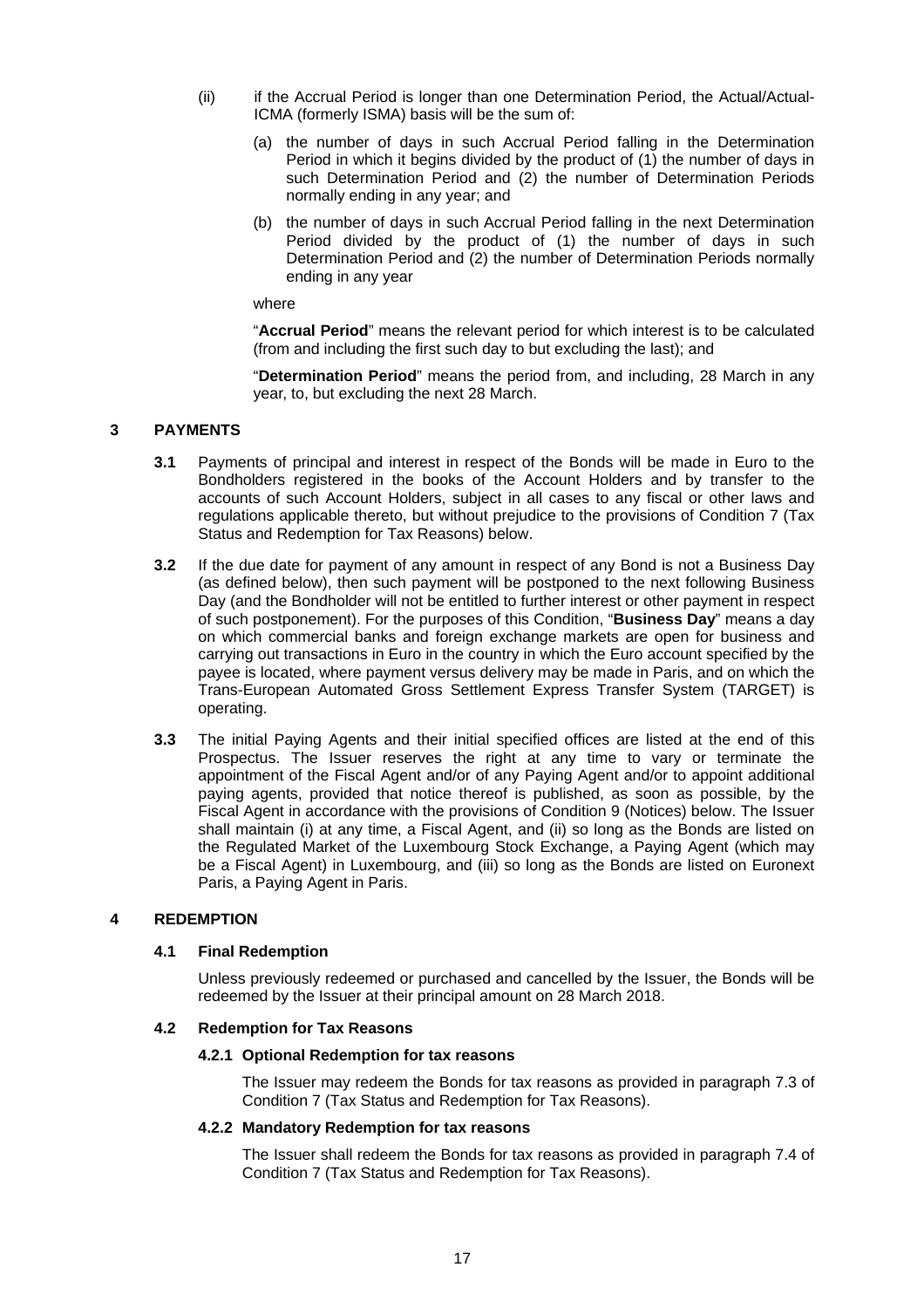## **4.3 Purchases**

The Issuer may at any time purchase Bonds at any price in the open market, by tender or otherwise in accordance with applicable laws and regulations.

## **4.4 Cancellation**

All Bonds redeemed or purchased by the Issuer will forthwith be cancelled and accordingly may not be reissued or resold.

## **5 STATUS OF THE BONDS**

The Bonds constitute (subject to Condition 6 below) direct, unconditional, unsecured and unsubordinated obligations of the Issuer and rank and will rank *pari passu* and without any preference among themselves and (except for those preferred by mandatory provisions under French law) equally and rateably with all other present or future unsecured and unsubordinated indebtedness of the Issuer, without preference or priority by reason of date of issue, currency of payment or otherwise.

## **6 NEGATIVE PLEDGE**

As long as any of the Bonds remains outstanding, the Issuer will not create or permit to subsist any mortgage, charge, pledge or other security interest upon any of its assets or revenues, present or future, to secure any external indebtedness (as defined below) incurred or guaranteed by it (whether before or after the issue of the Bonds) unless the Bonds are equally and rateably secured so as to rank *pari passu* with such external indebtedness or the guarantee thereof. For the purposes of this Condition, "external indebtedness" means any indebtedness for borrowed money, represented by bonds, notes or other securities denominated in any currency and which are, for the time being, or are capable of being, quoted, listed, or ordinarily dealt in on any stock exchange, over-the-counter market or other securities market.

## **7 TAX STATUS AND REDEMPTION FOR TAX REASONS**

### **7.1 Tax Status**

The Bonds, being denominated in euro, are deemed to be issued outside France, and accordingly payments of interest on, and other revenues with respect to the Bonds, are entitled to the exemption from deduction at source provided by article 131 *quater* of the French *Code général des impôts* (general tax code). Accordingly such payments do not give the right to any tax credit from any French source.

## **7.2 Grossing up obligations of the Issuer**

If any payment of interest or principal with respect to the Bonds is made subject to the withholding or deduction of any French taxes whatsoever, the Issuer will, to the extent then permitted by law, pay such additional amounts as may be necessary in order that each Bondholder, after deduction for such withholding, receives the full amount provided in such Bonds to be then due and payable, provided however that the Issuer shall not be liable to pay such additional amounts in respect of any Bond presented for payment:

- (a) *Other connection*: by or on behalf of a holder who is liable for such taxes or duties, in respect of such Bond by reason of his having some connection with the Republic of France other than the mere holding of such Bond; or
- (b) *Payment to individuals*: where such withholding or deduction is imposed on a payment to an individual and is required to be made pursuant to any European Union Directive on the taxation of savings implementing the conclusions of the ECOFIN Council meeting of 26-27 November 2000 or any law implementing or complying with, or introduced in order to conform to, such Directive.

References herein to payments of principal and/or interest with respect to the Bonds shall be deemed also to refer to any additional amounts which may be payable under this Condition 7.

#### **7.3 Optional Redemption for tax reasons**

If the obligation to pay such additional amounts as are mentioned in Condition 7.2 of this Condition 7 arises as a result of a change in French law, or in its official interpretation or in its application, the Issuer may, subject to having given not less than 30 days, nor more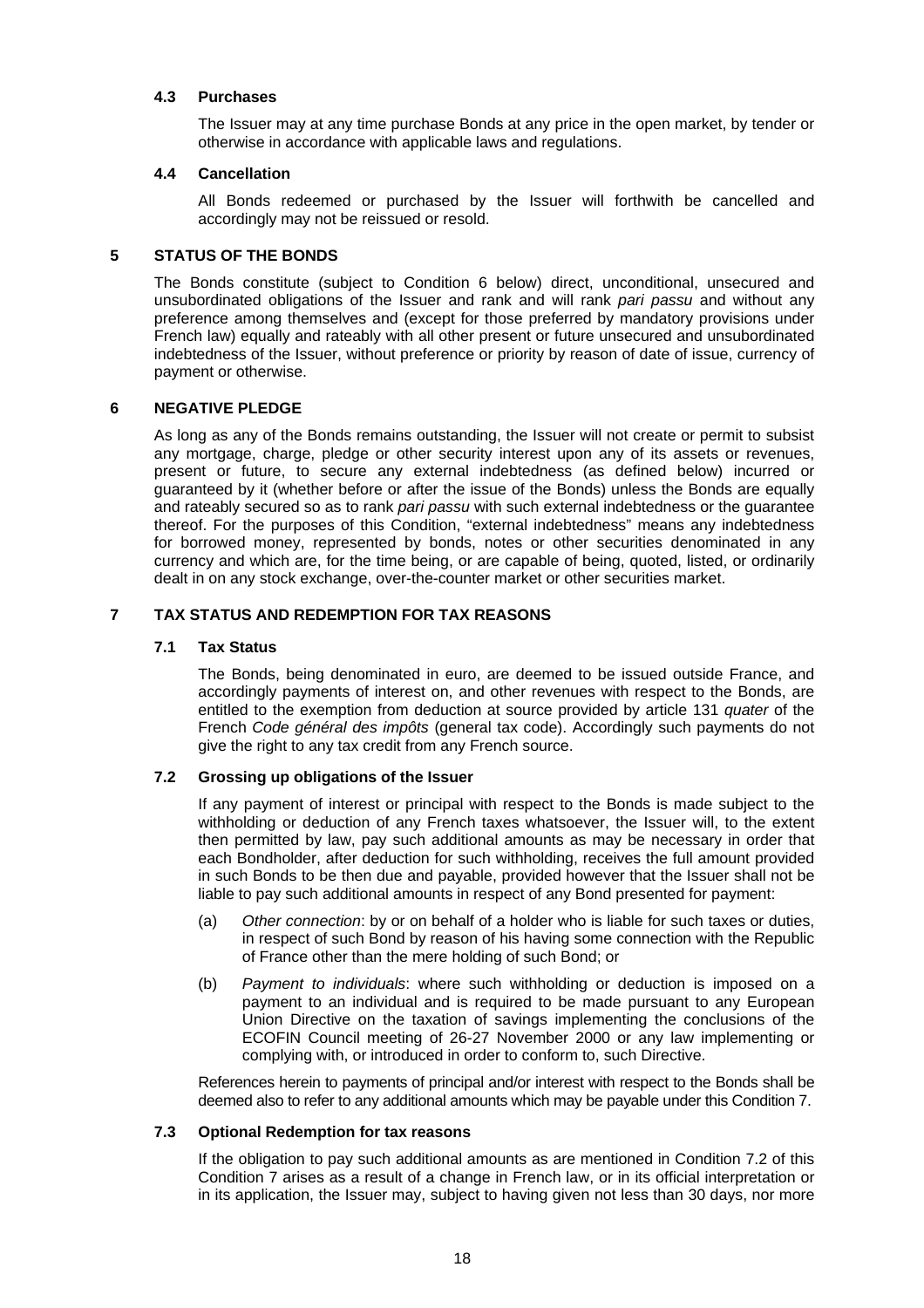than 60 days' notice to the Bondholders (in accordance with Condition 9 (Notices)) which notice shall be irrevocable, redeem all, but not some only, of the Bonds at their principal amount plus accrued interest, if any, provided that the due date for redemption of which notice hereunder shall be given shall be no earlier than the latest practicable date on which the Issuer could make payment of the full amount of interest payable in respect of the Bonds without withholding for French taxes.

## **7.4 Mandatory Redemption for tax reasons**

If the Issuer would be required to pay such additional amounts referred to in Condition 7.2 of this Condition 7 and any French law or regulation would prohibit such additional payments to the Bondholders, then the Issuer shall forthwith give notice of such fact to the Paying Agent and upon giving not less that 7 days nor more than 20 days' prior notice to the Bondholders (in accordance with Condition 9 (Notices)) be required to redeem all, but not some only, of the Bonds at their principal amount, plus accrued interest, if any, provided that the due date for redemption of which notice hereunder shall be given shall be no earlier than the latest practicable date on which the Issuer could make payment of the full amount of interest payable in respect of the Bonds or, if such date is already passed, as soon as practicable thereafter.

## **8 EVENTS OF DEFAULT**

The Representative (as defined in Condition 12 (Representation of the Bondholders)) of the *Masse* (as defined in Condition 12 (Representation of the Bondholders)) may, upon written notice to the Fiscal Agent given before all defaults shall have been remedied, cause the Bonds to become due and payable whereupon they shall become immediately due and payable at their principal amount, plus accrued interest, if any upon the occurrence of any of the following events:

- (a) default in any payment when due of the principal of, or interest on, any of the Bonds, and the continuance of any such default for a period of 15 days thereafter; or
- (b) default in the performance or observance of any other undertaking or agreement contained in the Bonds, if such default shall not have been cured within 30 days after receipt by the Fiscal Agent of written notice of such default given by the holder of such Bonds; or
- (c) any other indebtedness of the Issuer for borrowed money shall become due and payable prior to the stated maturity thereof as a result of a default thereunder, or any such indebtedness shall not be paid at the maturity thereof after the expiry of any applicable grace period therefore or any guarantee given by the Issuer for borrowed money of others shall not be honoured when due and called upon, unless, in any such event, the Issuer has disputed in good faith that such debt is due or that such guarantee is callable and such dispute has been submitted to a competent court, in which case default in payment shall not constitute an event of default hereunder so long as the dispute shall not have been finally adjudicated; or
- (d) the Issuer is dissolved prior to the repayment in full of the Bonds unless its activities and debts are transferred to another public entity owned or controlled by the Republic of France and French law no. 80-539 of 16 July 1980 (as such law is substantially in effect as of the issue date of the Bonds) or any successor law or regulation of substantially the same character is applicable to such public entity; or
- (e) French law n° 80-539 of 16 July 1980 (as such law is substantially in effect as of the issue date of the Bonds) or any successor law or regulation of substantially the same character ceases to be applicable to the Issuer.

## **9 NOTICES**

Any notice to holders of Bonds shall be validly given if published once (i) so long as the Bonds are listed on the Regulated Market of the Luxembourg Stock Exchange and the rules of that stock exchange so require, in a leading daily newspaper having general circulation in Luxembourg (which is expected to be the *D'Wort*) and, (ii) so long as the Bonds are listed on Eurolist by Euronext Paris S.A. and the rules of that stock exchange so require, in a leading daily newspaper having general circulation in France (which is expected to be *La Tribune*) or, (iii) if this is not practicable, in such other newspaper as the Fiscal Agent shall deem necessary to give fair and reasonable notice to the Bondholders. Any such notice shall be deemed to have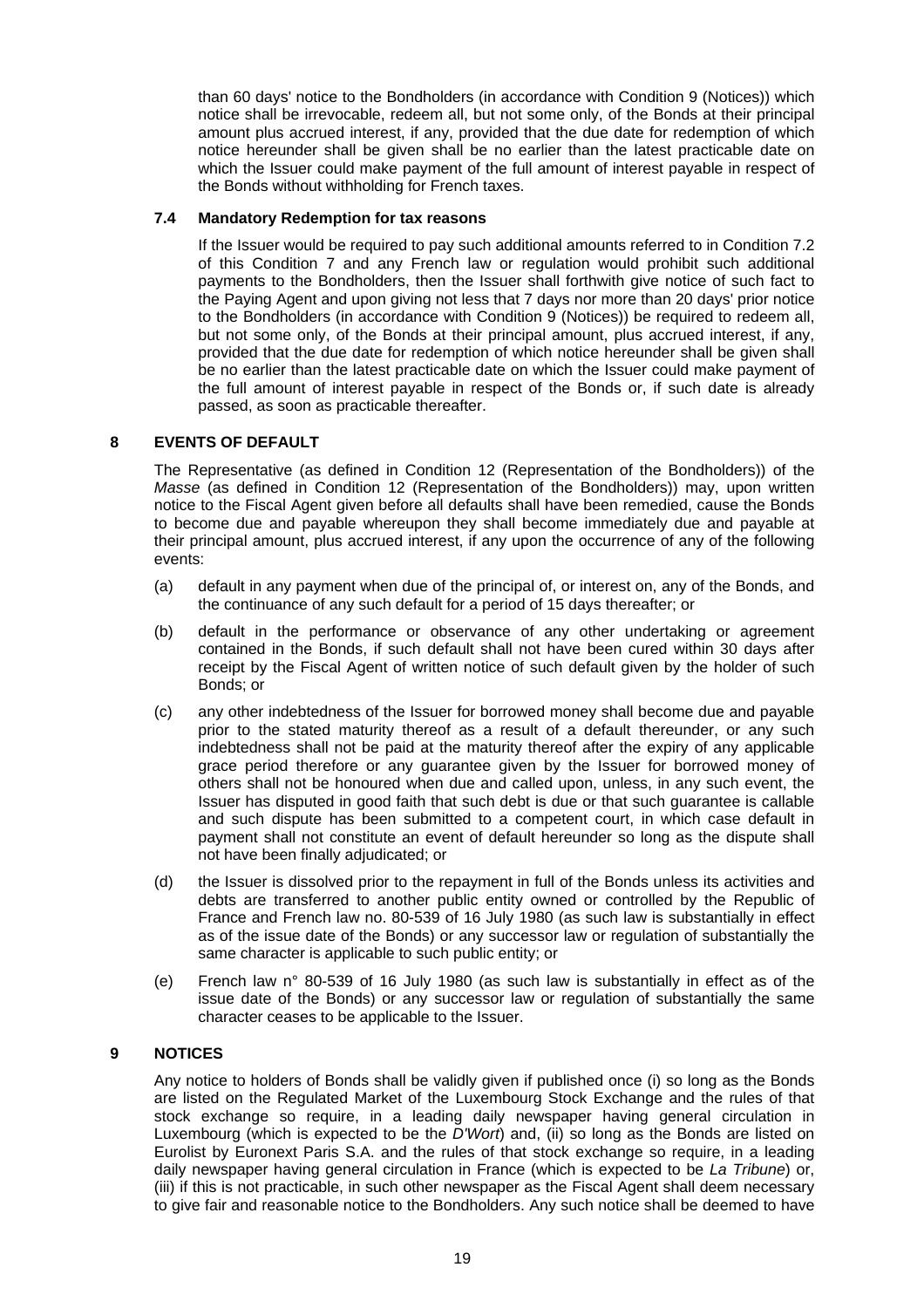been given on the date of such publication or, if published more than once or on different dates, on the first date on which publication is made.

## **10 PRESCRIPTION**

Claims against the Issuer for the payment of principal of, or interest on, the Bonds shall be prescribed upon the expiry of a period of four years from the first day of January next following the date on which such principal or interest became due.

## **11 FURTHER ISSUES**

In the event that the Issuer issues further bonds ranking *pari passu* in all respects and on similar terms and conditions with the Bonds, in particular as regards their financial service, such further bonds will be assimilated (*assimilables*) with the outstanding Bonds, provided that the terms of such further bonds should provide for such assimilation; accordingly, the Bondholders of the outstanding Bonds and of such subsequently issued bonds may be grouped in a single Masse as referred to in Condition 12 (Representation of the Bondholders).

## **12 REPRESENTATION OF THE BONDHOLDERS**

The Bondholders will be grouped for the defence of their common interest in a masse (the "*Masse*") which shall have legal capacity.

The Masse will be governed by the provisions of the French *Code de commerce* (the "**Code**") and of French decree n° 67-236 of 23 March 1967 (the "**Decree**"), relating to the common representation of the holders of debt securities with the exception of the provisions of articles L.228-48, L.228-59 and L.228-65-II of the Code and articles 218, 222, 224 and 226 of the Decree, provided however that:

- notwithstanding the provisions contained in article L.228-71 of the Code, all normal operating expenses, including those decided upon by the General Meeting, will be borne by the Issuer;
- notwithstanding the provisions contained in article L.228-65-I-1 and L.228-65-I-3 of the Code, the Issuer shall not be required to obtain the approval of a general meeting of the Bondholders to modify the corporate purpose of the Issuer;
- the notices calling a general meeting of Bondholders, the resolutions passed at a general meeting of Bondholders and any other decisions to be published pursuant to the above legal and regulatory provisions will be published only as provided in Condition 9 (Notices) above.
- The notice calling a general meeting shall be published not less than 15 days prior to the date of the meeting on first convocation and not less than 6 days prior thereto on second convocation. The notice concerning the above mentioned resolutions and decisions shall be published not more than 60 days from the date thereof.

#### **The Representative**

The *Masse* will act through the Representative.

The Representative will have the power, in the name of the *Masse*, to take all steps to defend the common interests of the Bondholders, unless otherwise restricted by the General Meeting. However, the Representative may not institute proceedings in a court of law without due authorisation from the General Meeting. All proceedings against the *Masse*, or by the *Masse*, in order to be justiciable, must be brought against or by the Representative.

The Representative will hold office until his death, resignation, removal by the General Meeting, or his becoming incapable of acting for any reason. His office will cease on the day all the Bonds shall have been redeemed, provided, however, that this term will be extended automatically until any outstanding proceedings in which the Representative is involved are completed, or any pending decisions or transactions have been carried out.

No remuneration will be granted to the Representative.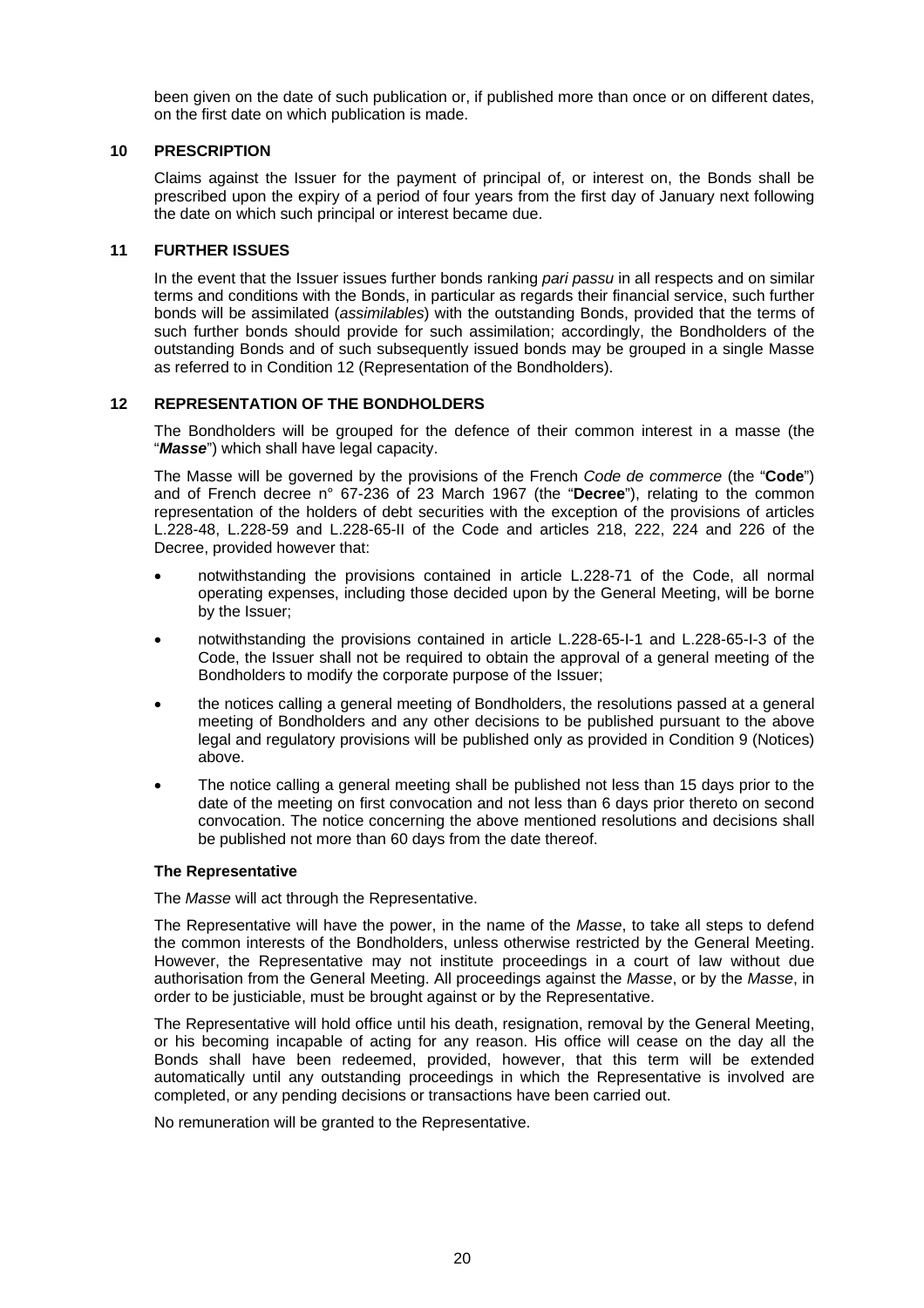The following person is designated as Representative :

Emmanuel Remenant, 10 rue Saint-Ferdinand, 75017 Paris

A substitute representative can be designated by the General Meeting.

All interested parties will at all times have the right to obtain the name and address of the Representative from the Issuer or from any of the Paying Agents.

## **The General Meeting**

The General Meeting shall be held whenever necessary and may be called by the Issuer or the Representative. One or more holders of at least  $1/30<sup>th</sup>$  of the Bonds then outstanding may require the Issuer or the Representative to call such a meeting. If a meeting has not been called within two months from the date of the request, such Bondholders may commission one of themselves to petition a court to appoint an agent to call the meeting. Notice of the date, hour, place, agenda and quorum requirements of any meeting of the General Meeting will be published as provided under Condition 9 (Notices). All Bondholders have the right to attend all meetings of the General Meeting or to be represented by a proxy. Each Bond carries the right to one vote.

The General Meeting is empowered (i) to take whatever steps are necessary to defend the interests and to enforce the rights of the Bondholders, (ii) to approve changes (except such changes, as referred to above, which may be effected only with the consent of all the Bondholders) in the rights of the Bondholders. However, the General Meeting may not increase the obligations of the Bondholders or grant certain Bondholders preferential rights. No action may validly be taken by the General Meeting on first convocation unless the holders of at least one-quarter of the aggregate principal amount of the Bonds then outstanding are present or represented. On second convocation, no quorum will be required. Decisions of the General Meeting will be taken by a majority of the votes to which the Bondholders present or represented are entitled.

Each Bondholder will have the right, during the fifteen-day period preceding the holding of each meeting of the General Meeting, personally or through his representative, to consult and make a copy of the resolutions and reports to be presented at the meeting, which will be available for inspection at the principal office of the Issuer, at the specified office of the Fiscal Agent and any other place specified in the notice of meeting.

## **Single** *Masse*

The Bondholders and the holders of the Original Bonds will be grouped in a single *Masse* upon listing of the Bonds.

## **13 GOVERNING LAW AND JURISDICTION**

The Bonds are governed by and shall be construed in accordance with the laws of France.

In relation to any legal action or proceedings arising out of or in connection with the Bonds, the Issuer shall irrevocably submit to the competent courts of Paris.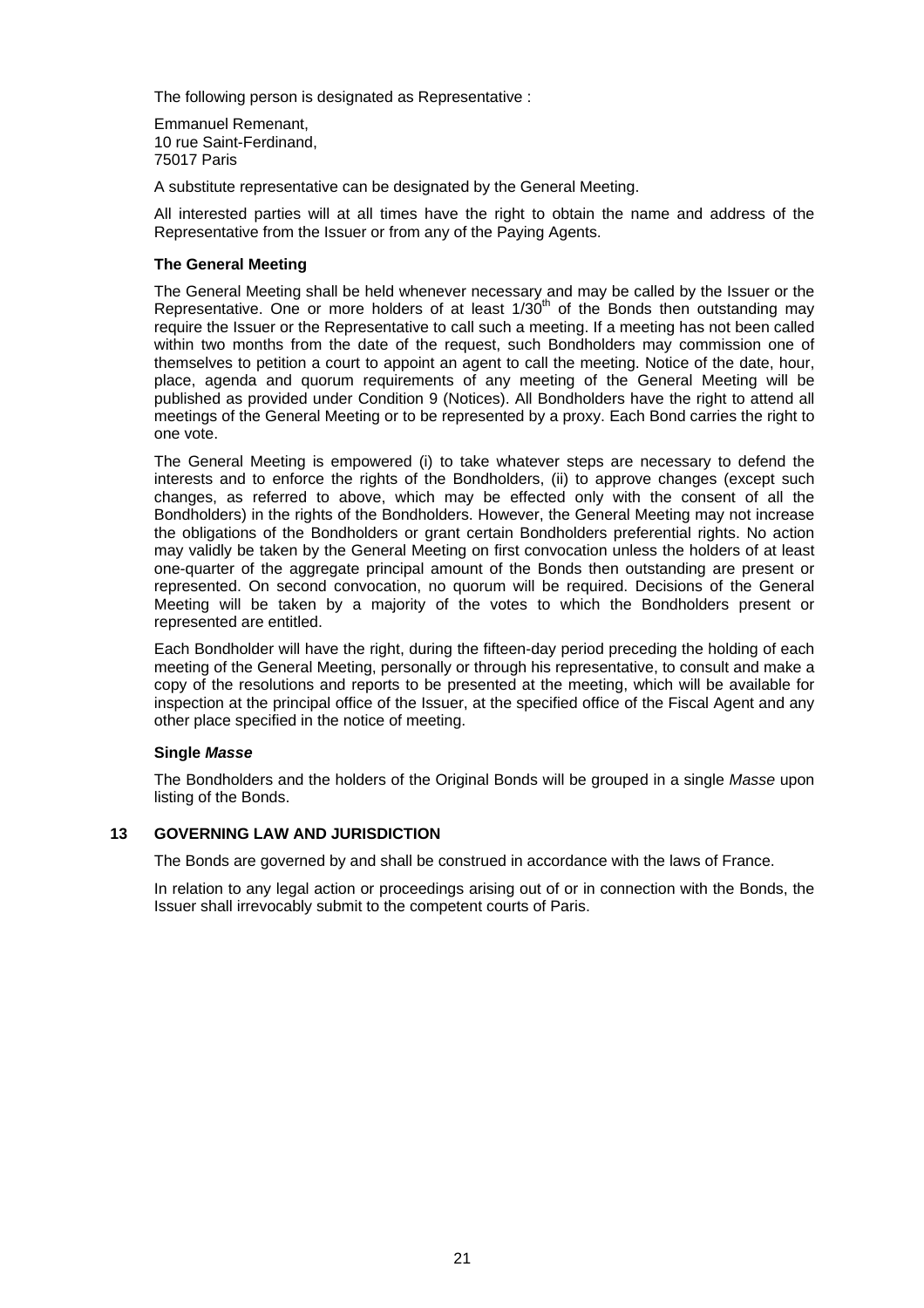## **USE OF PROCEEDS**

The net proceeds of approximately Euro 127,720,447.27 to be received by the Issuer from the subscription of the Bonds will be used by the Issuer to finance its general activities.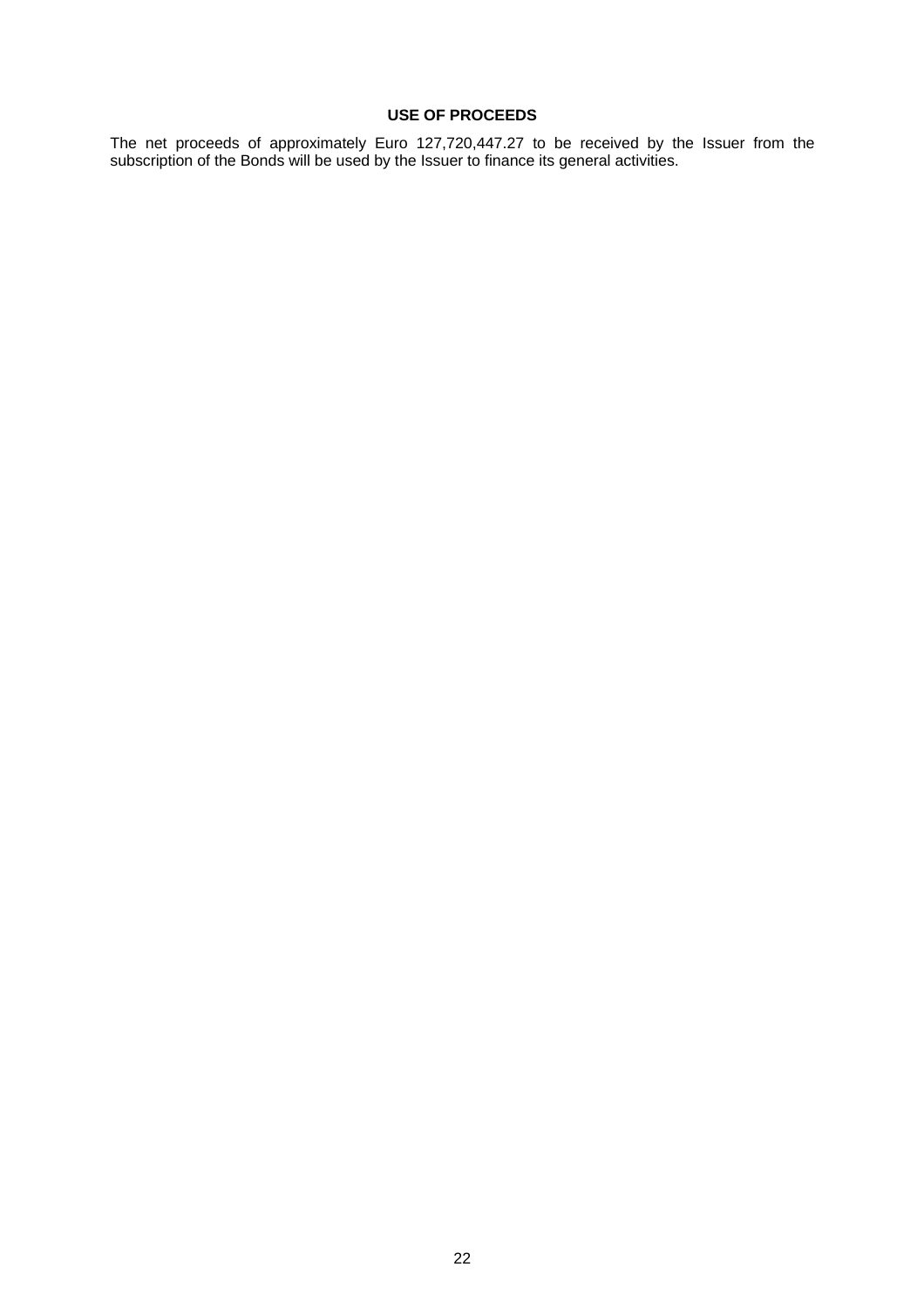## **CAISSE NATIONALE DES AUTOROUTES**

### **HISTORY AND TRENDS**

## *Name*

Caisse Nationale des Autoroutes ("**CNA**").

## *Date of formation*

CNA was formed for an indeterminate period by Decree 63-585 of June 20, 1963.

## *Registered office, legal form and legislation*

**Registered office:** 56, rue de Lille, 75356 PARIS 07 SP.

**Register of inscription:** SIREN No. 180 020 034 – APE 8906

#### **Legal form:**

CNA is a public administrative institution enjoying financial autonomy, regulated by the Highway Code, title II, chapter II, section 2, sub-section 1, Articles R.122-6 to R.122-15 (resuming and abrogating the provisions of Decree 63-585 of June 20, 1963 modified by Decrees 68-972 of November 5, 1968 and 86-910 of July 30, 1986).

The administrative, accounting and financial management of CNA is managed by the Caisse des Dépôts in accordance with the terms set forth in the agreement entered into between the two establishments on June 28, 1999.

The accounting and financial functions are carried out in accordance with the provisions of Decree 62- 1587 of December 29, 1962, setting down the general rules for public-sector accounting. This means that a government accountant holds the position of chief accountant and head of the accounting services. He is appointed in a joint order (*arrêté*) of the Minister for the Economy, Finance & Industry, Minister for Transport, Amenities, Tourism and Fisheries, and the Minister Delegate for the Budget and Budget Reform. The government accountant attends meetings of the board of directors in a consultative capacity.

**Legislation applying to the Issuer:** CNA is subject to French law.

#### *Recent trends*

Given the gradual maturity of the expressway network of concessionary companies which had been using the CNA financing system, their financing requirements have declined. In addition, and above all, two of the three large French expressway companies, APRR and Sanef will withdraw gradually from the CNA financing system before end-2009, at end-2008 and end-2009 respectively. These companies have now been privatized and their withdrawals were planned at the time their capitals were opened to trading, in November 2005 and March 2006 respectively. Having thus bolstered their financial structures, the two companies now have direct access to market loans offered on far more attractive terms than in the past. CNA's outstanding debt should therefore continue to decline, possibly even at a faster rate over the coming years, given that the ASF Group was recently privatized at the same time as APRR, and that Sanef is, as of December 31, 2005, no longer eligible for CNA financing. The CNA's debt reduction should approach €1bn in 2006.

In the medium term, only the two tunnel concession operators, ATMB and SFTRF, of which outstanding debt accounts for only 10.1% of CNA's end-2006 total, will continue to turn to CNA in the long term for both their capital expenditures and refinancing transactions.

Moreover, the privatization process launched on July 18 and finalized in early 2006 will lead to the conclusion of amendments to the September 2, 1996 Agreement, which have until now regulated relations between CNA and the beneficiary companies.

Finally, CNA's 2007 borrowing program approved by the Board on December 7, 2006, totals €124,000,000. To cover this financing requirement, as in 2004, 2005 and 2006, and still practicing its policy of contributions by *tranche*, CNA, on 20 March 2007, launched a bond issue fungible with its 4.50% March 28, 2018 loan, for a total of EUR124,000,000, with payment date scheduled for 5 April 2007.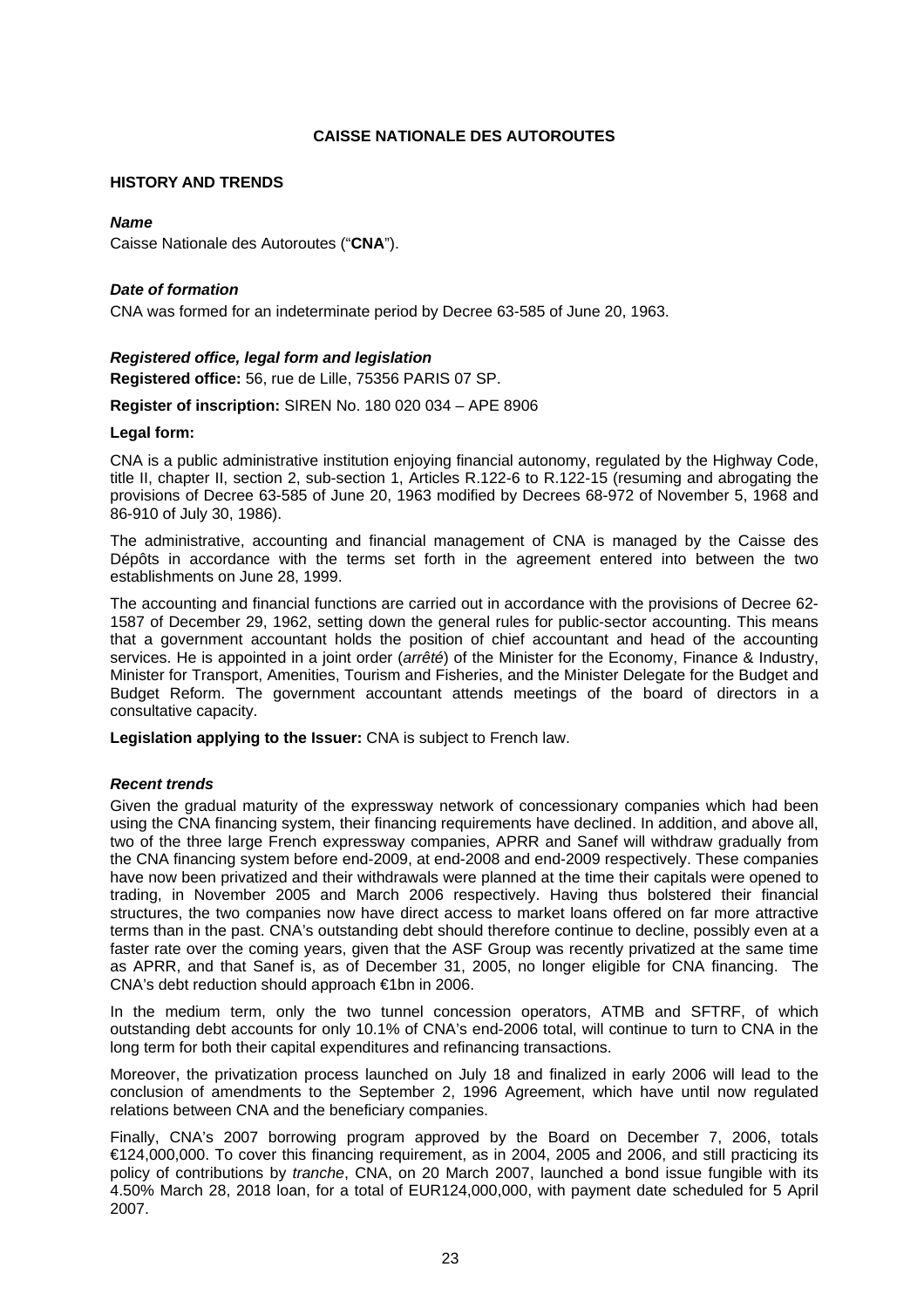### *Investments*

2007 fiscal year. CNA's 2007 borrowing program stands at €124,000,000. This program will be completed entirely with a single contribution to the existing *tranche* maturing on March 28, 2018, carrying a 4.5% coupon (viz. paragraph "Recent trends" above).

## **OVERVIEW OF ACTIVITIES**

### *Main activities*

Caisse Nationale des Autoroutes (CNA) is a national public administrative institution enjoying financial autonomy, whose purpose is the obtaining of resources for expressway concession companies for financing the construction or development of expressways which collect tolls. To this end, CNA issues bonds on the French and international markets and contracts borrowings from certain French institutions.

Its status of national public administrative institution means that CNA has no capital and its income does not come from the Government budget. As a public institution managed by the Caisse des Dépôts, it has no personnel of its own.

CNA today transfers all its expenses and revenues to the expressway concession companies that benefit from its financing, and thus generates no earnings in its accounts.

## *Financing methods*

The board of directors of CNA deliberates on its budget, on its accounting and financial management and on the annual programme for borrowing. The administrative, accounting and financial management of CNA is managed by the Caisse des Dépôts in accordance with the terms set forth in an agreement entered into between the two establishments.

Each year, once companies eligible for CNA financing have compiled their financing needs, a borrowing program is drawn up jointly by the companies, the regulatory bodies (Ministry of the Economy and Finance, Ministry for Road Transport) and CNA. This aims to determine loan maturities, taking into account each company's future repayment capacity.

The bulk of the program is thus carried out via bond issues, one bond transaction generally involving several companies. Thanks to its history, status, and issue volumes and regularity, CNA is an acknowledged operator on the primary bond market. Its bonds, issued without a government guarantee since 1991, are rated AAA by Standard & Poor's.

Financial resources collected by CNA in this way are then distributed in the form of loans to the expressway concession companies, the rates and maturity which apply to these loans being exactly the same as those which apply to the loans taken out by CNA. CNA therefore grants loans to the various expressway concession companies, the terms and conditions of these loans define the obligations of both parties, in particular in respect of the obligation of the companies to pay amounts to CNA in accordance with contracted loan payment schedules.

Furthermore, CNA and the European Investment Bank (EIB) are linked by multi-year financing agreements earmarked for the construction of expressway sections which are of interest to the EEC, and for work to improve sections of existing expressways.

In conjunction with work-in progress that has benefited from these financing agreements, CNA draws down funds from the EIB in the form of borrowing contracts of which interest rate and period terms are negotiated on a case-by-case basis.

CNA also benefits from loans from the Caisse des Dépôts within the framework of new uses for savings funds. A €3.5bn package for financing major transport infrastructure projects was set up in 2004.

Given the nature of the expressway concession companies' investments, the loans sought by CNA are generally for longer periods than 10 years, and denominated in euros, to avoid foreign exchange risk.

Financial resources collected by CNA were distributed in the form of loans to the eight expressway concession companies (within the framework of article 4 of the April 18, 1955 Act covering the statutes of expressways):

- Autoroutes Paris-Rhin-Rhône (APRR) and subsidiary Autoroutes Rhône-Alpes (AREA);
- Autoroutes du Sud de la France (ASF) and subsidiary Société des Autoroutes Estérel, Côte-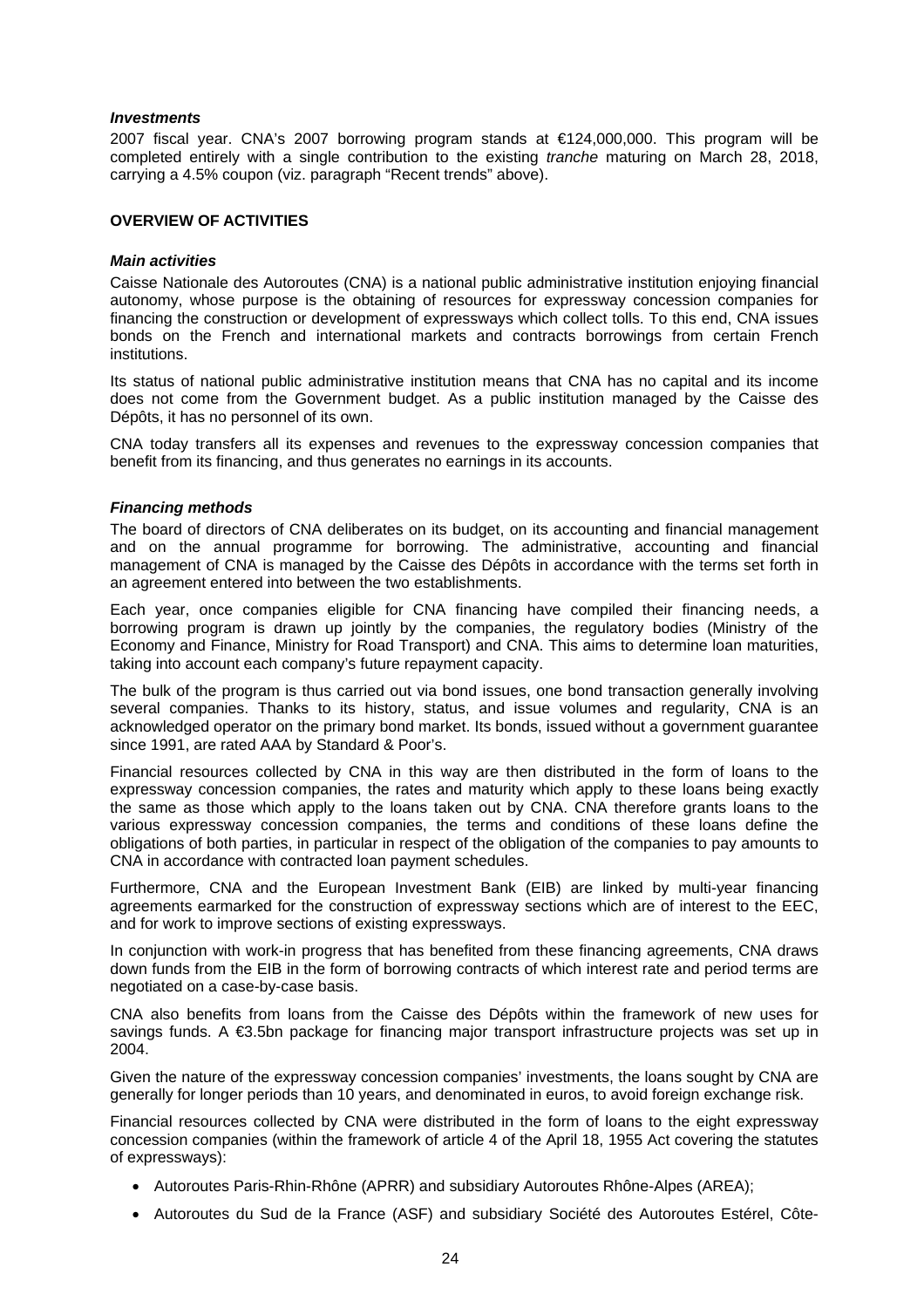d'Azur, Provence, Alpes (ESCOTA);

- Société des Autoroutes du Nord et de l'Est de la France (Sanef) and subsidiary Société des Autoroutes Paris-Normandie (SAPN);
- Autoroutes et Tunnel du Mont-Blanc (ATMB);
- Société Française du Tunnel Routier du Fréjus (SFTRF).

Aside from individual loan contracts entered into between CNA and its beneficiaries, the general terms regulating relations between CNA and the companies were first set forth in an Agreement dated September 2, 1996, the terms of this agreement applied until early 2006, at which time it was remodelled in order to secure repayment of the CNA outstanding loan further to the privatization in early 2006 of the three largest French expressway companies which until the time of their privatization had been financed by CNA.

## **PROSPECTS**

In the coming years, and in respect only of the expressway concession companies privatized in early 2006, and the two mixed economy tunnel concession companies (ATMB and SFTRF) still in the public sector, which are the only companies to have had access to CNA financings (with the exception of COFIROUTE and other concession holders which have been privatized since 31 December 1997 and won contracts following a public call for tender procedure), capital expenditures are set to expand strongly to €1.8bn in 2010. This trend reflects major contract start-ups, resulting in arrival at maturity of the traditional concession networks.

However, it is noteworthy that, in general, these latter major construction projects will not affect CNA : the three large expressway companies will no longer be eligible for CNA financings—ASF since end-2005, APRR from end-2008 and Sanef from end-2009—in accordance with their commitments given at their respective privatisations in 2002, 2004 and 2005, given the improvement in their financial position following the significant changes to their shareholder structure.

In these conditions, in the medium term, while the private sector companies will finance themselves entirely and directly on the financial markets, only the two "tunnel" companies ATMB and SFTRF, of which outstanding debt accounts for only 10.1% of CNA's end-2006 total, will continue to turn to the CNA in the long term for both their capital expenditures and refinancing transactions. CNA's outstanding debt should therefore continue to decline, possibly at a faster rate over the coming years. Debt reduction approached €1bn in 2006, near €1,288 bn in 2007.

Finally, during the first half of 2006, the concession companies signed the amendments to the 1996 Agreement, regulating relations between CNA and the recently privatized entities (ASF, APRR and Sanef). These will serve to secure repayment of CNA debt by the said companies.

## **CORPORATE GOVERNANCE AND MANAGEMENT**

#### *Board of Directors*

A financially independent public-sector company, CNA is governed by an eight-member board of directors, made up as follows:

- Two representatives of the Minister of Transport, Infrastructure, Tourism and the Sea (minister responsible for the national highway system):
	- Mr. Patrice Parisé (since September 26, 2003), Chairman of the Board of Directors (Director-General for Highways at the ministry);
	- Mr. Emmanuel Raoul (since March 30, 2005) (Head of the economic and international affairs division of the ministry);
- Two representatives of the Minister of the Economy, Finance and Industry:
	- Mr. Xavier Musca (since July 29, 2004), Vice-Chairman of the Board of Directors, the Director-General of the Treasury and of Economic Policy, represented by Mr. Laurent Perdiolat ;
	- Mme Florence Gourgeon (Budget division of the ministry);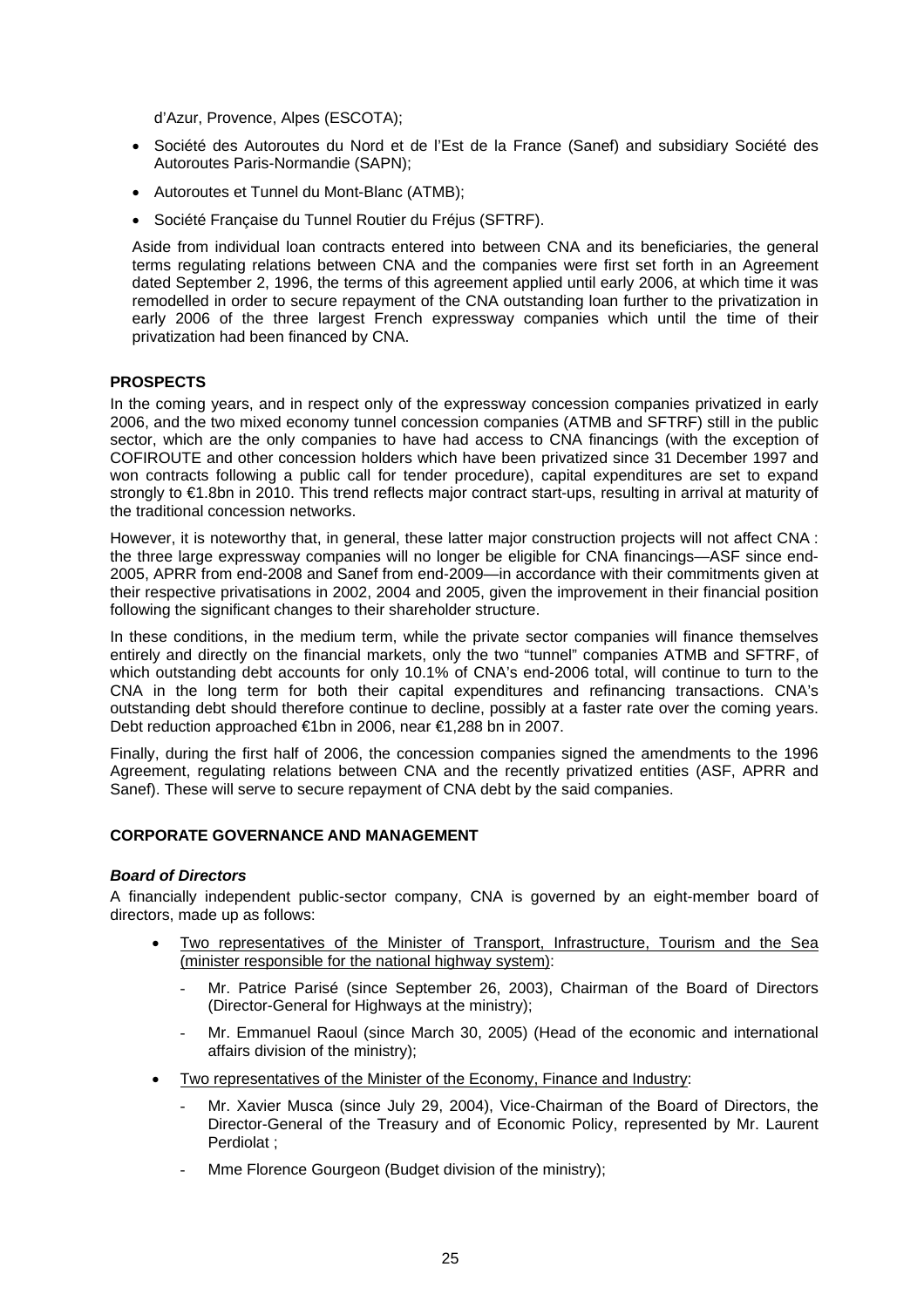- One representative of the Minister of the Interior:
	- Mme Magali Debatte (since November 12, 2004) (General Directorate of Local Authorities at the ministry);
- Center for Strategic Analysis (formerly Planning Commission): Mme. Sophie Boissard (since November 15, 2005), represented by Mr. Dominique Auverlot;
- A chairman of a semi-public company holding a expressway concession: Mr. Pierre Chassigneux (since December 2, 2004), Chairman of Sanef (since the privatization of Sanef, he is no longer Chairman of SEMCA, and no longer participates in board of directors' meetings);
- The Director-General of the Caisse des Dépôts, represented by par Mr. Pierre Ducret (since June 25, 2003).

## *Management service*

Mr. Albert Péry, Secretary-General of CNA 15, quai Anatole France 75356 Paris 07 SP

Director for Government Assignments at the Caisse des Dépôts; also Secretary-General of ADF (Autoroutes de France), and in this capacity a Director of SFTRF (expressway company).

## *Accounts supervision*

Mr. Gérard Schottey, a government accountant, certified by the French Court of Accounts (*Cour des comptes*) was appointed by a joint order (*arrêté*) of the Minister for the Economy, Finance & Industry, Minister for Transport, Amenities, Tourism and Fisheries, and the Minister Delegate for the Budget and Budget Reform dated October 14, 2002 and February 5, 2003.

## *No conflict of interest*

To the Company's knowledge, none of these persons has any conflict of interest in respect of their representation on these bodies.

#### **OPERATION OF THE ORGANS OF CORPORATE GOVERNANCE AND MANAGEMENT**

The positions of Chairman and Vice-Chairman of the Board of Directors are held by the Director-General of Highways and the Director-General of the Treasury, respectively.

The Board of Directors meets at least once a year; it governs the business of the company, and in particular decides on:

- the budget and financing;
- the amount and characteristics of new loan issues:
- the appropriation of the proceeds of said loans;
- the preparation of the annual financial statements.

Under the supervision of the Board of Directors, the administration, and accounts and financial management of CNA are provided by the Caisse des Dépôts, in accordance with the agreement between the two institutions signed on June 28, 1999.

The accounting and financial functions are carried out in accordance with the provisions of Decree 62- 1587 of December 29, 1962, setting down the general rules for public-sector accounting. This means that a government accountant holds the position of chief accountant and head of the accounting services. He is appointed in a jointly issued order of the Minister of Finance and the minister responsible for the national highway system. The government accountant attends meetings of the board of directors in a consultative capacity.

As a public-sector institution with financial independence, CNA has not set up internal control or corporate governance procedures.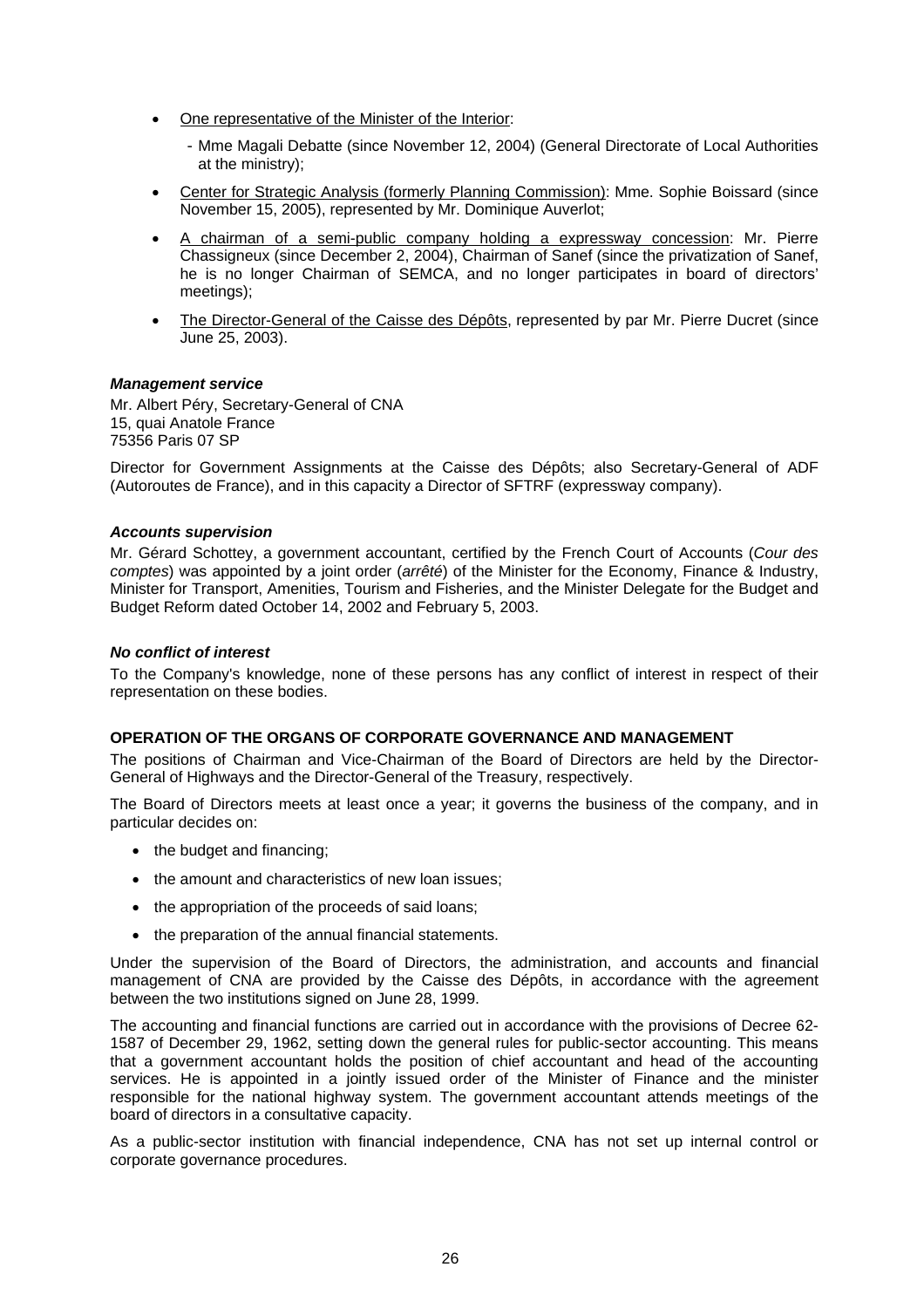## **MAJOR CONTRACTS**

On July 18, 2005, the French government launched of the privatization of the three major French expressway companies – ASF, APRR and Sanef. These three companies alone represented almost 90% of CNA's debt at the end of that year. Hence, CNA drew up amendments to the Agreement of 1996 governing the relationship between the Caisse des Dépôts and said companies, in order to provide detailed information on certain points and to amend a number of the existing specifications that had been included at a time when the government was either directly or indirectly the majority shareholder. These amendments are intended to secure reimbursement of CNA's debt by the nowprivatized companies, by imposing new financial constraints on them in the form on new financial ratios they need to respect (covenants). These are net debt/EBITDA < 7 and EBITDA/interest expense > 2.2. These additional clauses also limit the area of operations of the concessionary companies and provide the Caisse des Dépôts the right to review in advance all mergers and partial business transfers. In exchange, these additional clauses grant the concessionary companies the possibility of early reimbursement of their debt to the Caisse. These amendments formally entered into in the first half of 2006.

## **INFORMATION ON THE ASSETS, THE FINANCIAL SITUATION AND THE EARNINGS OF THE ISSUER BALANCE SHEET AS OF DECEMBER 31, 2006**

| <b>ASSETS</b>                                        | <b>REF.NOTE</b> | AMOUNT 12/31/2006 | AMOUNT 12/31/2005 | AMOUNT 12/31/2004 |
|------------------------------------------------------|-----------------|-------------------|-------------------|-------------------|
| <b>FIXED ASSETS</b>                                  |                 |                   |                   |                   |
| <b>LONG-TERM INVESTMENTS</b>                         | 3.1             | 19,882,921,297.94 | 20,918,784,376.85 | 21,734,667,504.59 |
| Direct loans to semi-public expressway<br>companies. |                 | 19,282,968,120.00 | 20,291,560,758.31 | 21,069,422,158.31 |
| - Accrued interest.                                  |                 | 599,953,177.94    | 627,223,618.54    | 665,245,346.28    |
| <b>TOTAL I:</b>                                      |                 | 19,882,921,297.94 | 20,918,784,376.85 | 21,734,667,504.59 |
| <b>CURRENT ASSETS</b>                                |                 |                   |                   |                   |
| <b>OPERATING RECEIVABLES</b>                         |                 | 10,626,598.26     | 12,378,873.87     | 12,590,266.66     |
| Recoverable taxes and payroll taxes.                 | 3.2             |                   |                   |                   |
| Accounts receivable and related.                     | 3.2             | 10,626,598.26     | 12,378,873.87     | 12,590,266.66     |
| <b>CASH ASSETS</b>                                   |                 | 3,972,504.25      | 3,355,217.79      | 2,872,499.14      |
| Current account at the Caisse des Dépôts.            |                 | 920,304.35        | 1,316,582.28      | 874,662.00        |
| - Interest due.                                      |                 | 3,052,199.90      | 2,038,635.51      | 1,997,837.14      |
| <b>TOTAL II:</b>                                     |                 | 14,599,102.51     | 15,734,091.66     | 15,462,765.80     |
| <b>ASSET VARIANCES</b>                               | 3.3             | 52,860,000.00     | 51,027,879.95     | 34,208,116.26     |
| - Variances on foreign currency debt.                |                 |                   | 5,133,879.95      | 482,116.26        |
| - Variances on indexed debt.                         |                 | 52,860,000.00     | 45,894,000.00     | 33,726,000.00     |
| <b>TOTAL III:</b>                                    |                 | 52,860,000.00     | 51,027,879.95     | 34,208,116.26     |
| <b>OVERALL TOTAL (I+II+III)</b>                      |                 | 19,950,380,400.45 | 20,985,546,348.46 | 21,784,338,386.65 |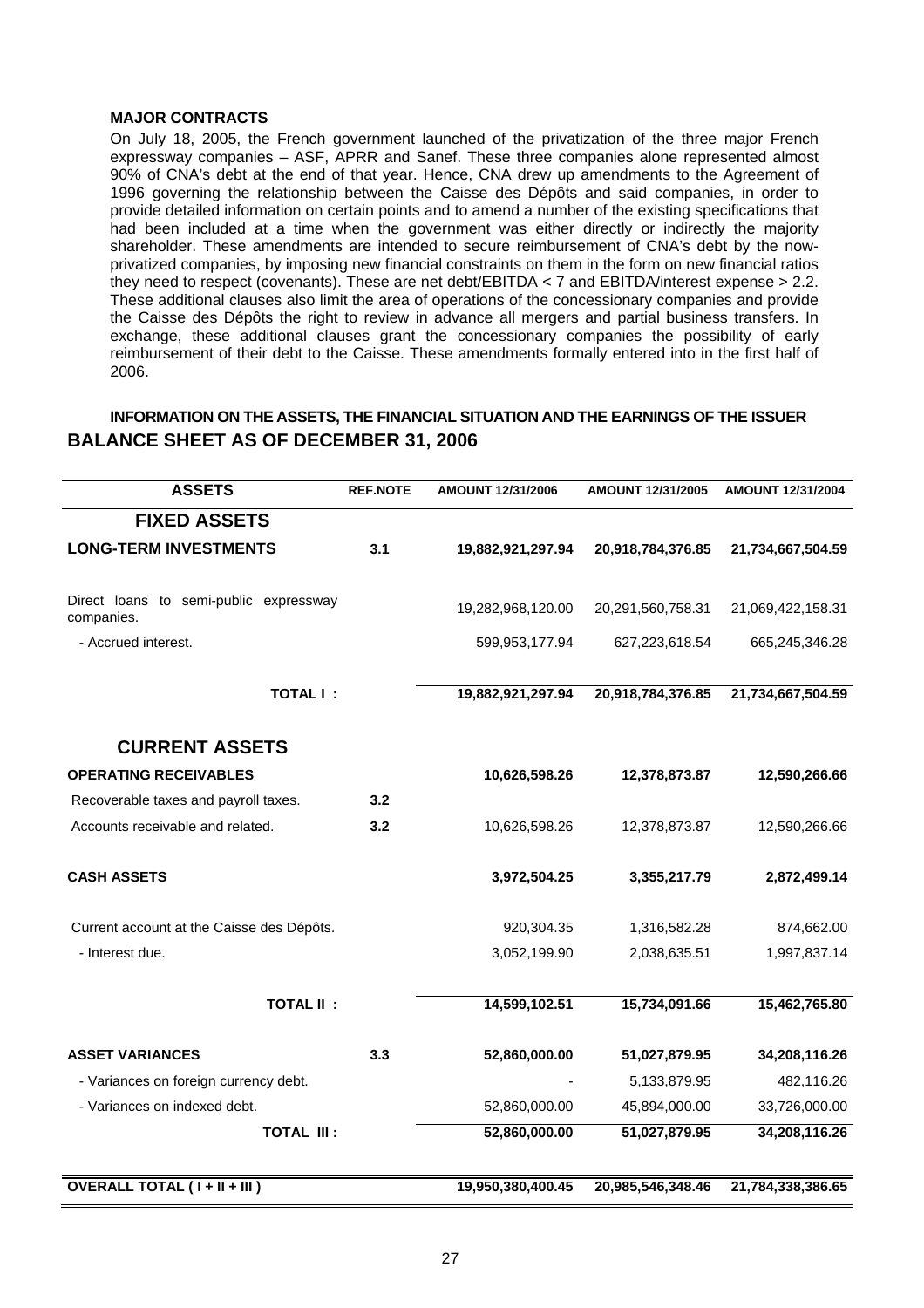| <b>LIABILITIES</b>                                 | <b>REF.NOTE</b>  | AMOUNT 12/31/2006 | AMOUNT 12/31/2005 | AMOUNT 12/31/2004 |
|----------------------------------------------------|------------------|-------------------|-------------------|-------------------|
| <b>DEBT</b>                                        |                  |                   |                   |                   |
| <b>BORROWINGS</b>                                  | 3.4              | 19,877,690,576.79 | 20,917,950,427.02 | 21,735,149,620.85 |
|                                                    |                  |                   |                   |                   |
| Bond issues                                        |                  | 15,372,679,088.56 | 16,378,145,402.93 | 17,206,400,869.02 |
| - Accrued interest.                                |                  | 486,957,005.84    | 513,050,806.97    | 550,185,089.52    |
| Loan contracts                                     |                  | 3,905,058,310.29  | 3,912,581,405.55  | 3,863,503,405.55  |
| - Accrued interest.                                |                  | 112,996,172.10    | 114, 172, 811.57  | 115,060,256.76    |
| <b>OPERATING DEBT</b>                              | 3.5              | 14,599,102.51     | 15,734,091.66     | 15,462,765.80     |
| Trade payables and related.                        |                  | 3,052,379.30      | 2,644,637.56      | 1,997,837.14      |
| Provisions for taxes paid by expressway companies. |                  |                   |                   |                   |
| Other debt.                                        |                  | 11,546,723.21     | 13,089,454.10     | 13,464,928.66     |
|                                                    | TOTAL I:         | 19,892,289,679.30 | 20,933,684,518.68 | 21,750,612,386.65 |
| <b>LIABILITIES VARIANCES</b>                       | 3.6              | 58,090,721.15     | 51,861,829.78     | 33,726,000.00     |
| - Variances on foreign currency debt.              |                  | 5,230,721.15      | 5,967,829.78      |                   |
| - Variances on indexed debt.                       |                  | 52,860,000.00     | 45,894,000.00     | 33,726,000.00     |
|                                                    | <b>TOTAL II:</b> | 58,090,721.15     | 51,861,829.78     | 33,726,000.00     |
| OVERALL TOTAL (I+II)                               |                  | 19,950,380,400.45 | 20,985,546,348.46 | 21,784,338,386.65 |

## **OFF BALANCE SHEET COMMITMENTS**

| <b>LOAN SWAPS</b>                                          |    | AMOUNT 12/31/2006 | <b>AMOUNT 12/31/2005</b> | <b>AMOUNT 12/31/2004</b> |
|------------------------------------------------------------|----|-------------------|--------------------------|--------------------------|
| <b>FOREIGN CURRENCY (FOREX) SWAPS</b>                      | 4. |                   |                          |                          |
| - Forex to be received (against euros to be<br>delivered). |    | 311, 158, 130.56  | 365,299,179.93           | 366,615,246.02           |
| - Euros to be delivered (against forex to be<br>received). |    | 316,388,851.71    | 352,921,734.20           | 352,921,734.20           |
| - Forex translation variances.                             |    |                   |                          |                          |
| o Capital increase.                                        |    |                   | 12,377,445.73            | 13,693,511.82            |
| o Capital decrease.                                        |    | 5,230,721.15      |                          |                          |
| <b>INTEREST RATE SWAPS</b>                                 | 5. |                   |                          |                          |
| - Euros to be received (against euros to<br>be delivered). |    | 391,000,000.00    | 391,000,000.00           | 451,000,000.00           |
| - Euros to be delivered (against euros to<br>be received). |    | 391,000,000.00    | 391,000,000.00           | 451,000,000.00           |

The reference note refers to paragraphs in the Appendix as of December 31, 2006.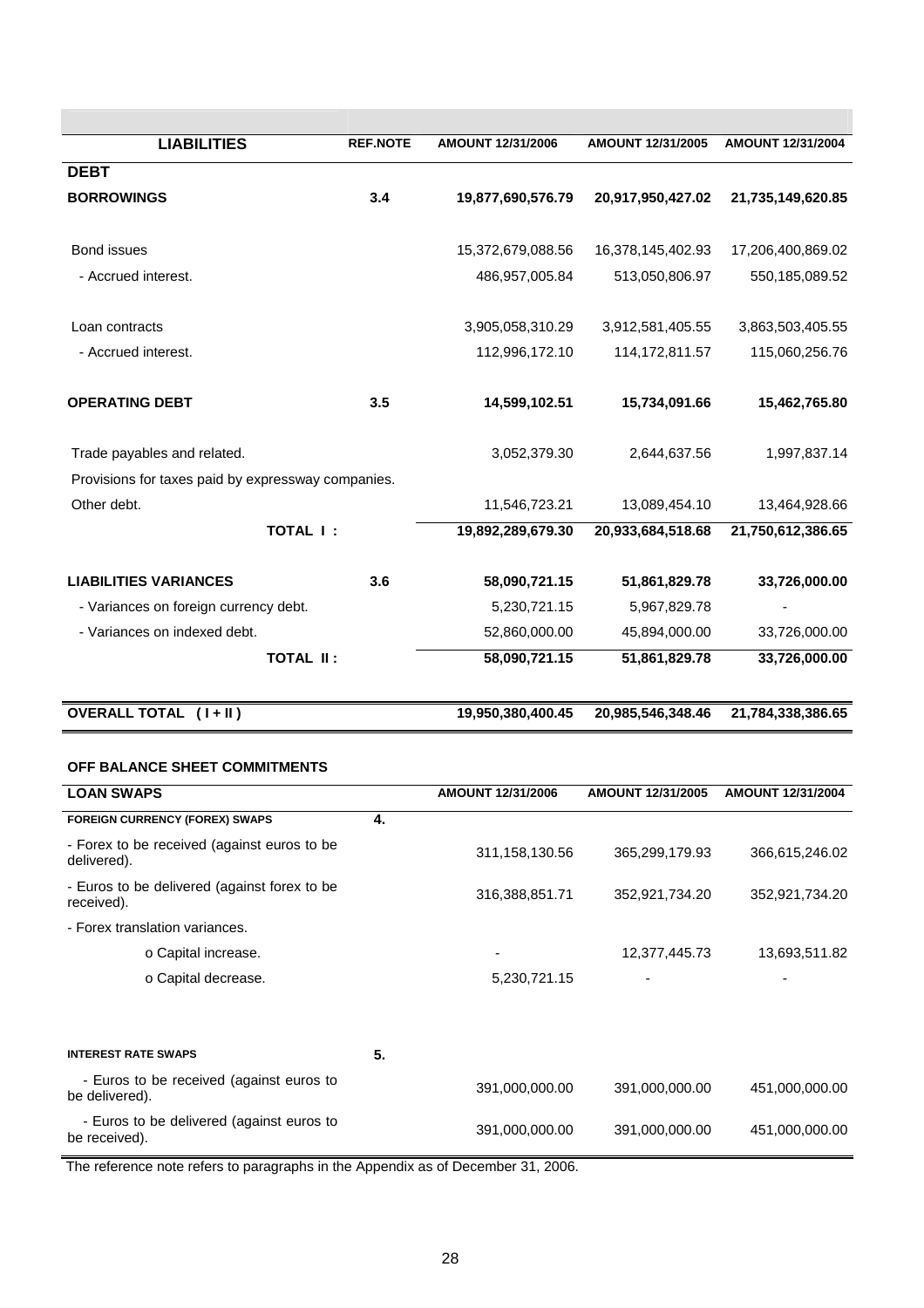| <b>EXPENSES</b>                                  |     | REF.NOTE AMOUNT 12/31/2006 | AMOUNT 12/31/2005 | AMOUNT 12/31/2004 |
|--------------------------------------------------|-----|----------------------------|-------------------|-------------------|
| <b>OPERATING EXPENSES</b>                        |     |                            |                   |                   |
| OTHER EXTERNAL PURCHASES AND EXPENSES            |     | 3,490,852.62               | 4,923,170.09      | 4,156,047.81      |
| - Remuneration of intermediaries.                | 5.1 | 672,221.74                 | 2,063,590.24      | 1,245,802.22      |
| - Reimbursement to CDC for administrative costs. | 5.2 | 2,130,391.85               | 2,135,213.56      | 2,130,045.66      |
| - Commissions for financial services.            | 5.3 | 682,674.85                 | 719,196.94        | 778,403.45        |
| - Advertisements, media research and programs.   |     | 5.564.18                   | 5,169.35          | 1,796.48          |
| - Other operating expenses.                      |     |                            |                   |                   |
| <b>TOTAL</b>                                     |     | 3,490,852.62               | 4,923,170.09      | 4,156,047.81      |
| <b>FINANCIAL EXPENSES</b>                        |     |                            |                   |                   |
| <b>AMORTIZATION OF</b>                           |     |                            |                   |                   |
| <b>REIMBURSEMENT PREMIUMS:</b>                   |     |                            |                   |                   |
| <b>OTHER FINANCIAL EXPENSES:</b>                 |     | 1,199,201,440.60           | 1,337,149,973.58  | 1,323,490,417.18  |
| - Interest on borrowings and advances.           |     | 1,153,286,303.77           | 1,219,629,548.78  | 1,290,342,758.40  |
| - Net expense on swaps.                          |     | 6,579,510.58               | 6,181,173.52      | 6,295,036.75      |
| - Losses on foreign exchange.                    |     | 113,588.22                 | 285,363.78        | 15,792.60         |
| - Payment of interest received to SEMCAs.        | 5.4 | 39,222,038.03              | 57,863,524.45     | 21,459,329.43     |
| - Issue premiums below par.                      | 5.5 |                            | 514,483.78        | 5,377,500.00      |
| - Balance on swaps.                              | 5.6 |                            | 52,675,879.27     |                   |
| <b>TOTAL</b>                                     |     | 1,199,201,440.60           | 1,337,149,973.58  | 1,323,490,417.18  |
| <b>EXCEPTIONAL EXPENSES</b>                      |     |                            |                   |                   |
| <b>EXCEPTIONAL ADMINISTRATIVE EXPENSES:</b>      |     | 10,535.90                  | 3,370.75          | 6,061.06          |
| - Penalties on contracts.                        |     |                            |                   | 274.37            |
| - Payback of lapsed coupons.                     |     | 10,535.90                  | 3,370.75          | 5,786.69          |
| - Other exceptional expenses.                    |     |                            |                   |                   |
| <b>TOTAL</b>                                     |     | 10,535.90                  | 3,370.75          | 6,061.06          |
| <b>OVERALL TOTAL</b>                             |     | 1 202 702 829,12           | 1 342 076 514,42  | 1 327 652 526,05  |

# **INCOME STATEMENT AS OF DECEMBER 31, 2006**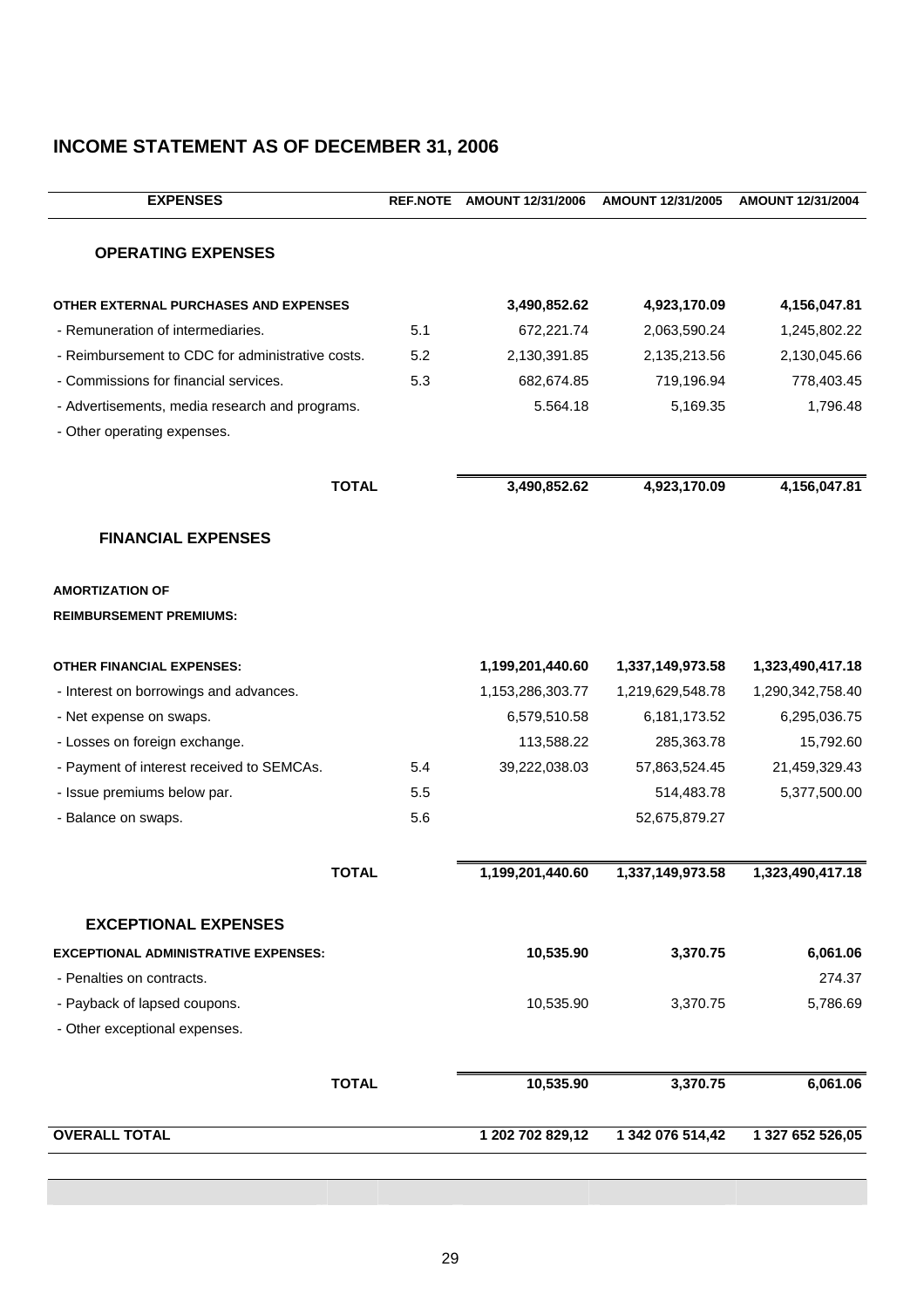| <b>REVENUE</b>                                            | <b>REF.NOTE</b> | AMOUNT 12/31/2006 | AMOUNT 12/31/2005 | AMOUNT 12/31/2004 |
|-----------------------------------------------------------|-----------------|-------------------|-------------------|-------------------|
| <b>OPERATING REVENUES</b>                                 |                 |                   |                   |                   |
| <b>REIMBURSEMENTS BY SEMCAs:</b>                          | 5.7             | 3,490,852.62      | 4,923,170.09      | 4,156,047.81      |
| - Of administrative expenses.                             |                 | 3,098,499.42      | 3,150,370.22      | 3,211,652.31      |
| - Of taxes and duties.                                    |                 |                   |                   |                   |
| - Of loan issuance costs.                                 |                 | 392,353.20        | 1,772,799.87      | 944,395.50        |
| <b>TOTAL</b>                                              |                 | 3,490,852.62      | 4,923,170.09      | 4,156,047.81      |
| <b>FINANCIAL REVENUES</b>                                 |                 |                   |                   |                   |
| <b>INTEREST AND OTHER REVENUES:</b>                       |                 | 1,163,031,602.47  | 1,281,329,650.37  | 1,304,086,757.15  |
| - Interest on loans.                                      |                 | 1,153,286,303.77  | 1,219,629,548.78  | 1,290,342,758.40  |
| - Interest on cash assets.                                |                 | 3,052,199.90      | 2,043,201.24      | 2,055,669.40      |
| - Reimbursements by SEMCAs:                               |                 |                   |                   |                   |
| . of forex losses and net expenses on swaps.              |                 | 6,693,098.80      | 6,466,537.30      | 6,310,829.35      |
| . of various financial expenses.                          |                 |                   | 53,190,363.05     | 5,377,500.00      |
| <b>OTHER FINANCIAL REVENUE:</b>                           |                 | 36, 169, 838. 13  | 55,820,323.21     | 19,403,660.03     |
| - Exchange rate gains.                                    |                 | 5,941,057.99      | 814,809.17        | 874,601.14        |
| - Other.                                                  |                 | 30,228,780.14     | 55,005,514.04     | 18,529,058.89     |
| <b>TOTAL</b>                                              |                 | 1,199,201,440.60  | 1,337,149,973.58  | 1,323,490,417.18  |
| <b>EXCEPTIONAL REVENUES</b>                               |                 |                   |                   |                   |
| <b>EXCEPTIONAL REVENUES ON ADMINISTRATIVE OPERATIONS:</b> |                 |                   |                   |                   |
| - Penalties received on contracts.                        |                 |                   |                   |                   |
| - Lapsed coupons and bonds.                               |                 | 10,535.90         | 3,370.75          | 5,786.69          |
| - Euro revenues from forex transaction variances.         |                 |                   |                   |                   |
| - Other.                                                  |                 |                   |                   | 274.37            |
| <b>TOTAL</b>                                              |                 | 10,535.90         | 3,370.75          | 6,061.06          |
|                                                           |                 |                   |                   |                   |
| <b>OVERALL TOTAL</b>                                      |                 | 1,202,702,829.12  | 1,342,076,514.42  | 1,327,652,526.05  |

The reference notes refer to paragraphs in the Appendix.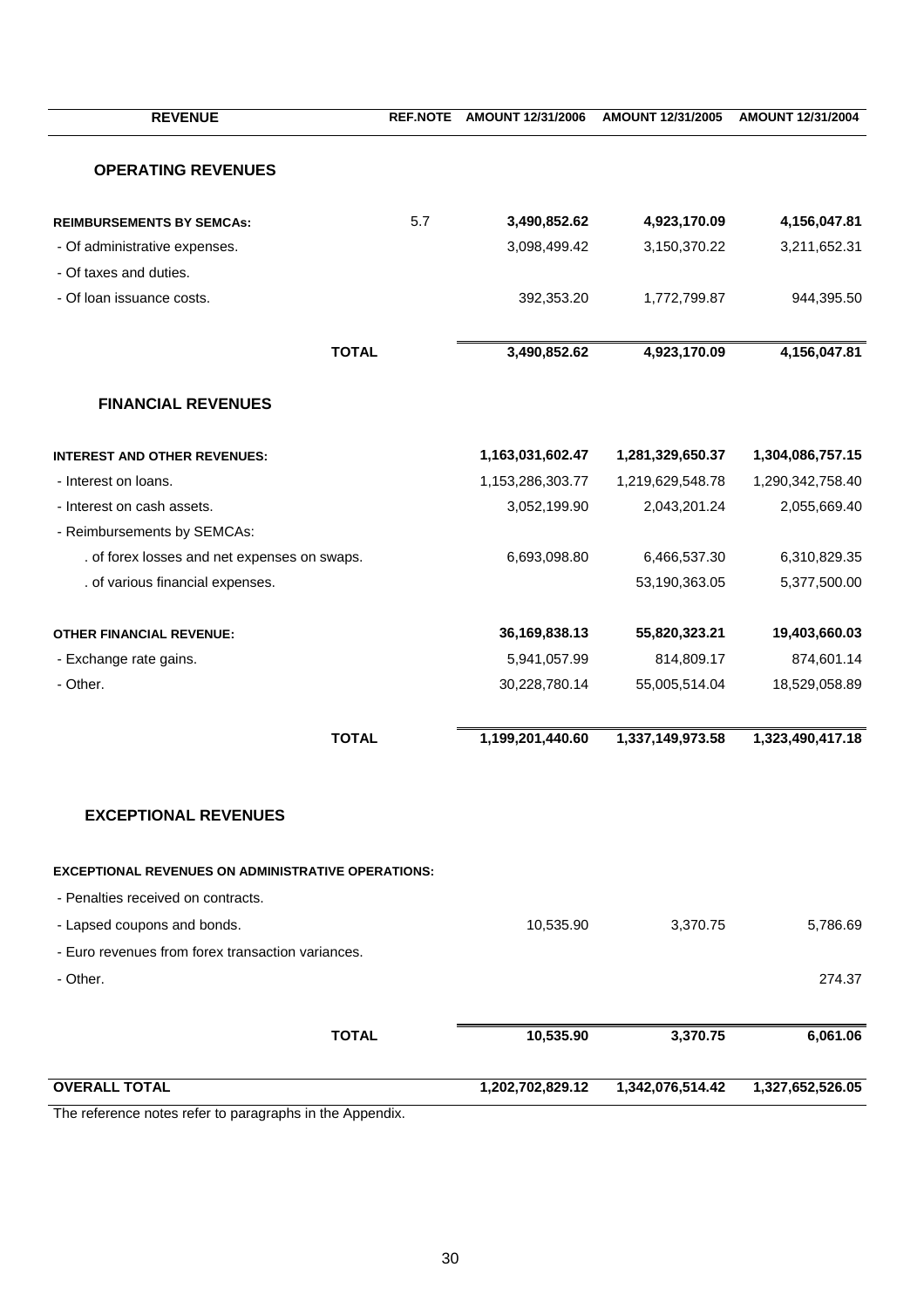## **APPENDIX AS OF DECEMBER 31, 2006**

## **1. LEGAL STATUS OF THE COMPANY**

The CNA is a national public-sector administrative institution with a corporate structure and financial independence.

It is subject to the general principles of public-sector accounting, has a government accountant, and, in accordance with the decree establishing the institution, the Caisse des Dépôts, provides its administrative management under the supervision of the Board of Directors of the CNA.

## **2. GENERAL ACCOUNTING PRINCIPLES**

The statement of accounts as well as the profit and loss statements have been certified by Gérard Schottey, Managing Treasurer at the 1st level Treasury Department, accounting officer from the Caisse Nationale des Autoroutes, appointed on July 1 2002 by a joint order of the Budget and Transportation Ministers, as a State Accountant sworn in by the Government Accounting Office.

The financial statements are presented in compliance with General Instruction M-91 regarding the accounts of national public-sector administrative institutions.

The accounting principles applied are:

- operational continuity;
- constant and consistent application of methods;
- independence of each fiscal year.

The basic method of valuation in the accounts is the historical cost method.

## **3. METHODS APPLIED TO THE PRINCIPAL ITEMS OF THE BALANCE SHEET**

## **ASSETS**

#### **3.1. Long-term investments**

The amount in the balance sheets corresponds to loans actually disbursed.

The amount of accrued interest is attached to the loan lines and is calculated *pro rata temporis*, based on the amount accrued and not yet due.

Each loan is recorded at gross value; commissions, premiums and costs are simultaneously passed on as a single package to the semi-public companies (SEMs) that hold the expressway concessions.

#### **3.2. Trade receivables**

This item is comprised principally of revenue on interest accrued on loan swap operations and is passed on to the semi-public companies (SEMs) holding the expressway concessions.

#### **3.3. Asset variances**

The following are recorded under this item:

- Unrealized losses on debt denominated in currencies outside the euro zone, resulting from the difference between the exchange rate applied to historical cost and the rate applying at the end of the fiscal year;

For currencies within the euro zone, and in compliance with Article 28 of the "DDOEF" Act (a law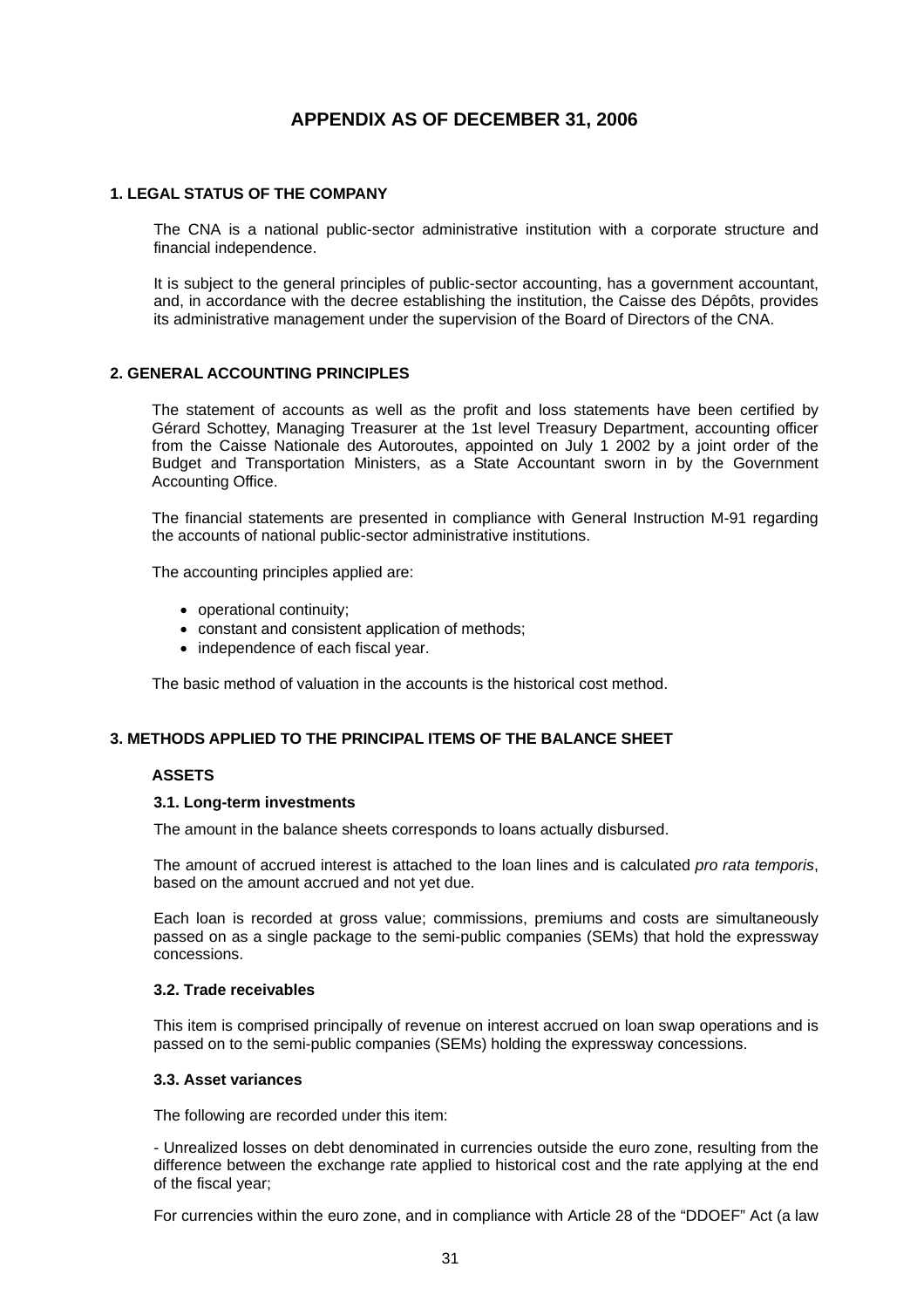with various economic and financial provisions), the exchange rate employed is that determined on December 31, 1998 and approved by the Council of Ministers of the European Union;

- the loss on the indexation of indexed bond issues.

Given CNA's duty with regard to transparency to the semi-public companies (SEMs) holding the expressway concessions, no provisions on these items have been recorded.

## **LIABILITIES**

### **3.4. Borrowings**

Borrowings are recorded at their reimbursement value. Borrowings in foreign currencies are translated and recorded on the basis of the exchange rate prevailing on the last day of the fiscal year.

Interest accrued on borrowings in France and abroad is calculated *pro rata temporis*. For borrowings in currencies not in the euro zone euro, this interest is measured on the basis of the exchange rate prevailing on the last day of the fiscal year.

## **3.5. Operating debt**

Operating debt corresponds to cash advances from the semi-public companies holding expressway concessions, the reversion to these companies of the earnings on interest accrued on loan swaps, and to interest accrued on current cash assets to be repaid to them.

#### **3.6. Variances on liabilities**

This item includes:

- unrealized gains on borrowings denominated in foreign currencies not in the euro zone, resulting from the difference between the exchange rate applied to historical cost and the exchange rate applying at the end of the fiscal year.

For currencies within the euro zone, and in application of Article 28 of the "DDOEF" Act (a law with various economic and financial provisions), the exchange rate employed is that determined on December 31, 1998 and approved by the Council of Ministers of the European Union.

- the loss due to the effects of indexation of inflation adjusted bond issues on loans to semipublic companies holding expressway concessions.

## **4. OFF-BALANCE SHEET COMMITMENTS**

#### **Loan swaps**

These concern either swaps of foreign currencies against euros, or hedging through interest-rate swaps.

For foreign exchange operations, off-balance sheet amounts in euros are calculated on the basis of the exchange rate applying at the end of the fiscal year, while the initial borrowing remains under liabilities in the balance sheet. Revaluation differences are recorded under exchange rate variances (unrealized gains or losses).

For interest-rate swaps, only the par values are recorded when the swaps are initiated.

#### **5. COMMENTS ON THE INCOME STATEMENT**

## **EXPENSES**

#### **5.1. Remuneration of intermediaries**

This item is comprised of placement commissions relative to loans issued in the French and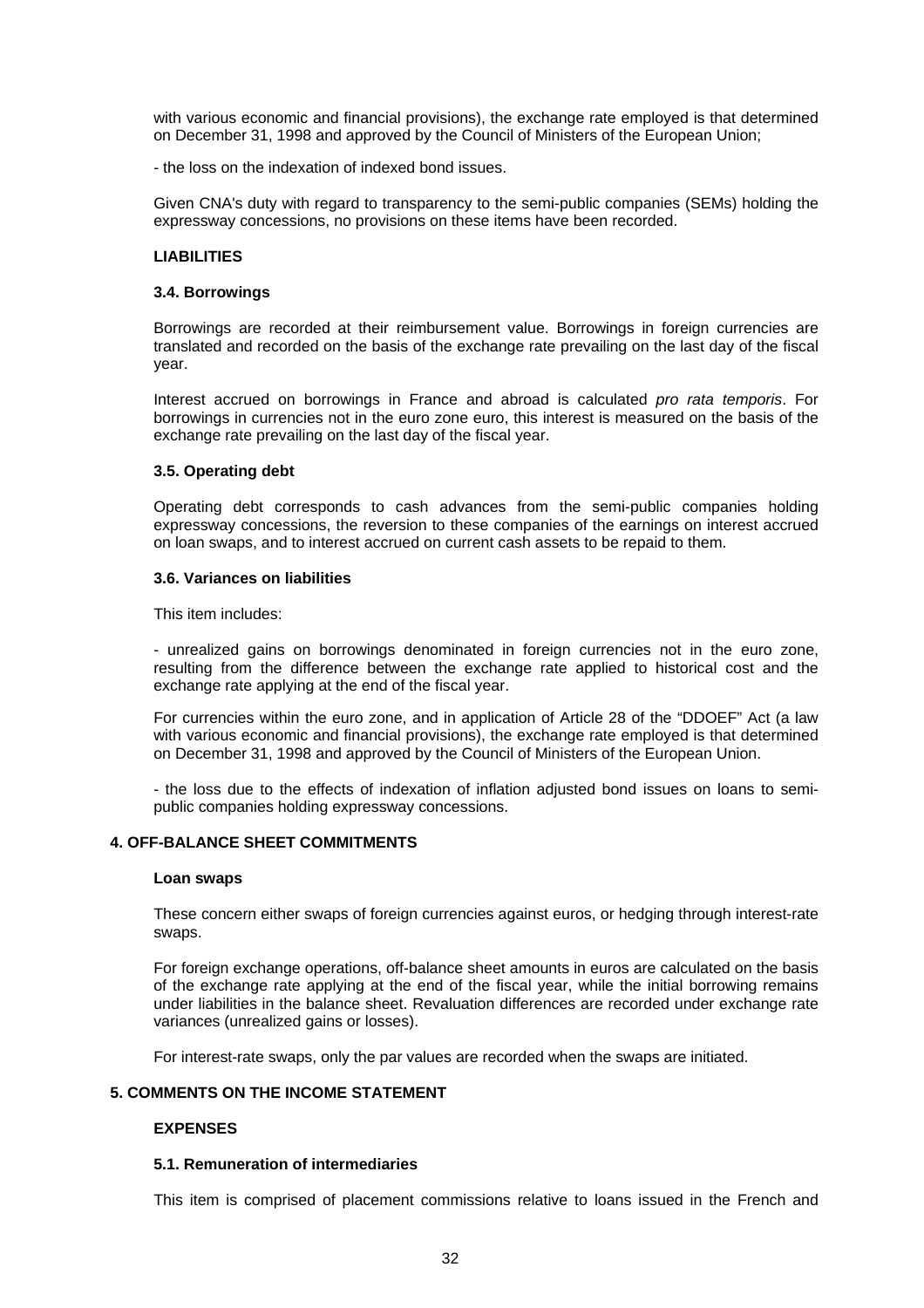foreign markets, the annual subscription fee to Euronext and the remuneration of rating agencies

## **5.2. Reimbursement to CDC for administrative costs**

This expense is for services billed by the Caisse des Dépôts in exchange for the administrative, accounting and financial management services it provides to CNA.

### **5.3. Commissions for financial services**

These are financial services commissions on coupons due and bonds, amortized paid to intermediaries holding securities accounts and other financial intermediaries.

## **5.4. Payment of interest received to SEMCAs**

Given that CNA must be transparent to the semi-public companies holding expressway concessions, the Company repays them the interest on funds invested with the CDC, foreign exchange gains and other financial revenues.

#### **5.5 Issue premiums below par**.

Issue premiums that are below par are now recorded under financial expenses.

#### **5.6. Balance on swaps**

The share exchange offer of July 15, 2005 gave rise to an equalization payment that was entirely borne by the semi-public expressway company concerned.

## **PROFIT**

#### **5.7. Reimbursements by SEMCAs**

Given the above-mentioned required transparency, each semi-public company holding an expressway concession pays its share in the reimbursement of all CNA's operating, financial and exceptional expenses. Consequently, the profit for the period is systematically written to zero.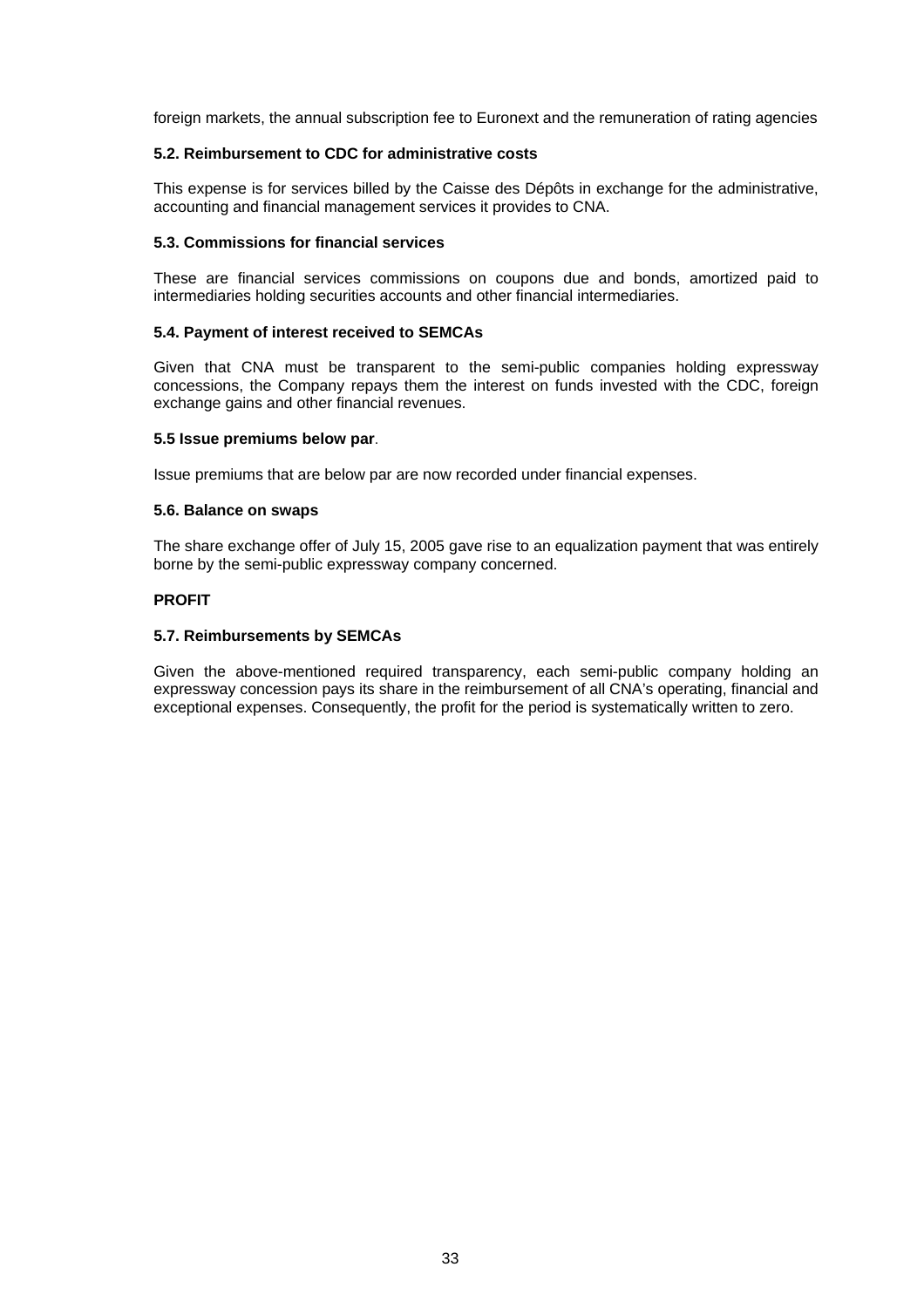## **Commitments on Futures Contracts**

## **Type of operations**

CNA's futures contract transactions are detailed in the tables as set forth hereinafter.

These operations are comprised of foreign exchange (forex) and interest rate futures swaps (loan swaps) used to hedge future payments on loan issues in foreign currencies and in euros.

The purpose of swap operations on loan issues in foreign currencies is to reduce foreign exchange risk inherent in debt in foreign currencies and to balance out the risks incurred on the different currencies in which CNA has borrowed.

Interest rate swap transactions are intended to change the nature of the interest rates on loans contracted.

#### **GENERAL ACCOUNTING PRINCIPALS**

*\* Recognition of commitments* 

Foreign currency swaps are recorded off-balance sheet in euros, on the basis of the exchange rate at the end of the accounting period, while the initial loan amount remains recorded as a liability on the balance sheet. Differences in revaluation are recorded as unrealized gains or losses in forex translation.

For interest-rate swap operations, par values are recorded when the swaps are initiated.

Given CNA's duty in respect of transparency to the semi-public companies holding superhighway concessions, who in the end bear the foreign-exchange risks, no provisions for exchange rate losses are recorded under liabilities.

*\* Recognition of revenue and expense* 

On maturity, financial flows on foreign exchange and interest rate swaps are transferred to third-party accounts in order to reduce the level of revenues and expenses. Net income on the swap is recorded under "other financial expense" or "interest and related financial revenue."

Interest accrued on foreign currency swaps is measured on the basis of the exchange rate applying at the end of the accounting period, with net income (loss) recorded under the items indicated above.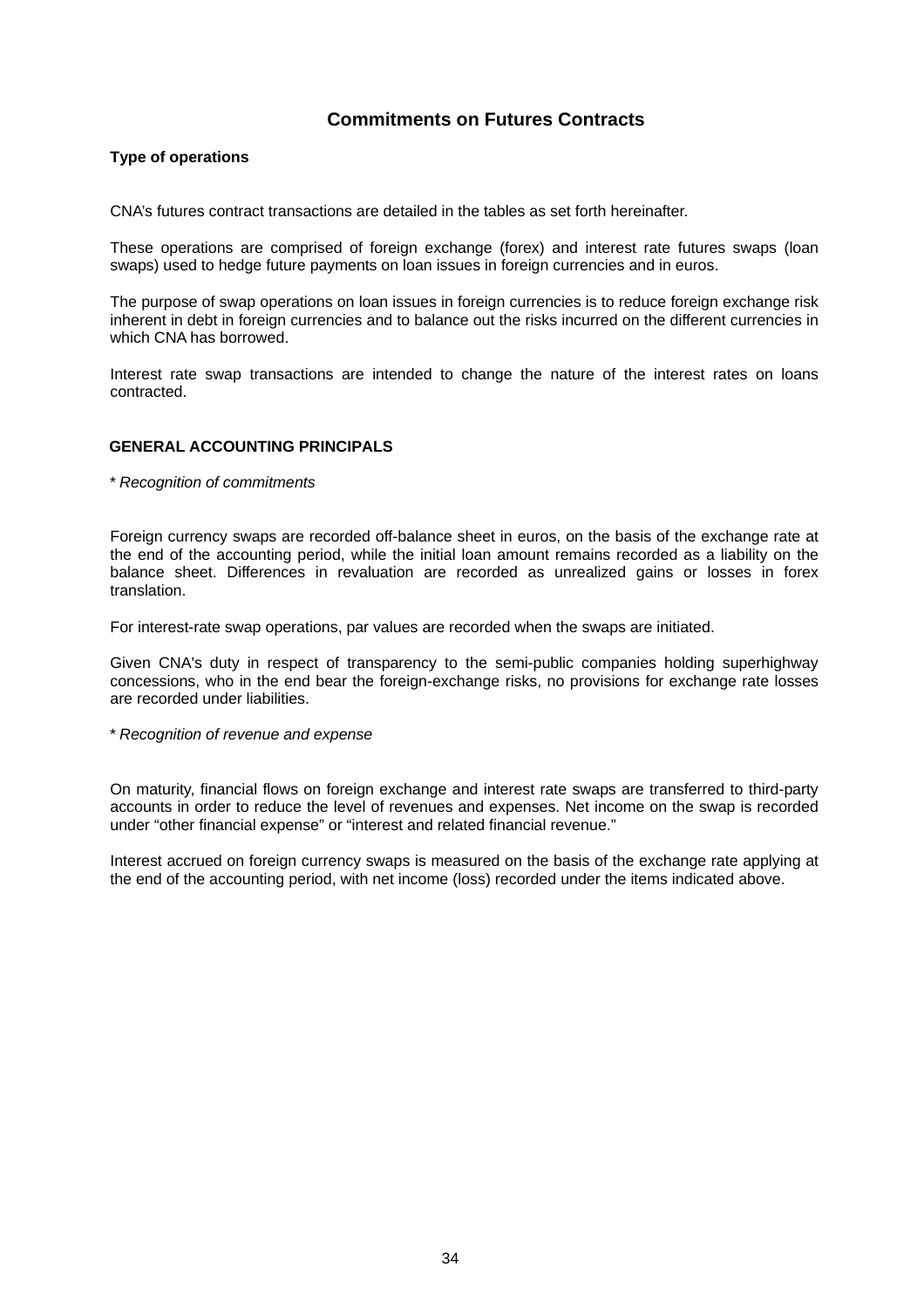## **FINANCIAL INFORMATION**

| (in millions of euros) |             |                   |                   |        |  |  |  |
|------------------------|-------------|-------------------|-------------------|--------|--|--|--|
| <b>BORROWINGS</b>      | < at 1 year | from 1 to 5 years | more than 5 years | Total  |  |  |  |
| <b>Bonds</b>           | .250        | 6.367             | 7.756             | 15.373 |  |  |  |
| Contractual            | 38          | 471               | 3,396             | 3,905  |  |  |  |
| Total                  | 288. ا      | 6.838             | 11.152            | 19.278 |  |  |  |

## **Breakdown of outstanding debt - Situation as of December 31, 2006**

No significant element has occurred since 31 December 2006 that would modify the financial statements of CNA.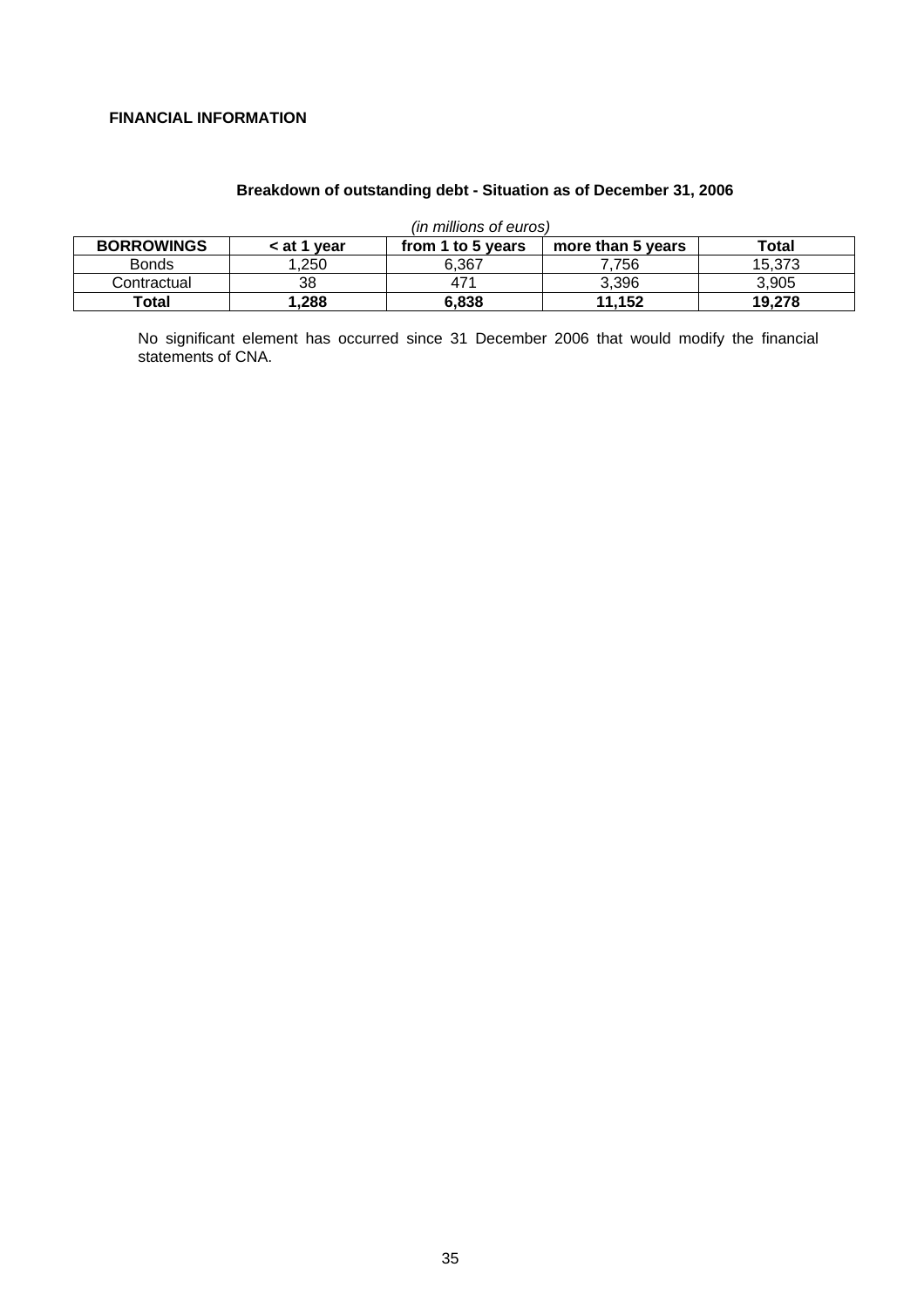#### **I - FUNDS BORROWED ON THE FRENCH BOND MARKET**

| <b>ISIN CODE</b> | <b>LOAN DESIGNATION</b>                    | <b>INTEREST</b><br><b>RANKING</b><br>DATE | <b>FINAL</b><br><b>PAYMENT</b><br>DATE | <b>LISTING</b><br>MARKET<br>$($ <sup>*</sup> $)$ | RATE<br>$% (*)$ | <b>NOMINAL</b><br><b>AMOUNT</b> | <b>OUTSTANDING</b><br><b>PRINCIPAL</b> | <b>CURRENCY</b> |
|------------------|--------------------------------------------|-------------------------------------------|----------------------------------------|--------------------------------------------------|-----------------|---------------------------------|----------------------------------------|-----------------|
|                  | BOND DEBT NOT GUARANTEED BY THE GOVERNMENT |                                           |                                        |                                                  |                 |                                 |                                        |                 |
| FR0000193666     | 9.00% 1992-2007 304.90 M EUR               | 04/05/1992                                | 04/05/200<br>$\overline{7}$            | FR                                               | 9               | 304 900 000,00                  | 304 900 000,00                         | <b>EUR</b>      |
| FR0000194490     | 8.00% 1993-2008 381.12 M EUR               | 01/03/1993                                | 01/03/200<br>8                         | <b>FR</b>                                        | 8               | 381 125 000.00                  | 381 125 000,00                         | <b>EUR</b>      |
| FR0000196891     | 8.00% 1995-2007 304.90 M EUR               | 13/03/1995                                | 13/03/200<br>$\overline{7}$            | <b>FR</b>                                        | 8               | 304 900 000.00                  | 304 900 000,00                         | <b>EUR</b>      |
| FR0000197071     | 7.50% 1995-2010 381.13 M EUR               | 26/06/1995                                | 26/06/201<br>$\mathbf 0$               | <b>FR</b>                                        | 7,5             | 381 125 000.00                  | 381 125 000,00                         | <b>EUR</b>      |
| FR0000197261     | 7.50% 1995-2009 457.35 M EUR               | 29/09/1995                                | 29/09/200<br>9                         | FR                                               | 7,5             | 457 350 000,00                  | 428 095 607,25                         | <b>EUR</b>      |
| FR0000197469     | 7.40% 1995-2008 426.86 M EUR               | 24/11/1995                                | 24/11/200<br>8                         | FR                                               | 7,4             | 426 860 000,00                  | 426 860 000,00                         | <b>EUR</b>      |
| FR0000197576     | 6.70% 1996-2010 381.12 M EUR               | 05/02/1996                                | 05/02/201<br>$\mathbf 0$               | FR                                               | 6,7             | 381 125 000,00                  | 381 125 000,00                         | <b>EUR</b>      |
| FR0000197816     | 6.80% 1996-2012 228.67 M EUR               | 13/05/1996                                | 13/05/201<br>$\overline{2}$            | <b>FR</b>                                        | 6,8             | 228 675 000,00                  | 228 675 000,00                         | <b>EUR</b>      |
| FR0000207052     | 6.75% 1996-2009 304.90 M EUR               | 15/07/1996                                | 15/07/200<br>9                         | <b>FR</b>                                        | 6,75            | 304 900 000,00                  | 304 900 000,00                         | <b>EUR</b>      |
| FR0000207128     | 6.70% 1996-2011 365.88 M EUR               | 09/09/1996                                | 09/09/201<br>$\overline{1}$            | FR                                               | 6,7             | 365 880 000,00                  | 365 880 000,00                         | <b>EUR</b>      |
| FR0000207243     | 6.30% 1996-2007 335.39 M EUR               | 07/10/1996                                | 07/10/200<br>$\overline{7}$            | <b>FR</b>                                        | 6,3             | 335 390 000.00                  | 335 390 000.00                         | <b>EUR</b>      |
| FR0000208571     | 5.60% 1997-2007 304.90 M EUR               | 19/12/1997                                | 19/12/200<br>7                         | FR                                               | 5,6             | 304 900 000,00                  | 304 900 000,00                         | <b>EUR</b>      |
| FR0000582637     | 6.00% 1999-2009 762.25 M EUR               | 03/04/1999                                | 24/01/200<br>9                         | FR                                               | 6               | 762 245 086,00                  | 758 120 674,00                         | <b>EUR</b>      |
| FR0000582652     | 6.00% 1999-2008 640.29 M EUR               | 03/04/1999                                | 13/11/200<br>8                         | FR                                               | 6               | 640 285 872,00                  | 640 285 872,00                         | <b>EUR</b>      |
| FR0000582660     | 5.85% 1999-2013 1100 M EUR                 | 03/04/1999                                | 24/03/201<br>3                         | FR                                               | 5,85            | 1 100 000<br>000,00             | 1079817<br>136,00                      | <b>EUR</b>      |
| FR0000582678     | 5.90% 1999-2011 1400 M EUR                 | 03/04/1999                                | 06/06/201<br>$\mathbf{1}$              | <b>FR</b>                                        | 5,9             | 1 400 000<br>000,00             | 1 288 277<br>357,00                    | <b>EUR</b>      |
| FR0000582686     | 5.80% 1999-2012 1200 M EUR                 | 03/04/1999                                | 20/10/201<br>$\overline{2}$            | <b>FR</b>                                        | 5,8             | 1 200 000<br>000,00             | 1 079 020<br>400,00                    | <b>EUR</b>      |
| FR0010212613     | 3.75% 2005-2025 336.26 M EUR               | 15/07/2005                                | 15/07/202<br>5                         | <b>FR</b>                                        | 3,75            | 336 263 911,75                  | 336 263 911,75                         | <b>EUR</b>      |

 *(\*) FR: PARIS LU: LUXEMBURG CH: SWITZERLAND GB: LONDON* 

#### **II - FUNDS BORROWED FROM FRENCH INSTITUTIONS**

| <b>ISIN CODE</b> | <b>LOAN DESIGNATION</b>          | <b>INTEREST</b><br><b>RANKING</b><br>DATE | <b>FINAL</b><br><b>PAYMENT</b><br>DATE | <b>LISTING</b><br>MARKET(*) | RATE<br>$%$ (*) | <b>NOMINAL</b><br>AMOUNT | <b>OUTSTANDING</b><br><b>PRINCIPAL</b> | <b>CURRENCY</b> |
|------------------|----------------------------------|-------------------------------------------|----------------------------------------|-----------------------------|-----------------|--------------------------|----------------------------------------|-----------------|
|                  | 5.22% 2002-2022 20 M EUR ATMB    | 28/03/2002                                | 28/03/202<br>∠                         |                             | 5,22            | 20 000 000.00            | 16 000 000.00                          | <b>EUR</b>      |
|                  | 4.87% 2004-2027 80.65 M EUR APRR | 14/06/2004                                | 01/07/202                              |                             | 4,87            | 80 650 000.00            | 80 650 000.00                          | <b>EUR</b>      |

 **III - FUNDS BORROWED ON THE INTERNATIONAL MARKET** 

| <b>ISIN CODE</b> | <b>LOAN DESIGNATION</b>                           | <b>INTEREST</b><br><b>RANKING</b><br>DATE | <b>FINAL</b><br><b>PAYMENT</b><br>DATE | <b>LISTING</b><br>MARKET(*) | RATE<br>$% (*)$ | <b>NOMINAL</b><br><b>AMOUNT</b> | <b>OUTSTANDING</b><br><b>PRINCIPAL</b> | <b>CURRENCY</b> |
|------------------|---------------------------------------------------|-------------------------------------------|----------------------------------------|-----------------------------|-----------------|---------------------------------|----------------------------------------|-----------------|
|                  | <b>BOND DEBT NOT GUARANTEED BY THE GOVERNMENT</b> |                                           |                                        |                             |                 |                                 |                                        |                 |
|                  |                                                   |                                           |                                        |                             |                 |                                 |                                        |                 |
| CH0008470673     | 3.375% 1998-2008 500 M CHF                        | 27/02/1998                                | 27/02/2008                             | <b>CH</b>                   | 3,38            | 500 000 000,00                  | 500 000 000.00                         | CHF             |
| FR0000583478     | 4.50% 1998-2010 700 M EUR                         | 03/04/1999                                | 25/04/2010                             | FR-LU                       | 4,5             | 700 000 000,00                  | 700 000 000.00                         | <b>EUR</b>      |
| FR0000494759     | 4.375% 1999-2014 1000 M EUR                       | 19/05/1999                                | 19/05/2014                             | FR-LU                       | 4,38            | 1 000 000<br>000,00             | 1 000 000<br>000,00                    | <b>EUR</b>      |
| FR0000483133     | 6.00% 2000-2015 700 M EUR                         | 26/10/2000                                | 26/10/2015                             | FR-LU                       | 6               | 700 000 000.00                  | 700 000 000,00                         | <b>EUR</b>      |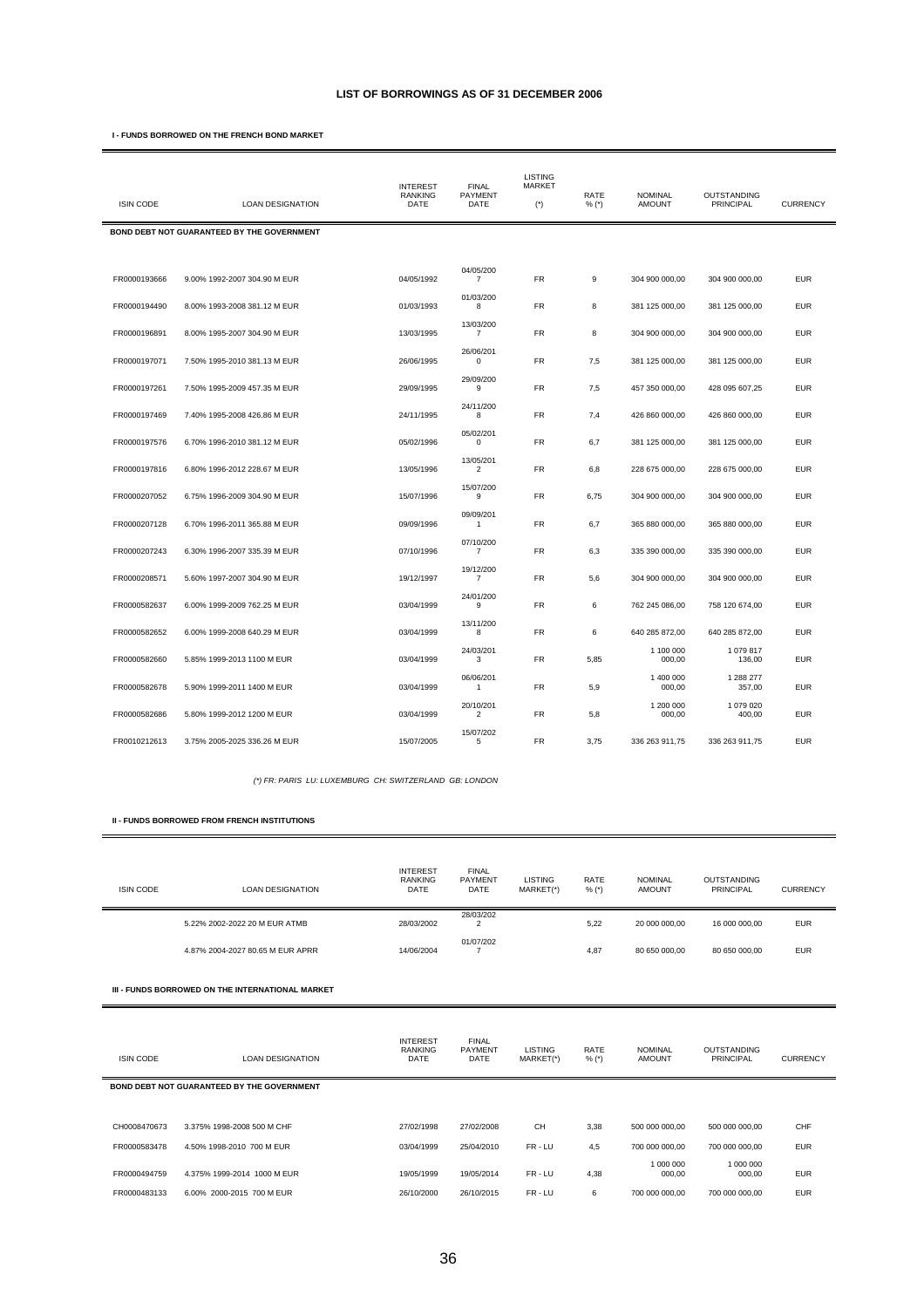| FR0000486706 | CNAi 3.90% 2001-2016 600 M EUR | 25/07/2001 | 25/07/2016 | FR-LU | 4.24 | 652 860 000.00      | 652 860 000.00    | <b>EUR</b> |
|--------------|--------------------------------|------------|------------|-------|------|---------------------|-------------------|------------|
| FR0000488017 | 5.25% 2002-2017 1000 M EUR     | 30/01/2002 | 30/01/2017 | FR-LU | 5.25 | 1 000 000<br>000.00 | 000 000<br>000.00 | <b>EUR</b> |
| FR0000473217 | 4.50% 2003-2018 1679 M EUR     | 28/03/2003 | 28/03/2018 | FR-LU | 4.5  | 1679000<br>000.00   | 679 000<br>000.00 | <b>EUR</b> |

 *(\*) FR: PARIS LU: LUXEMBURG CH: SWITZERLAND GB: LONDON* 

#### **IV - FUNDS BORROWED FROM FOREIGN INSTITUTIONS**

 **LOANS FROM THE EUROPEAN INVESTMENT BANK** 

| <b>ISIN CODE</b> | <b>LOAN DESIGNATION</b>                | <b>INTEREST</b><br><b>RANKING</b><br>DATE | <b>FINAL</b><br>PAYMENT<br>DATE | <b>LISTING</b><br>MARKET(*) | RATE<br>$% (*)$ | <b>NOMINAL</b><br><b>AMOUNT</b> | OUTSTANDING<br><b>PRINCIPAL</b> | <b>CURRENCY</b> |
|------------------|----------------------------------------|-------------------------------------------|---------------------------------|-----------------------------|-----------------|---------------------------------|---------------------------------|-----------------|
|                  | LOANS NOT GUARANTEED BY THE GOVERNMENT |                                           |                                 |                             |                 |                                 |                                 |                 |
|                  |                                        |                                           |                                 |                             |                 |                                 |                                 |                 |
| 17 632           | 7.80% 1994-2014 41.16 M EUR SFTRF      | 12/12/1994                                | 01/12/2014                      |                             | 3,28            | 41 161 234.65                   | 41 161 234,65                   | <b>EUR</b>      |
| 17888            | 7.60% 1995-2015 106.71 M EUR SFTRF     | 28/04/1995                                | 20/04/2015                      |                             | 3,12            | 106 714 312,07                  | 106 714 312,07                  | <b>EUR</b>      |
| 8 2 4 9          | 6.59% 1995-2015 37.35 M EUR SFTRF      | 28/11/1995                                | 20/11/2015                      |                             | 2,93            | 37 350 009,22                   | 37 350 009,22                   | <b>EUR</b>      |
| 18 585           | 5.84% 1996-2015 106.71 M EUR SFTRF     | 15/04/1996                                | 15/04/2015                      |                             | 3,31            | 106 714 312,07                  | 106 714 312,07                  | <b>EUR</b>      |
| 18 842           | 6.85% 1996-2010 15.24 M EUR AREA       | 15/07/1996                                | 05/07/2010                      |                             | 6,85            | 15 244 901,72                   | 12 586 190,86                   | <b>EUR</b>      |
| 19 000           | 5.67% 1996-2015 83.85 M EUR SFTRF      | 15/10/1996                                | 15/10/2015                      |                             | 5,67            | 83 846 959,48                   | 83 846 959,48                   | <b>EUR</b>      |
| 19 107           | 6.26% 1996-2010 7.93 M EUR AREA        | 22/11/1996                                | 15/11/2010                      |                             | 6,26            | 7 927 348,90                    | 6 528 171,82                    | <b>EUR</b>      |
| 19 165           | 5.47% 1996-2015 13.26 M EUR SFTRF      | 09/12/1996                                | 30/11/2015                      |                             | 5,47            | 13 263 064,50                   | 13 263 064,50                   | <b>EUR</b>      |
| 19 347           | 5.08% 1997-2015 75.92 M EUR SFTRF      | 28/02/1997                                | 30/11/2015                      |                             | 5,08            | 75 919 610,58                   | 75 919 610,58                   | <b>EUR</b>      |
| 19 929           | 5.91% 1997-2010 13.87 M EUR AREA       | 10/12/1997                                | 20/11/2010                      |                             | 5,91            | 13 872 860,57                   | 11 407 653,25                   | <b>EUR</b>      |
| 19 932           | 5.84% 1997-2007 30.49 M EUR ASF        | 10/12/1997                                | 20/11/2007                      |                             | 5,84            | 30 489 803,45                   | 30 489 803,45                   | <b>EUR</b>      |
| 19 934           | 5.10% 1997-2009 30.49 M EUR SANEF      | 10/12/1997                                | 20/11/2009                      |                             | 2,83            | 30 489 803,45                   | 30 489 803,45                   | <b>EUR</b>      |
| 19 935           | 5.25% 1997-2010 45.73 M EUR SANEF      | 10/12/1997                                | 15/11/2010                      |                             | 3,9             | 45 734 705,17                   | 45 734 705,17                   | <b>EUR</b>      |
| 19 936           | 5.10% 1997-2009 15.24 M EUR SANEF      | 10/12/1997                                | 20/11/2009                      |                             | 2,83            | 15 244 901,72                   | 15 244 901,72                   | <b>EUR</b>      |
| 17 238           | 5.60% 1998-2013 80.65 M EUR APRR       | 27/02/1998                                | 15/02/2013                      |                             | 5,6             | 80 645 530,12                   | 80 645 530.12                   | <b>EUR</b>      |
| 17 266           | 5.44% 1998-2012 22.87 M EUR AREA       | 06/03/1998                                | 24/02/2012                      |                             | 5,44            | 22 867 352,59                   | 22 867 352,59                   | <b>EUR</b>      |
| 17 267           | 5.49% 1998-2013 30.49 M EUR SANEF      | 06/03/1998                                | 25/02/2013                      |                             | 5,49            | 30 489 803,45                   | 30 489 803,45                   | <b>EUR</b>      |
| 17 269           | 5.45% 1998-2013 26.37 M EUR SAPN       | 09/03/1998                                | 25/02/2013                      |                             | 5,45            | 26 373 679,98                   | 26 373 679,98                   | <b>EUR</b>      |
| 17 526           | 5.27% 1998-2013 68.60 M EUR SANEF      | 10/07/1998                                | 05/07/2013                      |                             | 5,27            | 68 602 057,76                   | 68 602 057,76                   | <b>EUR</b>      |
| 17 527           | 5.27% 1998-2013 22.87 M EUR SANEF      | 10/07/1998                                | 05/07/2013                      |                             | 5,27            | 22 867 352,59                   | 22 867 352,59                   | <b>EUR</b>      |
| 17824            | 4.59% 1998-2010 95.28 M EUR ASF        | 09/12/1998                                | 09/12/2010                      |                             | 4,59            | 95 280 635,77                   | 95 280 635,77                   | <b>EUR</b>      |
| 17830            | 4.79% 1998-2013 8.54 M EUR ESCOTA      | 09/12/1998                                | 09/12/2013                      |                             | 4,79            | 8 537 144,97                    | 8 537 144,97                    | <b>EUR</b>      |
| 17826            | 4.79% 1998-2013 22.41 M EUR SANEF      | 09/12/1998                                | 09/12/2013                      |                             | 4,79            | 22 410 005,53                   | 22 410 005,53                   | <b>EUR</b>      |
| 20 349           | 5.60% 1999-2014 60 M EUR ASF           | 10/12/1999                                | 10/12/2014                      |                             | 5,6             | 60 000 000,00                   | 60 000 000,00                   | <b>EUR</b>      |
| 20 350           | 5.60% 1999-2014 50 M EUR ASF           | 10/12/1999                                | 10/12/2014                      |                             | 5,6             | 50 000 000,00                   | 50 000 000,00                   | <b>EUR</b>      |
| 20 348           | 5.60% 1999-2014 50 M EUR ASF           | 10/12/1999                                | 10/12/2014                      |                             | 5,6             | 50 000 000,00                   | 50 000 000,00                   | <b>EUR</b>      |
| 20 338           | 4.65% 1999-2014 15 M EUR SANEF         | 15/12/1999                                | 15/12/2014                      |                             | 4,65            | 15 000 000,00                   | 15 000 000,00                   | <b>EUR</b>      |
| 20 813           | 6.09% 2000-2015 40 M EUR ASF           | 07/12/2000                                | 07/12/2015                      |                             | 6,09            | 40 000 000,00                   | 40 000 000,00                   | <b>EUR</b>      |
| 20 812           | 6.09% 2000-2015 30 M EUR ASF           | 07/12/2000                                | 07/12/2015                      |                             | 6,09            | 30 000 000,00                   | 30 000 000,00                   | <b>EUR</b>      |
| 20 821           | 6.02% 2000-2015 60 M EUR SANEF         | 14/12/2000                                | 14/12/2015                      |                             | 6,02            | 60 000 000,00                   | 60 000 000,00                   | <b>EUR</b>      |
| 20 826           | 5.98% 2000-2014 20 M EUR ESCOTA        | 14/12/2000                                | 12/12/2014                      |                             | 5,98            | 20 000 000,00                   | 20 000 000,00                   | <b>EUR</b>      |
| 20 347           | 6.02% 2000-2015 6 M EUR SAPN           | 14/12/2000                                | 14/12/2015                      |                             | 6,02            | 6 000 000,00                    | 6 000 000,00                    | <b>EUR</b>      |
| 20 816           | EURIBOR 2000-2015 53 M ASF             | 15/12/2000                                | 15/12/2015                      |                             | 3,65            | 53 000 000,00                   | 53 000 000,00                   | <b>EUR</b>      |
| 20 347           | EURIBOR 2000-2015 64 M EUR APRR        | 15/12/2000                                | 15/12/2015                      |                             | 3,65            | 64 000 000,00                   | 64 000 000,00                   | <b>EUR</b>      |
| 20 347           | 5.48% 2001-2016 13.5 M EUR SAPN        | 05/09/2001                                | 05/09/2016                      |                             | 5,48            | 13 500 000,00                   | 13 500 000,00                   | <b>EUR</b>      |
| 21 200           | 5.51% 2001-2016 30 M EUR ATMB          | 10/09/2001                                | 10/09/2016                      |                             | 5,51            | 30 000 000,00                   | 30 000 000,00                   | <b>EUR</b>      |
| 20 347           | 5.09% 2001-2011 70 M EUR ASF           | 25/10/2001                                | 25/10/2011                      |                             | 5,09            | 70 000 000,00                   | 70 000 000,00                   | <b>EUR</b>      |
| 20 347           | 4.79% 2001-2011 12 M EUR AREA          | 13/11/2001                                | 13/11/2011                      |                             | 4,79            | 12 000 000,00                   | 12 000 000,00                   | <b>EUR</b>      |
| 21 288           | 5.12% 2001-2016 56 M EUR SANEF         | 21/11/2001                                | 21/11/2016                      |                             | 5,12            | 56 000 000,00                   | 56 000 000,00                   | <b>EUR</b>      |
| 21 285           | 5.13% 2001-2016 22 M EUR ASF           | 21/11/2001                                | 21/11/2016                      |                             | 5,13            | 22 000 000,00                   | 22 000 000,00                   | <b>EUR</b>      |
| 21 28 6          | 5.13% 2001-2016 29 M EUR ASF           | 21/11/2001                                | 21/11/2016                      |                             | 5,13            | 29 000 000,00                   | 29 000 000,00                   | <b>EUR</b>      |
| 21 287           | 5.13% 2001-2016 24 M EUR ASF           | 21/11/2001                                | 21/11/2016                      |                             | 5,13            | 24 000 000,00                   | 24 000 000,00                   | <b>EUR</b>      |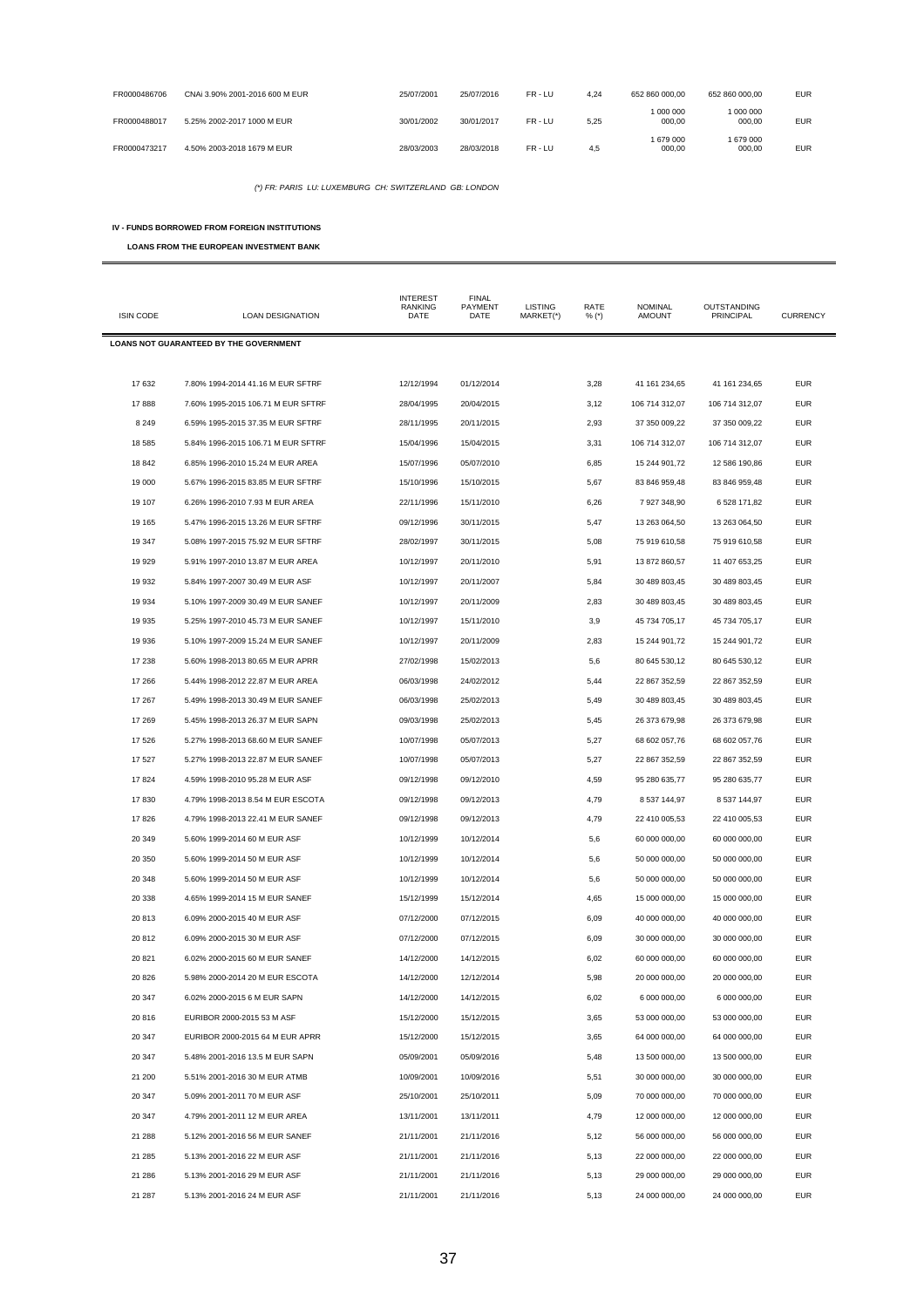## 38

#### (\*) NB: Variable rates are calculated on the list's closing date.

|                                 | SWAPLOAN 3.385% 1998-2008 500M CHF                     | 27/02/1998                                | 27/02/20<br>08                      |                             | 3,39            | 500 000 000,00                  | 500 000 000,00           | CHF             |
|---------------------------------|--------------------------------------------------------|-------------------------------------------|-------------------------------------|-----------------------------|-----------------|---------------------------------|--------------------------|-----------------|
|                                 | <b>CONTRACTED BORROWINGS (BORROWINGS)</b>              |                                           |                                     |                             |                 |                                 |                          |                 |
|                                 | BORROWING SWAP 5.407% 1998-2008 316.39 M<br><b>EUR</b> | 27/02/1998                                | 27/02/20<br>08                      |                             | 5.41            | 316 388 851,71                  | 316 388 851,71           | <b>EUR</b>      |
|                                 | <b>VI - INTEREST RATE SWAP TRANSACTIONS</b>            |                                           |                                     |                             |                 |                                 |                          |                 |
|                                 | LOAN DESIGNATION                                       | <b>INTEREST</b><br><b>RANKING</b><br>DATE | <b>FINAL</b><br>PAYME<br>NT<br>DATE | <b>LISTING</b><br>MARKET(*) | RATE<br>$% (*)$ | <b>NOMINAL</b><br><b>AMOUNT</b> | OUTSTANDING<br>PRINCIPAL | <b>CURRENCY</b> |
| <b>SWAP LOANS (LOANS)</b>       |                                                        |                                           |                                     |                             |                 |                                 |                          |                 |
|                                 | SWAP LOAN 5.90% 1999-2011 226 M EUR                    | 09/11/1999                                | 06/06/20<br>11                      |                             | 5,9             | 226 000 000,00                  |                          | <b>EUR</b>      |
|                                 | SWAP LOAN 5.80% 2000-2012 15 M EUR                     | 28/04/2000                                | 20/10/20<br>12                      |                             | 5,8             | 15 000 000,00                   |                          | <b>EUR</b>      |
|                                 | SWAP LOAN 6% 2000-2015 115 M EUR                       | 26/10/2000                                | 26/10/20<br>15                      |                             | 6               | 115 000 000,00                  |                          | <b>EUR</b>      |
|                                 | SWAP LOAN 6% 2000-2015 35 M EUR                        | 26/10/2000                                | 26/10/20<br>15                      |                             | 6               | 35 000 000,00                   |                          | <b>EUR</b>      |
| <b>CONTRACTED LOANS (LOANS)</b> |                                                        |                                           |                                     |                             |                 |                                 |                          |                 |
|                                 | BORROWING SWAP TAG(+0.195%)99-2011 226 M<br><b>EUR</b> | 09/11/1999                                | 06/06/20<br>11                      |                             | 3,66            | 226 000 000,00                  |                          | <b>EUR</b>      |
|                                 | BORROWING SWAP EURIBOR(+0.03%) 2000-2012               | 28/04/2000                                | 20/10/20<br>12                      |                             | 3,54            | 15 000 000,00                   |                          | <b>EUR</b>      |
|                                 | BORROWING SWAP EURIBOR(+0.049%) 2000-2015              | 26/10/2000                                | 26/10/20<br>15                      |                             | 3,58            | 115 000 000,00                  |                          | <b>EUR</b>      |
|                                 | BORROWING SWAP EURIBOR(+0.049%) 2000-2015              | 26/10/2000                                | 26/10/20<br>15                      |                             | 3,58            | 35 000 000,00                   |                          | <b>EUR</b>      |

**SWAP BORROWINGS (LOANS)** 

LOAN DESIGNATION

| 20 347  | 5.07% 2001-2016 77 M EUR ASF          | 23/11/2001 | 23/11/2016 | 5.07 | 77 000 000,00  | 77 000 000,00  | <b>EUR</b> |
|---------|---------------------------------------|------------|------------|------|----------------|----------------|------------|
| 21 200  | 5.03% 2001-2016 11 M EUR ATMB         | 23/11/2001 | 23/11/2016 | 5,03 | 11 000 000,00  | 11 000 000,00  | <b>EUR</b> |
| 21 504  | 6.97% 2002-2011 137.01 M EUR AREA     | 05/04/2002 | 05/04/2011 | 6.97 | 137 012 944,43 | 137 012 944,43 | <b>EUR</b> |
| 21 505  | 6.15% 2002-2017 412.61 M EUR ASF      | 05/04/2002 | 05/04/2017 | 6,15 | 412 613 235.32 | 412 613 235.32 | <b>EUR</b> |
| 21 50 6 | 6.18% 2002-2015 142.74 M EUR ESCOTA   | 05/04/2002 | 05/04/2015 | 6,18 | 142 742 797,92 | 142 742 797,92 | <b>EUR</b> |
| 21 507  | 6.56% 2002-2016 459.11 M EUR SANEF    | 05/04/2002 | 05/04/2016 | 6,56 | 459 105 642,56 | 459 105 642,56 | <b>EUR</b> |
| 21 508  | 6.68% 2002-2016 186.36 M EUR SAPN     | 05/04/2002 | 05/04/2016 | 6,68 | 186 357 825,30 | 186 357 825,30 | <b>EUR</b> |
| 21 509  | 6.35% 2002-2017 453.55 M EUR APRR     | 05/04/2002 | 05/04/2017 | 6,35 | 453 551 569.71 | 453 551 569,71 | <b>EUR</b> |
| 21 200  | 3.80% 2002-2017 19 M EUR ATMB         | 16/10/2002 | 16/10/2017 | 3,83 | 19 000 000,00  | 19 000 000,00  | <b>EUR</b> |
| 20 347  | 3.77% 2002-2017 33.40 M EUR SANEF     | 22/10/2002 | 22/10/2017 | 4,1  | 33 400 000,00  | 33 400 000,00  | <b>EUR</b> |
| 20 347  | 3.94% 2002-2017 3.30 M EUR SAPN       | 22/11/2002 | 22/11/2017 | 4,07 | 3 300 000,00   | 3 300 000,00   | <b>EUR</b> |
| 21 775  | 3.83% 2002-2017 15.60 M EUR SANEF     | 06/12/2002 | 06/12/2017 | 4,07 | 15 600 000,00  | 15 600 000,00  | <b>EUR</b> |
| 21 775  | 3.83% 2002-2017 13.70 M EUR SAPN      | 06/12/2002 | 06/12/2017 | 4,07 | 13 700 000,00  | 13 700 000,00  | <b>EUR</b> |
| 20 347  | EURIBOR 2002-2010 15 M EUR ATMB       | 16/12/2002 | 15/12/2010 | 3.65 | 15 000 000.00  | 15 000 000,00  | <b>EUR</b> |
| 21 821  | EURIBOR 2002-2017 17 M EUR SANEF      | 16/12/2002 | 15/12/2017 | 3.65 | 17 000 000,00  | 17 000 000,00  | <b>EUR</b> |
| 21 775  | 3.48% 2003-2018 10 M EUR SAPN         | 12/11/2003 | 12/11/2018 | 3.48 | 10 000 000,00  | 10 000 000,00  | <b>EUR</b> |
| 21 775  | 3.48% 2003-2018 20 M EUR SANEF        | 12/11/2003 | 12/11/2018 | 3.48 | 20 000 000.00  | 20 000 000,00  | <b>EUR</b> |
| 21 775  | 3.48% 2003-2018 70 M EUR SANEF        | 12/11/2003 | 12/11/2018 | 3.48 | 70 000 000.00  | 70 000 000,00  | <b>EUR</b> |
| 21 775  | 2.655% 2005-2008 12 M EUR ATMB        | 22/08/2005 | 22/08/2008 | 2.66 | 12 000 000.00  | 12 000 000,00  | <b>EUR</b> |
|         | <b>V - CURRENCY SWAP TRANSACTIONS</b> |            |            |      |                |                |            |
|         |                                       |            |            |      |                |                |            |

FINAL PAYME NT DATE

LISTING MARKET(\*)

RATE % (\*)

NOMINAL AMOUNT

OUTSTANDING PRINCIPAL CURRENCY

INTEREST RANKING DATE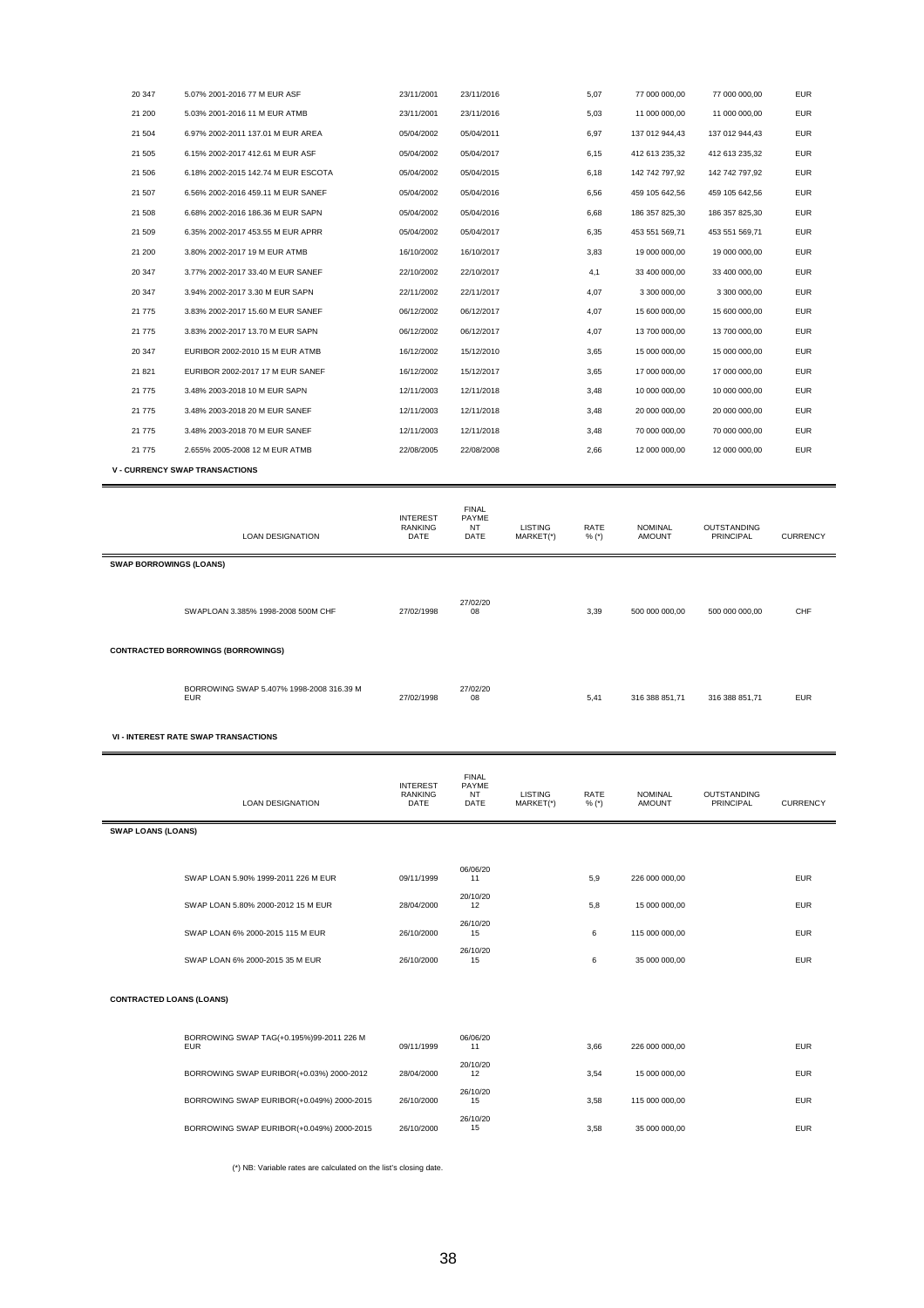## **SITUATION OF SWAP LOAN TRANSACTIONS AS OF 31 DECEMBER, 2006**

|                | <b>SWAP LOAN (LOAN)</b> |               |      |                       |                    |                            | <b>CONTRACTED LOAN (BORROWING)</b> |                 |                    |                            |
|----------------|-------------------------|---------------|------|-----------------------|--------------------|----------------------------|------------------------------------|-----------------|--------------------|----------------------------|
| <b>PAYMENT</b> | <b>FINAL</b>            |               | RATE | <b>PAR</b>            | <b>OUTSTANDING</b> |                            | <b>RATE</b>                        | <b>PAR</b>      | <b>OUTSTANDING</b> |                            |
| <b>DATE</b>    | <b>PAYMENT</b>          | LIFE<br>OF    | $\%$ | VALUE                 | PRINCIPAL          | <b>CURRE</b><br><b>NCY</b> | $\%$                               | VALUE           | <b>PRINCIPAL</b>   | <b>CURRE</b><br><b>NCY</b> |
|                | <b>DATE</b>             | LOAN          |      | IN<br><b>CURRENCY</b> | IN CURRENCY        |                            |                                    | IN CURRENCY     | IN CURRENCY        |                            |
| 02/27/1998     | 02/27/2008              | <b>10 YRS</b> | 3.39 | 500.000.000.          | 500.000.000.       | <b>CHF</b>                 | 5.41                               | 316,388,851.71. | 316,388,851.71     | <b>EUR</b>                 |
|                |                         |               |      |                       |                    |                            | <b>TOTAL</b>                       | 352,921,734.20  | 352,921,734.20     | <b>EUR</b>                 |

## **SITUATION OF INTEREST RATE SWAP TRANSACTIONS AS OF 31 DECEMBER, 2006**

| <b>AMOUNT</b> | <b>CURRENCY</b> | <b>BENCHMARK INTEREST RATE</b> |
|---------------|-----------------|--------------------------------|
| 226,000,000   | <b>EUR</b>      | TAG                            |
| 15,000,000    | <b>EUR</b>      | <b>EURIBOR</b>                 |
| 115,000,000   | <b>EUR</b>      | <b>EURIBOR</b>                 |
| 35,000,000    | <b>EUR</b>      | <b>EURIBOR</b>                 |

## **NET INCOME OF LOAN SWAP TRANSACTIONS**

*(in euros)* 

| <b>DESCRIPTION</b> | ∧חמר<br>00″.<br>___ | 2005<br>- - - | 2006<br>___ |
|--------------------|---------------------|---------------|-------------|
|                    |                     |               |             |

| <b>NET INCOME</b> | 12,234,022.14 | 9,726,340.53             | 14,661,719.56            |
|-------------------|---------------|--------------------------|--------------------------|
| REVENUES          | 12,234,022.14 | 9,726,340.53             | 14,661,719.56            |
| <b>EXPENSE</b>    |               | $\overline{\phantom{a}}$ | $\overline{\phantom{0}}$ |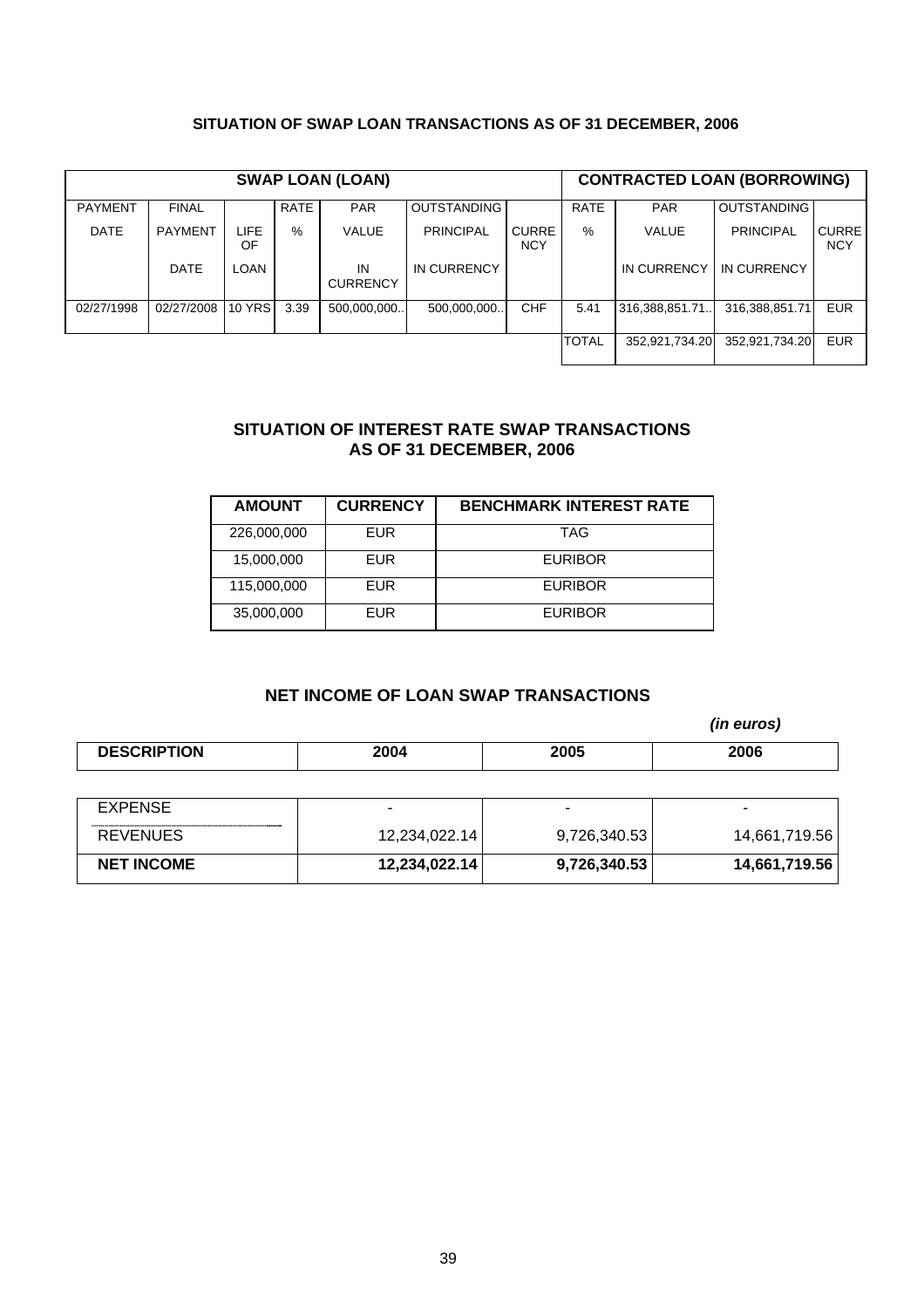# **MATURITY SCHEDULE OF DEBT TAKING INTO ACCOUNT LOAN SWAPS AS OF 31 DECEMBER, 2006**

| <b>YEAR</b> | <b>IN PRINCIPAL</b> | <b>IN INTEREST</b> |
|-------------|---------------------|--------------------|
| 2007        | 1,288               | 1,082              |
| 2008        | 1,788               | 990                |
| 2009        | 1,549               | 872                |
| 2010        | 1,699               | $\overline{772}$   |
| 2011        | 1,809               | 673                |
| 2012        | 1,335               | 572                |
| 2013        | 1,391               | 493                |
| 2014        | 1,517               | 413                |
| 2015        | 1,952               | $\frac{1}{342}$    |
| 2016        | 1,402               | 239                |
| 2017        | 1,383               | 168                |
| 2018        | 1,784               | 94                 |
| 2019        | $\overline{5}$      | 15                 |
| 2020        | $\overline{5}$      | 15                 |
| 2021        | $\overline{6}$      | 15                 |
| 2022        | $\overline{6}$      | 14                 |
| 2023        | $\overline{5}$      | $\overline{14}$    |
| 2024        | $\overline{5}$      | 14                 |
| 2025        | 342                 | 13                 |
| 2026        | $\,6\,$             | $\overline{1}$     |
| 2027        | $\overline{6}$      | $\overline{1}$     |

*(in millions of euros)* 

Valuation is carried out on the basis of the last exchange rate for the foreign currency loans and the last known indexation coefficient for the CNAi loan.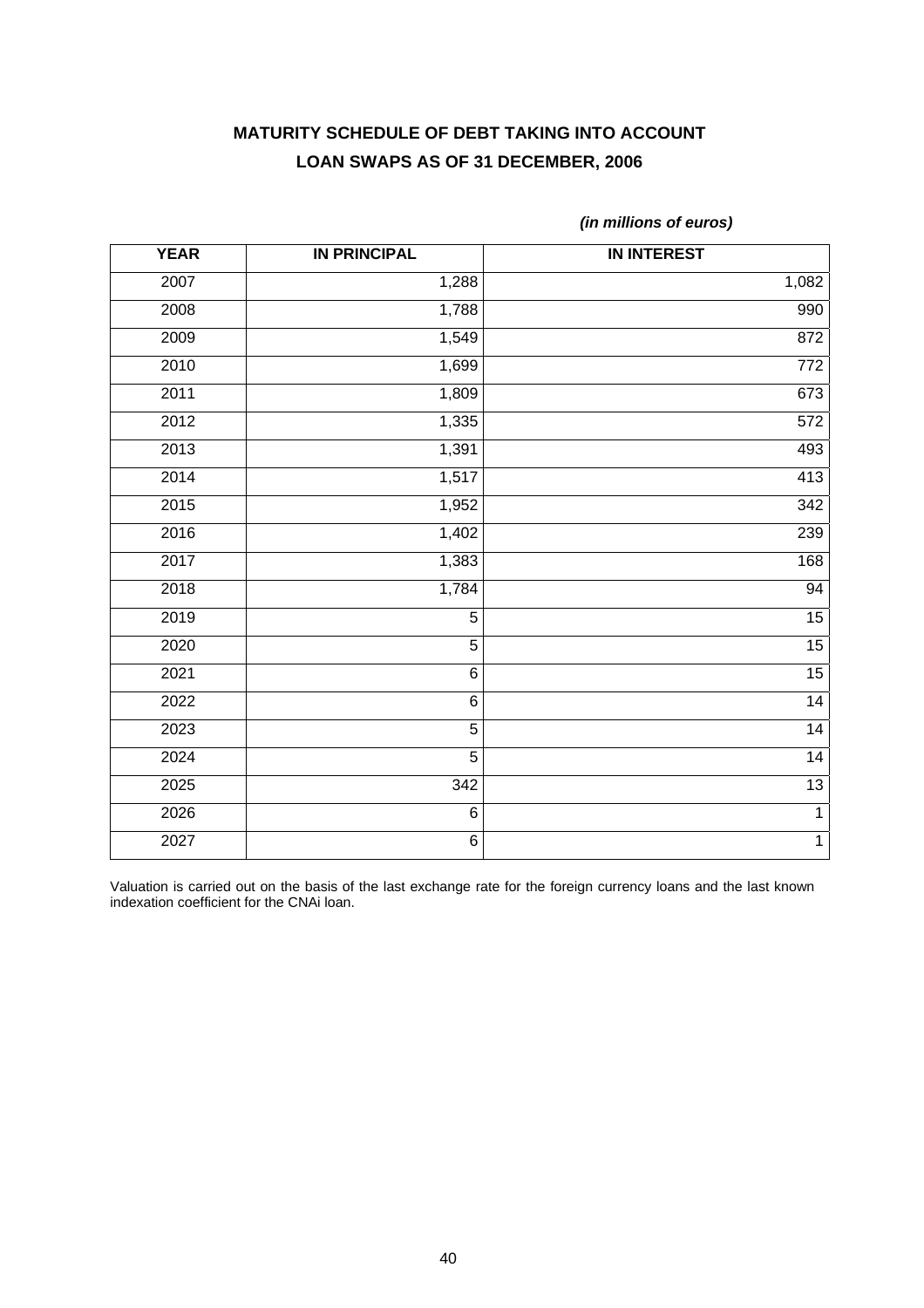## **SUMMARY OF LOANS OUTSTANDING AS OF 31 DECEMBER, 2006**

*(in euros)* 

|                                     | <b>CURRENCY OUTSTANDING</b> |                                 | <b>EURO OUTSTANDING</b>  |                                 |                   |
|-------------------------------------|-----------------------------|---------------------------------|--------------------------|---------------------------------|-------------------|
|                                     | <b>GUARANTEED</b>           | <b>NOT</b><br><b>GUARANTEED</b> | <b>GUARANTEED</b>        | <b>NOT</b><br><b>GUARANTEED</b> | <b>TOTAL</b>      |
| <b>FOREIGN CURRENCY BONDS</b>       |                             |                                 |                          |                                 |                   |
| <b>ISSUED IN CHF</b>                |                             | 500,000,000.00                  |                          | 311,158,130.56                  | 311,158,130.56    |
|                                     |                             |                                 |                          |                                 |                   |
| <b>TOTAL</b>                        |                             | $\cdot$                         | $\overline{\phantom{a}}$ | 311,158,130.56                  | 311,158,130.56    |
|                                     |                             |                                 |                          |                                 |                   |
| <b>EURO BONDS.</b>                  |                             |                                 |                          |                                 |                   |
|                                     |                             |                                 |                          |                                 |                   |
| <b>FIXED RATE</b>                   |                             |                                 |                          | 14,408,660,958.00               | 14,408,660,958.00 |
| <b>INDEXED ON INFLATION</b>         |                             |                                 |                          | 652,860,000.00                  | 652,860,000.00    |
|                                     |                             |                                 |                          |                                 |                   |
| <b>TOTAL</b>                        |                             | $\pmb{\mathfrak{z}}$            | $\overline{\phantom{a}}$ | 15,061,520,958.00               | 15,061,520,958.00 |
|                                     |                             |                                 |                          |                                 |                   |
| <b>EURO CONTRACTUAL LOANS.</b>      |                             |                                 |                          |                                 |                   |
|                                     |                             |                                 |                          |                                 |                   |
| <b>FIXED RATE</b>                   |                             |                                 |                          | 96,650,000.00                   | 96,650,000.00     |
|                                     |                             |                                 |                          |                                 |                   |
| <b>TOTAL</b>                        |                             |                                 | $\overline{\phantom{a}}$ | 96,650,000.00                   | 96,650,000.00     |
|                                     |                             |                                 |                          |                                 |                   |
| <b>LOANS FROM EIB</b>               |                             |                                 |                          | 3,808,408,310.29                | 3,808,408,310.29  |
|                                     |                             |                                 |                          |                                 |                   |
| TOTAL BEFORE LOAN SWAP TRANSACTIONS |                             |                                 | 19,277,737,398.85        | 19,277,737,398.85               |                   |

| <b>SWAPS</b>                                                  |                   |                  |                |  |  |  |
|---------------------------------------------------------------|-------------------|------------------|----------------|--|--|--|
| LOANS swapped (-)                                             |                   |                  |                |  |  |  |
| <b>ISSUED IN CHF</b>                                          | 500,000,000.00    | 311, 158, 130.56 | 311,158,130.56 |  |  |  |
| <b>TOTAL swapped</b>                                          | 311,158,130.56    |                  |                |  |  |  |
|                                                               |                   |                  |                |  |  |  |
| LOANS contracted in Euros (+)                                 |                   | 316,388,851.71   | 316,388,851.71 |  |  |  |
|                                                               |                   |                  |                |  |  |  |
| DIFFERENCE + or -                                             | 5,230,721.15      |                  |                |  |  |  |
| <b>TOTAL TAKING INTO CONSIDERATION LOAN SWAP TRANSACTIONS</b> | 19,282,968,120.00 |                  |                |  |  |  |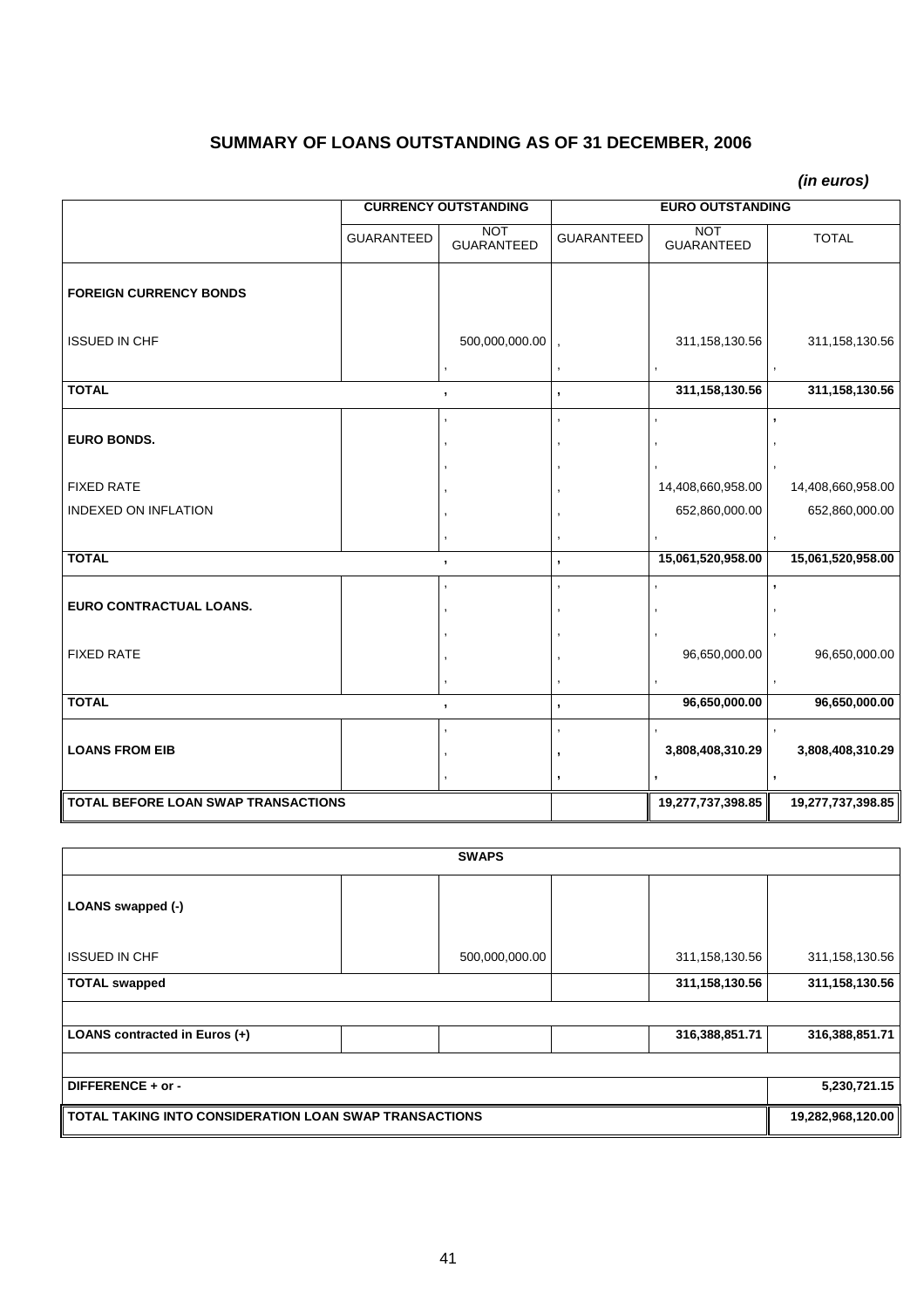# **LOANS**

## **LOANS GRANTED TO SEMI-PUBLIC EXPRESSWAY COMPANIES FROM THE BEGINNING (***in millions of euros)*

| <b>YEAR</b>  | <b>APRR</b>              | <b>AREA</b>                  | <b>ASF</b>       | <b>ATMB</b>                  | <b>ESCOTA</b>                | <b>SANEF</b>     | <b>SAPN</b>                  | <b>SFTRF</b>             | <b>TOTAL</b>    |
|--------------|--------------------------|------------------------------|------------------|------------------------------|------------------------------|------------------|------------------------------|--------------------------|-----------------|
| 1963         | 19                       | $\qquad \qquad \blacksquare$ | 10               | $\overline{\phantom{a}}$     | $\qquad \qquad \blacksquare$ | $\mathbf 5$      | 4                            | $\overline{\phantom{a}}$ | 38              |
| 1964         | 10                       | $\blacksquare$               | $\overline{14}$  | $\blacksquare$               | $\blacksquare$               | $\overline{18}$  | 3                            | $\overline{\phantom{a}}$ | 45              |
| 1965         | $\overline{13}$          |                              | $\overline{17}$  |                              |                              | $\overline{22}$  |                              |                          | 52              |
| 1966         | 21                       | ÷,                           | $\overline{22}$  | $\blacksquare$               | ÷,                           | 13               | 3                            | $\blacksquare$           | 59              |
| 1967         | 15                       | $\qquad \qquad \blacksquare$ | $\overline{30}$  | $\overline{\phantom{a}}$     | 8                            | 11               | 4                            | $\overline{\phantom{a}}$ | 68              |
| 1968         | 26                       | $\overline{\phantom{0}}$     | $\overline{25}$  | $\blacksquare$               | 6                            | $\,6$            | 8                            | $\overline{\phantom{a}}$ | $\overline{71}$ |
| 1969         | 38                       | $\qquad \qquad \blacksquare$ | $\overline{17}$  | $\overline{\phantom{a}}$     | 6                            | $\boldsymbol{9}$ | $\overline{7}$               | $\blacksquare$           | $\overline{77}$ |
| 1970         | $\overline{32}$          | $\overline{\phantom{a}}$     | 29               | $\blacksquare$               | 18                           | 1                | 18                           | $\blacksquare$           | 98              |
| 1971         | 6                        | ÷,                           | 38               | $\blacksquare$               | $\overline{34}$              | $\overline{22}$  | $\overline{10}$              | $\frac{1}{2}$            | 110             |
| 1972         | $\overline{c}$           | ٠                            | 15               | $\overline{\phantom{a}}$     | 35                           | 1                | 4                            | $\overline{\phantom{a}}$ | $\overline{57}$ |
| 1973         | $\overline{\phantom{a}}$ | ÷,                           | 43               | $\overline{\phantom{0}}$     | 28                           | 4                | 8                            | $\blacksquare$           | 83              |
| 1974         | $\overline{7}$           | $\overline{\phantom{a}}$     | $\overline{34}$  | $\blacksquare$               | 48                           | $\overline{7}$   | 8                            | ÷,                       | 104             |
| 1975         | 13                       | $\overline{\phantom{0}}$     | 59               | $\overline{\phantom{a}}$     | 63                           | $\overline{26}$  | 8                            | $\blacksquare$           | 169             |
| 1976         | $\overline{\phantom{a}}$ | $\overline{\phantom{0}}$     | 49               | $\overline{\phantom{a}}$     | 51                           | 44               | 18                           | $\overline{\phantom{a}}$ | 162             |
| 1977         | 22                       | $\overline{\phantom{a}}$     | $\overline{74}$  | $\blacksquare$               | $\overline{34}$              | 45               | 8                            | ä,                       | 183             |
| 1978         | $\overline{38}$          | ÷,                           | $\overline{131}$ | $\qquad \qquad \blacksquare$ | $\overline{20}$              | $\overline{42}$  | 1                            | $\overline{\phantom{a}}$ | 232             |
| 1979         | 39                       | $\overline{\phantom{a}}$     | 150              | $\overline{\phantom{a}}$     | 13                           | $\overline{4}$   | $\blacksquare$               | $\blacksquare$           | 206             |
| 1980         | 74                       | $\overline{\phantom{0}}$     | 251              | $\overline{\phantom{a}}$     | 38                           | 36               | 1                            | $\overline{\phantom{a}}$ | 400             |
| 1981         | $\overline{74}$          | $\overline{\phantom{a}}$     | 272              | $\blacksquare$               | 29                           | 75               | 3                            | $\overline{\phantom{a}}$ | 453             |
| 1982         | 147                      | $\qquad \qquad \blacksquare$ | 206              | $\overline{\phantom{a}}$     | 60                           | 111              | $\boldsymbol{2}$             | $\blacksquare$           | 526             |
| 1983         | 233                      | $\blacksquare$               | 73               | $\blacksquare$               | 67                           | 107              | $\boldsymbol{9}$             | $\blacksquare$           | 489             |
| 1984         | 291                      | $\overline{a}$               | 122              | ä,                           | 107                          | 74               | $\overline{11}$              | $\blacksquare$           | 605             |
| 1985         | 260                      | 17                           | 166              | $\overline{\phantom{a}}$     | 107                          | 146              | 19                           | $\overline{\phantom{a}}$ | $\frac{1}{715}$ |
| 1986         | 381                      | 19                           | 193              | -                            | 123                          | 126              | 20                           | $\overline{\phantom{a}}$ | 862             |
| 1987         | 403                      | 120                          | $\overline{210}$ | ÷,                           | 117                          | $\overline{222}$ | $\overline{30}$              | ä,                       | 1,102           |
| 1988         | 318                      | 62                           | 361              | $\overline{\phantom{a}}$     | 186                          | 158              | 1                            | $\blacksquare$           | 1,086           |
| 1989         | 379                      | 156                          | 421              | $\overline{\phantom{a}}$     | 249                          | 105              | $\qquad \qquad \blacksquare$ | $\overline{\phantom{a}}$ | 1,310           |
| 1990         | 316                      | 253                          | 408              | $\blacksquare$               | $\overline{214}$             | 187              | $\blacksquare$               | ÷,                       | 1,378           |
| 1991         | 406                      | 299                          | 400              | $\overline{\phantom{0}}$     | 175                          | 250              | $\blacksquare$               | $\blacksquare$           | 1,530           |
| 1992         | 479                      | 159                          | 458              | $\qquad \qquad \blacksquare$ | 136                          | 375              | 122                          | $\blacksquare$           | 1,729           |
| 1993         | 500                      | 59                           | 366              | $\overline{\phantom{a}}$     | 115                          | 336              | 236                          | 25                       | 1,637           |
| 1994         | 950                      | 81                           | 560              | $\overline{\phantom{a}}$     | 125                          | 540              | 313                          | 87                       | 2,656           |
| 1995         | 627                      | 92                           | 711              | 58                           | 127                          | 375              | 434                          | 220                      | 2,644           |
| 1996         | 576                      | 75                           | $\overline{747}$ | 42                           | 150                          | 449              | 363                          | 356                      | 2,758           |
| 1997         | 731                      | 98                           | 705              | 56                           | 151                          | 315              | 270                          | $\overline{372}$         | 2,698           |
| 1998         | 707                      | 103                          | 618              | 15                           | 161                          | 205              | 136                          | 243                      | 2,188           |
| 1999         | 397                      | $\overline{74}$              | 686              | $\overline{\phantom{a}}$     | 89                           | $\overline{34}$  | 83                           | 135                      | 1,498           |
| 2000         | 295                      | $\overline{25}$              | 664              | 42                           | 75                           | 140              | $\overline{31}$              | 91                       | 1,363           |
| 2001         | 347                      | $\overline{32}$              | 1,162            | 121                          | 35                           | 103              | 13                           | $\overline{\phantom{0}}$ | 1,813           |
| 2002         | 309                      | 11                           | 796              | 79                           | 36                           | 274              | 32                           | $\overline{\phantom{a}}$ | 1,537           |
| 2003         | 300                      | $\blacksquare$               | $\blacksquare$   | 50                           | $\qquad \qquad \blacksquare$ | 220              | 30                           | $\blacksquare$           | 600             |
| 2004         | 43                       | $\blacksquare$               | 450              | $\overline{\phantom{0}}$     | $\blacksquare$               | $\blacksquare$   | $\qquad \qquad \blacksquare$ | $\overline{\phantom{a}}$ | 493             |
| 2005         | 38                       | $\qquad \qquad \blacksquare$ | 300              | 12                           | $\overline{\phantom{a}}$     | $\blacksquare$   | $\blacksquare$               | 336                      | 686             |
| 2006         | 210                      | 85                           | ä,               | $\blacksquare$               | $\overline{\phantom{a}}$     | 90               | 44                           | $\blacksquare$           | 429             |
| <b>TOTAL</b> | 10,092                   | 1,820                        | 12,063           | 475                          | 3,036                        | 5,333            | 2,315                        | 1,865                    | 36,999          |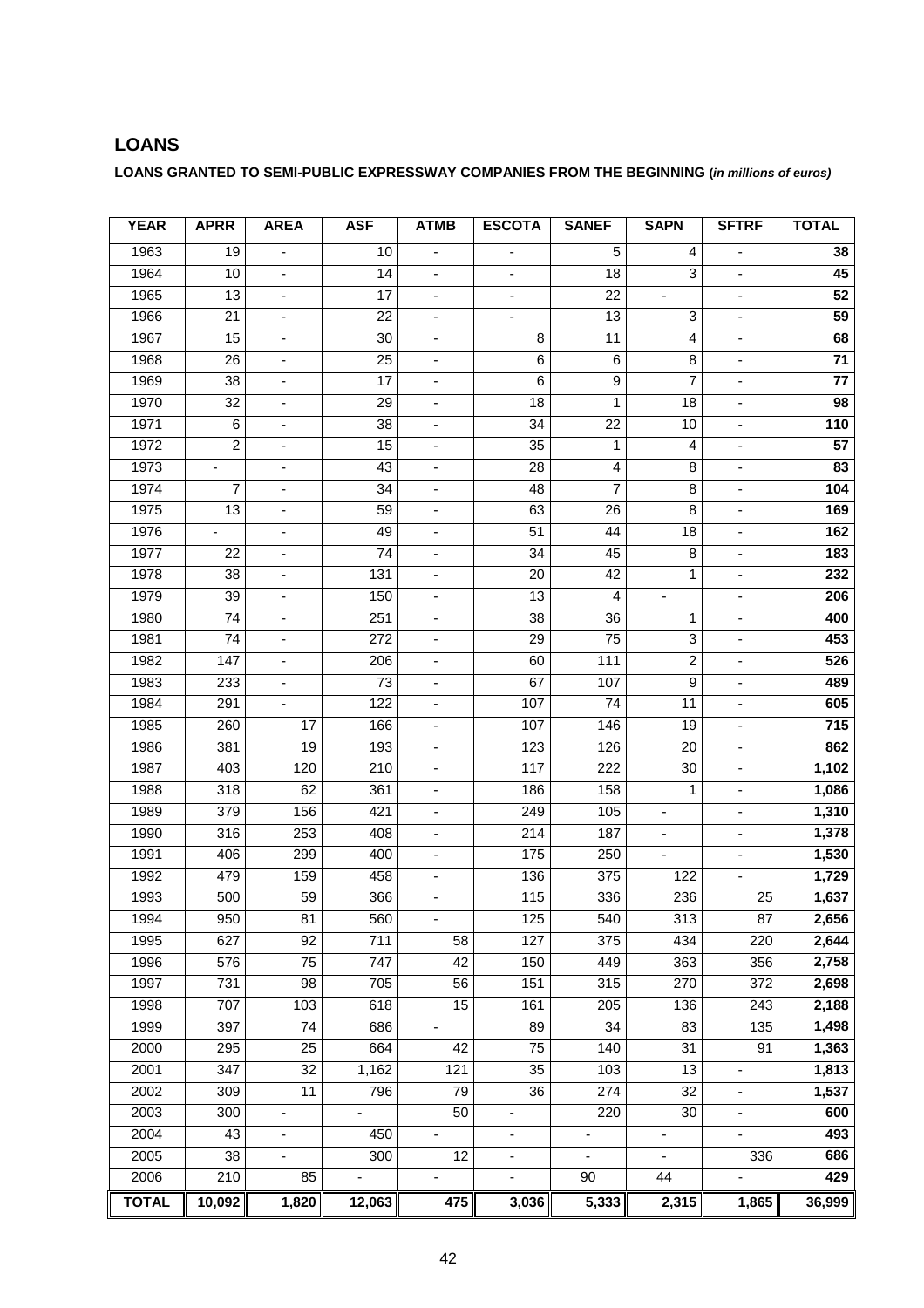## **TABLE OF CHANGES IN THE OUTSTANDING PRINCIPAL OF SEMCA LOANS**

|  | (in millions of euros) |
|--|------------------------|
|--|------------------------|

|               |               |         | <b>OUTSTANDING*</b> |         |               |                 |               |              |
|---------------|---------------|---------|---------------------|---------|---------------|-----------------|---------------|--------------|
| <b>SEMCA</b>  | 2004          |         | 2005                |         | 2006          |                 | 2006          |              |
|               | <b>AMOUNT</b> | %       | <b>AMOUNT</b>       | %       | <b>AMOUNT</b> | %               | <b>AMOUNT</b> | %            |
| <b>APRR</b>   | 5,396,        | 25.65%  | 5,058,              | 24.98%  | 4,721,        | 24.55%          | 4,742,        | 24.60%       |
| <b>AREA</b>   | 1,087,        | 5.17%   | 934,                | 4.61%   | 895,          | 4.65%           | 894,          | 4.64%        |
| <b>ASF</b>    | 6,889,        | 32.75%  | 6,874,              | 33.95%  | 6,523,        | 33.92%          | 6,548,        | 33.97%       |
| <b>ATMB</b>   | 461,          | 2.19%   | 414,                | 2.04%   | 394,          | 2.05%           | 395,          | 2.05%        |
| <b>ESCOTA</b> | 1,113,        | 5.29%   | 1,051,              | 5.19%   | 914,          | 4.75%           | 914,          | 4.74%        |
| <b>SANEF</b>  | 2,769,        | 13.16%  | 2,946,              | 14.55%  | 2,770,        | 14.40%          | 2,772,        | 14.38%       |
| <b>SAPN</b>   | 1,793,        | 8.52%   | 1,416,              | 6.99%   | 1,460,        | 7.59%           | 1,460,        | 7.57%        |
| <b>SFTRF</b>  | 1,528,        | 7.27%   | 1,553,              | 7.69%   | 1,553,        | 8.09%           | 1,553,        | 8.05%        |
| <b>TOTAL</b>  | 21,036,       | 100.00% | 20,246,             | 100.00% |               | 19,230, 100.00% | 19,278,       | $ 100.00\% $ |

\* Valuation is carried out on the basis of the last exchange rate for the foreign currency loans and the last known indexation coefficient for the CNAi loan.

## **BORROWINGS REMAINING AS OF DECEMBER 31, 2006**

|                                    |                                       |        | (in millions of euros) |
|------------------------------------|---------------------------------------|--------|------------------------|
|                                    | <b>FRENCH AND FOREIGN BORROWINGS:</b> |        | 15,373                 |
|                                    | - Not guaranteed by the government    | 15,373 |                        |
| <b>OTHER</b><br><b>BORROWINGS:</b> | - Not guaranteed by the government    | 3,905  | 3,905                  |
|                                    | <b>TOTAL</b>                          |        | 19,278                 |
|                                    |                                       |        |                        |

Variable rate loans account for 5.91% of the total amount of debt.

Debt denominated in foreign currency is converted to euros on the basis of the exchange rate at the end of the accounting period.

The CNAi loan is valued on the basis of the index coefficient calculated at the end of the accounting period.

Loans granted by the CNA to the companies holding the expressway concessions carry the same conditions, such as interest rates and maturity, as the borrowings that were issued to fund the loans. Thus, the schedule of annual cash flows to be received by the CNA coincides with the flows that must be paid out to creditors for the loans issued.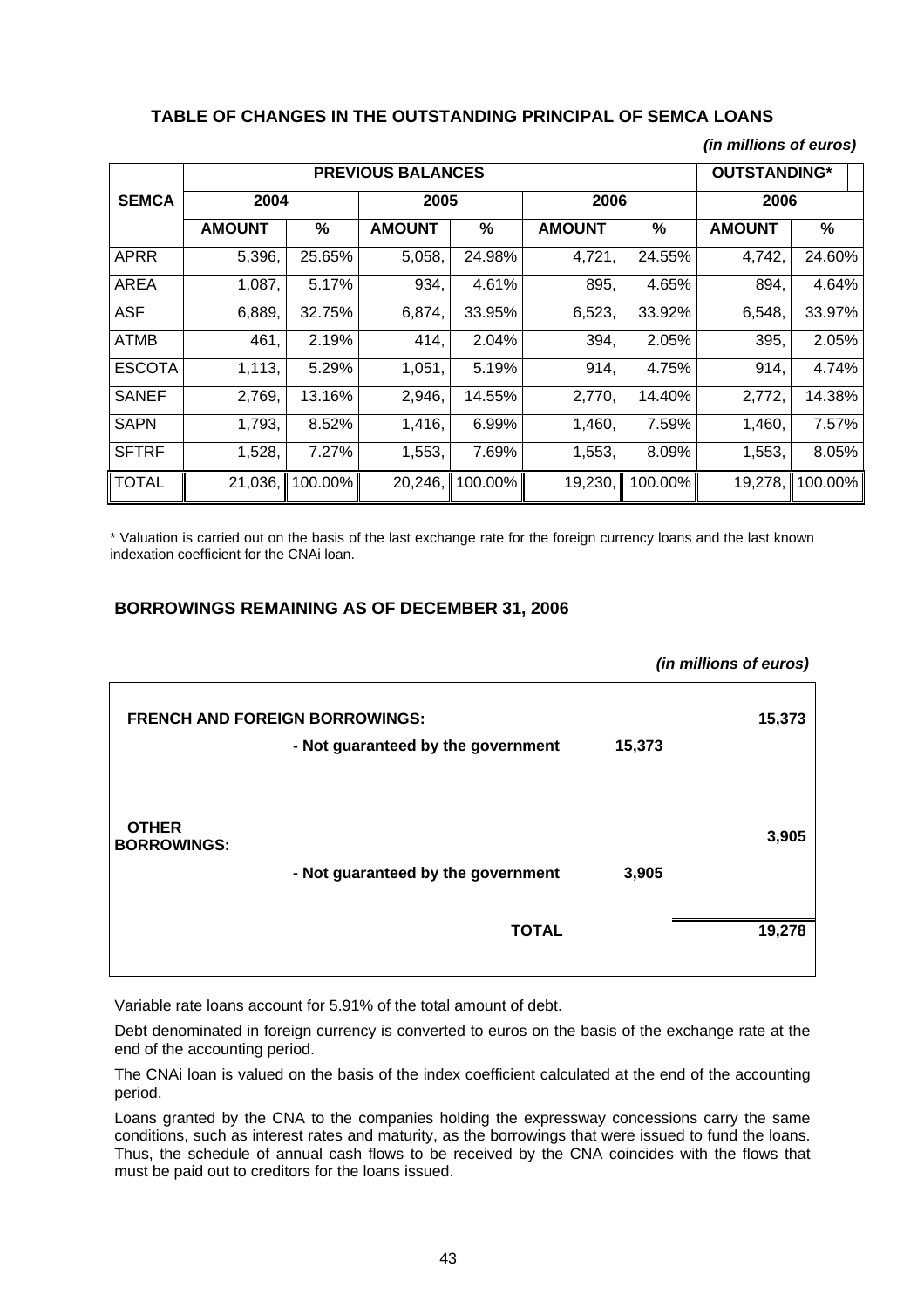## **STATEMENT OF CASH FLOW**

|                                      |       |       | (in millions of euros) |
|--------------------------------------|-------|-------|------------------------|
|                                      | 2004  | 2005  | 2006                   |
| <b>SOURCES</b>                       |       |       |                        |
| Borrowings received in nominal terms | 493   | 686   | 429                    |
| Loan reimbursements                  | 1,144 | 1,476 | 1,445                  |
| <b>TOTAL</b>                         | 1,637 | 2,162 | 1,874                  |
| <b>USES</b>                          |       |       |                        |
| <b>Issuance of loans</b>             | 493   | 686   | 429                    |
| <b>Borrowing Reimbursement</b>       | 1,144 | 1,476 | 1,445                  |
| <b>TOTAL</b>                         | 1,637 | 2,162 | 1,874                  |

## **INTEREST**

Not applicable - CNA has no subsidiaries and holds no investment securities. The establishment thus does not compile consolidated accounts.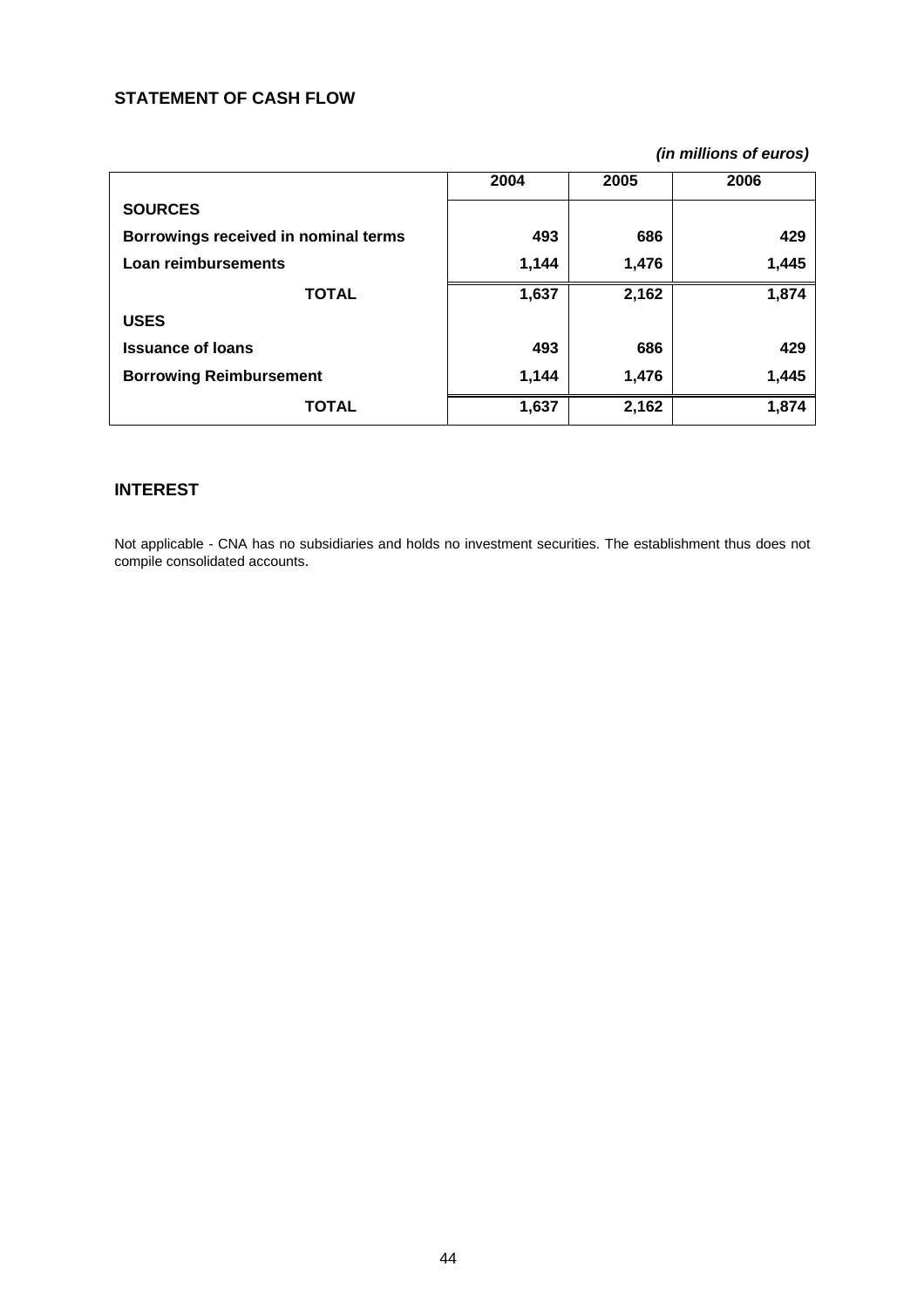# **BALANCE SHEET AS OF DECEMBER 31, 2005**

| <b>ASSETS</b>                                       | <b>REF.NOTE</b> | <b>AMOUNT</b><br>31/12/2005 | <b>AMOUNT 31/12/2004</b> | AMOUNT 31/12/2003 |
|-----------------------------------------------------|-----------------|-----------------------------|--------------------------|-------------------|
| <b>FIXED ASSETS</b>                                 |                 |                             |                          |                   |
| <b>LONG-TERM INVESTMENTS</b>                        | 3.1             | 20,918,784,376.85           | 21,734,667,504.59        | 22,425,970,975.87 |
| Direct loans to semi-public superhighway companies. |                 | 20,291,560,758.31           | 21,069,422,158.31        | 21 710,875,226.31 |
| - Accrued interest.                                 |                 | 627,223,618.54              | 665,245,346.28           | 715,095,749.56    |
| TOTAL I:                                            |                 | 20,918,784,376.85           | 21,734,667,504.59        | 22,425,970,975.87 |
| <b>CURRENT ASSETS</b>                               |                 |                             |                          |                   |
| <b>OPERATING RECEIVABLES</b>                        |                 | 12,378,873.87               | 12,590,266.66            | 12,860,113.85     |
| Recoverable taxes and payroll taxes.                | 3.2             |                             |                          |                   |
| Trade receivables and related.                      | 3.2             | 12,378,873.87               | 12,590,266.66            | 12,860,113.85     |
| <b>CASH ASSETS</b>                                  |                 | 3,355,217.79                | 2,872,499.14             | 3,515,058.72      |
| Current account at the Caisse des Dépôts.           |                 | 1,316,582.28                | 874,662.00               | 1,232,511.81      |
| - Interest due.                                     |                 | 2,038,635.51                | 1,997,837.14             | 2,282,546.91      |
| <b>TOTAL II:</b>                                    |                 | 15,734,091.66               | 15,462,765.80            | 16,375,172.57     |
| <b>ASSET VARIANCES</b>                              | 3.3             | 51,027,879.95               | 34,208,116.26            | 27,938,009.96     |
| - Variances on foreign currency debt                |                 | 5,133,879.95                | 482,116.26               | 4,556,009.96      |
| - Variances on indexed debt.                        |                 | 45,894,000.00               | 33,726,000.00            | 23,382,000.00     |
| <b>TOTAL III:</b>                                   |                 | 51,027,879.95               | 34,208,116.26            | 27,938,009.96     |
| <b>OVERALL TOTAL (I+II+III)</b>                     |                 | 20,985,546,348.46           | 21,784,338,386.65        | 23,099,275,552.10 |
|                                                     |                 |                             |                          |                   |
| <b>LIABILITIES</b>                                  | <b>REF.NOTE</b> | <b>AMOUNT</b><br>31/12/2005 | <b>AMOUNT 31/12/2004</b> | AMOUNT 31/12/2003 |
| <b>DEBT</b>                                         |                 |                             |                          |                   |
| <b>BORROWINGS</b>                                   | 3.4             | 20,917,950,427.02           | 21,735,149,620.85        | 22,423,347,974.52 |
| Bond issues                                         |                 | 16,378,145,402.93           | 17,206,400,869.02        | 17,886,320,819.41 |
| - Accrued interest.                                 |                 | 513,050,806.97              | 550,185,089.52           | 600,292,275.90    |
| Loan contracts                                      |                 | 3,912,581,405.55            | 3,863,503,405.55         | 3,821,931,405.55  |
| - Accrued interest.                                 |                 | 114,172,811.57              | 115,060,256.76           | 114,803,473.66    |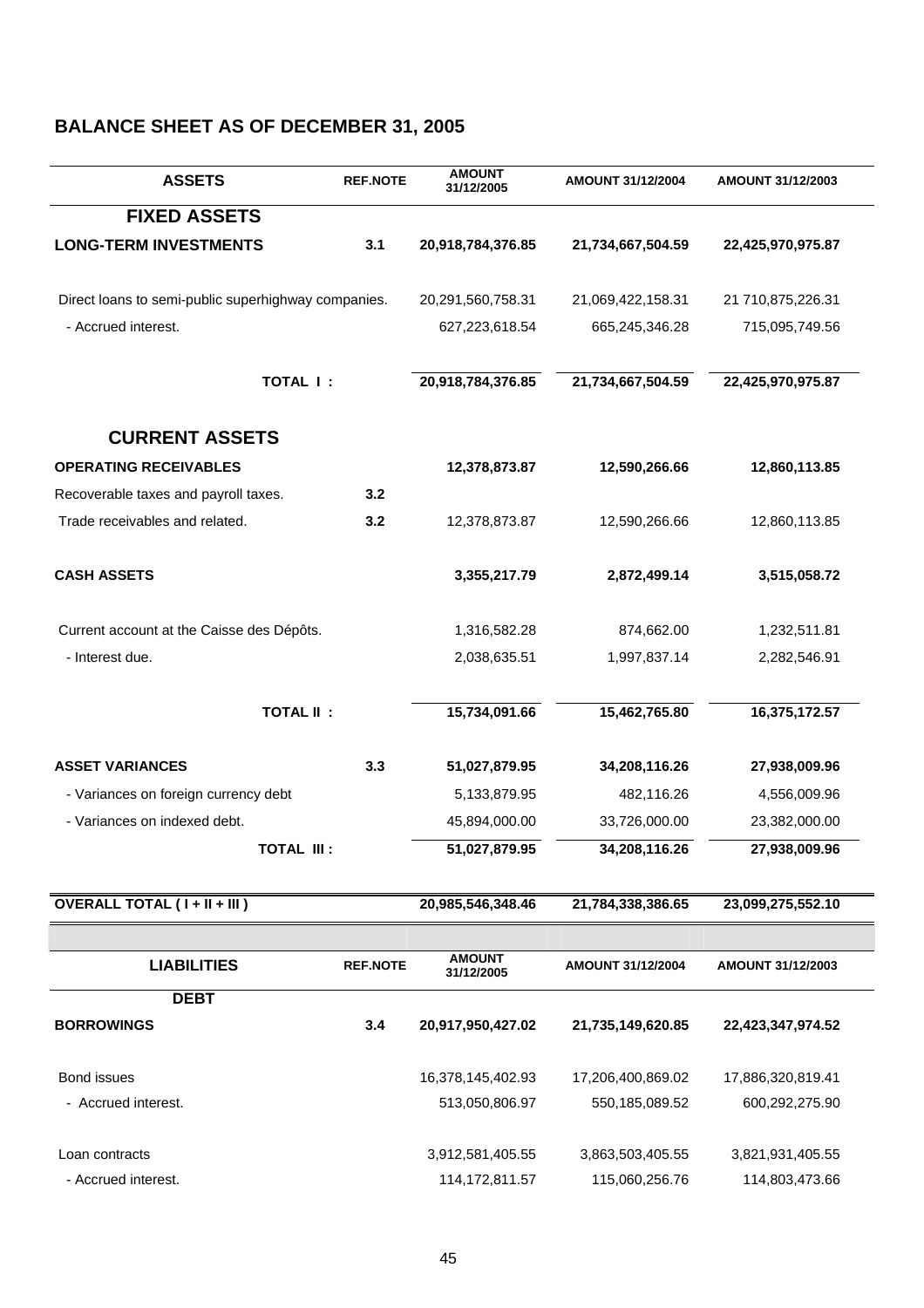| <b>OPERATING DEBT</b>                              | $3.5^{\circ}$ | 15,734,091.66     | 15,462,765.80     | 16,375,172.57     |
|----------------------------------------------------|---------------|-------------------|-------------------|-------------------|
| Trade payables and related.                        |               | 2,644,637.56      | 1,997,837.14      | 2,795,176.87      |
| Provisions for taxes paid by expressway companies. |               |                   |                   |                   |
| Other debt                                         |               | 13,089,454.10     | 13,464,928.66     | 13,579,995.70     |
|                                                    | TOTAL I:      | 20,933,684,518.68 | 21,750,612,386.65 | 22,439,723,147.09 |
| <b>LIABILITIES VARIANCES</b>                       | 3.6           | 51,861,829.78     | 33,726,000.00     | 30,561,011.31     |
| - Variances on foreign currency debt               |               | 5,967,829.78      |                   | 7,179,011.31      |
| - Variances on indexed debt.                       |               | 45,894,000.00     | 33,726,000.00     | 23,382,000.00     |
|                                                    | TOTAL II:     | 51,861,829.78     | 33,726,000.00     | 30,561,011.31     |
| <b>OVERALL TO TAL</b><br>$(1+1)$                   |               | 20,985,546,348.46 | 21,784,338,386.65 | 23,099,275,552.10 |

## **OFF-BALANCE SHEET COMMITMENTS**

l.

| <b>LOAN SWAPS</b>                                      | <b>AMOUNT</b><br>31/12/2005 | <b>AMOUNT 31/12/2004</b> | AMOUNT 31/12/2003 |
|--------------------------------------------------------|-----------------------------|--------------------------|-------------------|
| <b>FOREIGN CURRENCY (FOREX) SWAPS</b><br>4.            |                             |                          |                   |
| - Forex to be received (against delivery of euros)     | 365,299,179.93              | 366,615,246.02           | 363,510,128.41    |
| - Euros to be delivered (against forex to be received) | 352,921,734.20              | 352,921,734.20           | 352,921,734.20    |
| - Forex translation variances                          |                             |                          |                   |
| o Capital increase.                                    | 12,377,445.73               | 13,693,511.82            | 10,588,394.21     |
| o Capital decrease.                                    |                             |                          |                   |
| 4.<br><b>INTEREST RATE SWAPS</b>                       |                             |                          |                   |
| - Euros to be received (against euros to deliver)      | 391,000,000.00              | 451,000,000.00           | 451,000,000.00    |
| - Euros to deliver (against euros to be received)      | 391,000,000.00              | 451,000,000.00           | 451,000,000.00    |

The reference note refers to paragraphs in the Appendix.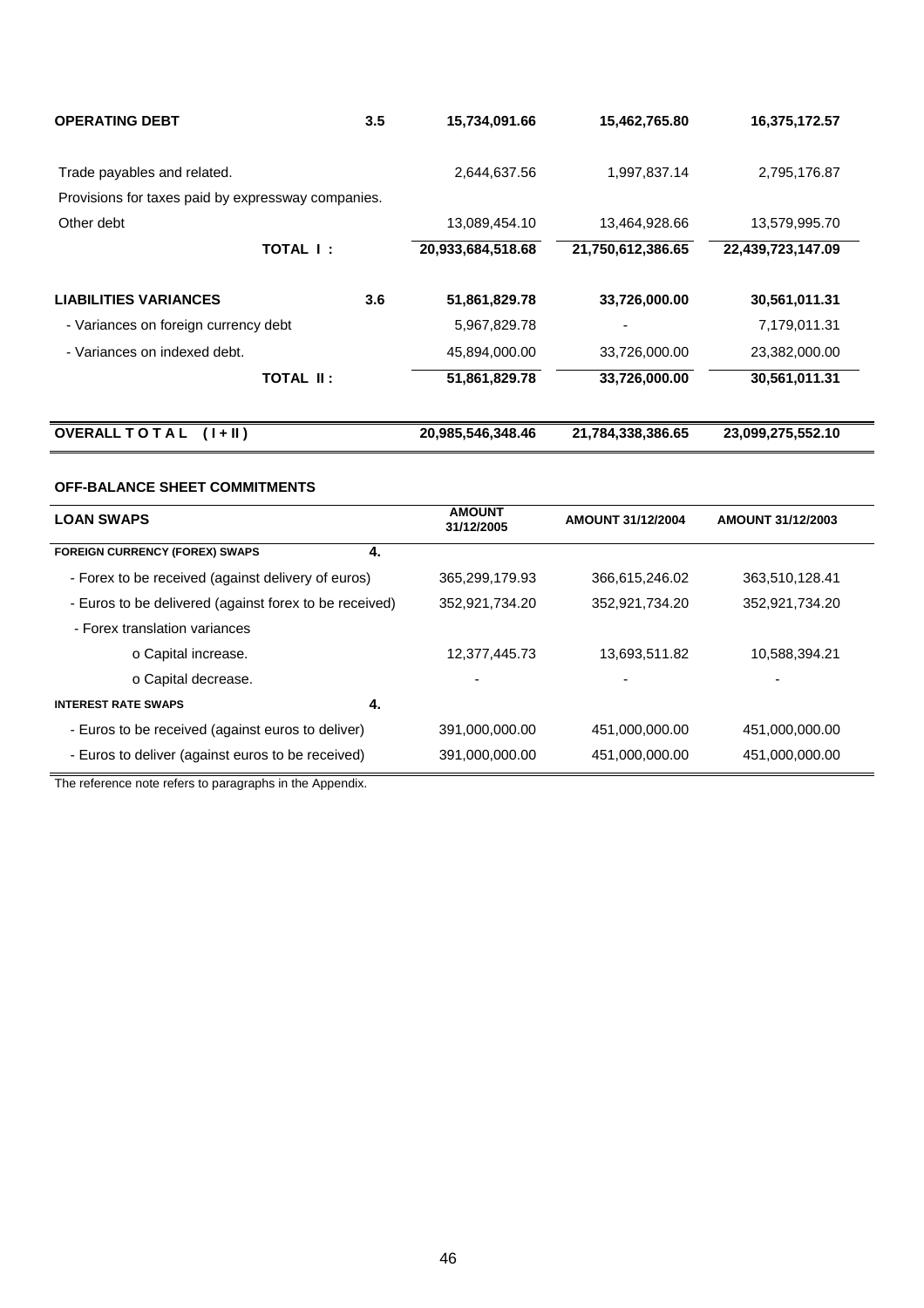| <b>EXPENSES</b>                                 | <b>REF.NOTE</b> | AMOUNT 12/31/2005 | AMOUNT 12/31/2004 | AMOUNT 12/31/2003 |
|-------------------------------------------------|-----------------|-------------------|-------------------|-------------------|
| <b>OPERATING EXPENSES</b>                       |                 |                   |                   |                   |
| OTHER EXTERNAL PURCHASES AND EXPENSES           |                 | 4,923,170.09      | 4,156,047.81      | 4,347,523.08      |
| - Remuneration of intermediaries.               | 5.1             | 2,063,590.24      | 1,245,802.22      | 1,266,724.33      |
| - Reimbursment to CDC for administrative costs. | 5.2             | 2,135,213.56      | 2,130,045.66      | 2,128,158.79      |
| - Commissions for financial services.           | 5.3             | 719,196.94        | 778,403.45        | 950,843.48        |
| - Advertisements, media research and programs.  |                 | 5,169.35          | 1,796.48          | 1,796.48          |
| - Autres frais divers de gestion.               |                 |                   |                   |                   |
| TAXES, DUTIES AND SIMILAR DISBURSEMENTS:        | 5.4             |                   |                   | 161,351.16        |
| <b>TOTAL</b>                                    |                 | 4,923,170.09      | 4,156,047.81      | 4,508,874.24      |
| <b>FINANCIAL EXPENSES</b>                       |                 |                   |                   |                   |
| <b>AMORTIZATION OF</b>                          |                 |                   |                   |                   |
| <b>REIMBURSEMENT PREMIUMS:</b>                  |                 |                   |                   | 2,835,000.00      |
| <b>OTHER FINANCIAL EXPENSES:</b>                |                 | 1,337,149,973.58  | 1,323,490,417.18  | 1,491,617,930.53  |
| - Interest on borrowings and advances.          |                 | 1,219,629,548.78  | 1,290,342,758.40  | 1,412,656,081.52  |
| - Net expense on swaps.                         |                 | 6,181,173.52      | 6,295,036.75      | 6,204,357.13      |
| - Losses on foreign exchange.                   |                 | 285,363.78        | 15,792.60         | 856,394.36        |
| - Payment of interest received to SEMCAs        | 5.5             | 57,863,524.45     | 21,459,329.43     | 71,901,097.52     |
| - Issue premiums below par.                     | 5.6             | 514,483.78        | 5,377,500.00      |                   |
| - Balance on swaps.                             | 5.7             | 52,675,879.27     |                   |                   |
| <b>TOTAL</b>                                    |                 | 1,337,149,973.58  | 1,323,490,417.18  | 1,494,452,930.53  |
| <b>EXCEPTIONAL EXPENSES</b>                     |                 |                   |                   |                   |
| <b>EXCEPTIONAL ADMINISTRATIVE EXPENSES:</b>     |                 | 3,370.75          | 6,061.06          |                   |
| - Penalties on contracts                        |                 |                   | 274.37            |                   |
| - Payback of lapsed coupons.                    |                 | 3,370.75          | 5,786.69          |                   |
| - Other exceptional expenses.                   |                 |                   |                   | 0.15              |
| <b>TOTAL</b>                                    |                 | 3,370.75          | 6,061.06          | 0.15              |
| <b>OVERALL TOTAL</b>                            |                 | 1,342,076,514.42  | 1,327,652,526.05  | 1,498,961,804.92  |

## **INCOME STATEMENT AS OF DECEMBER 31, 2005**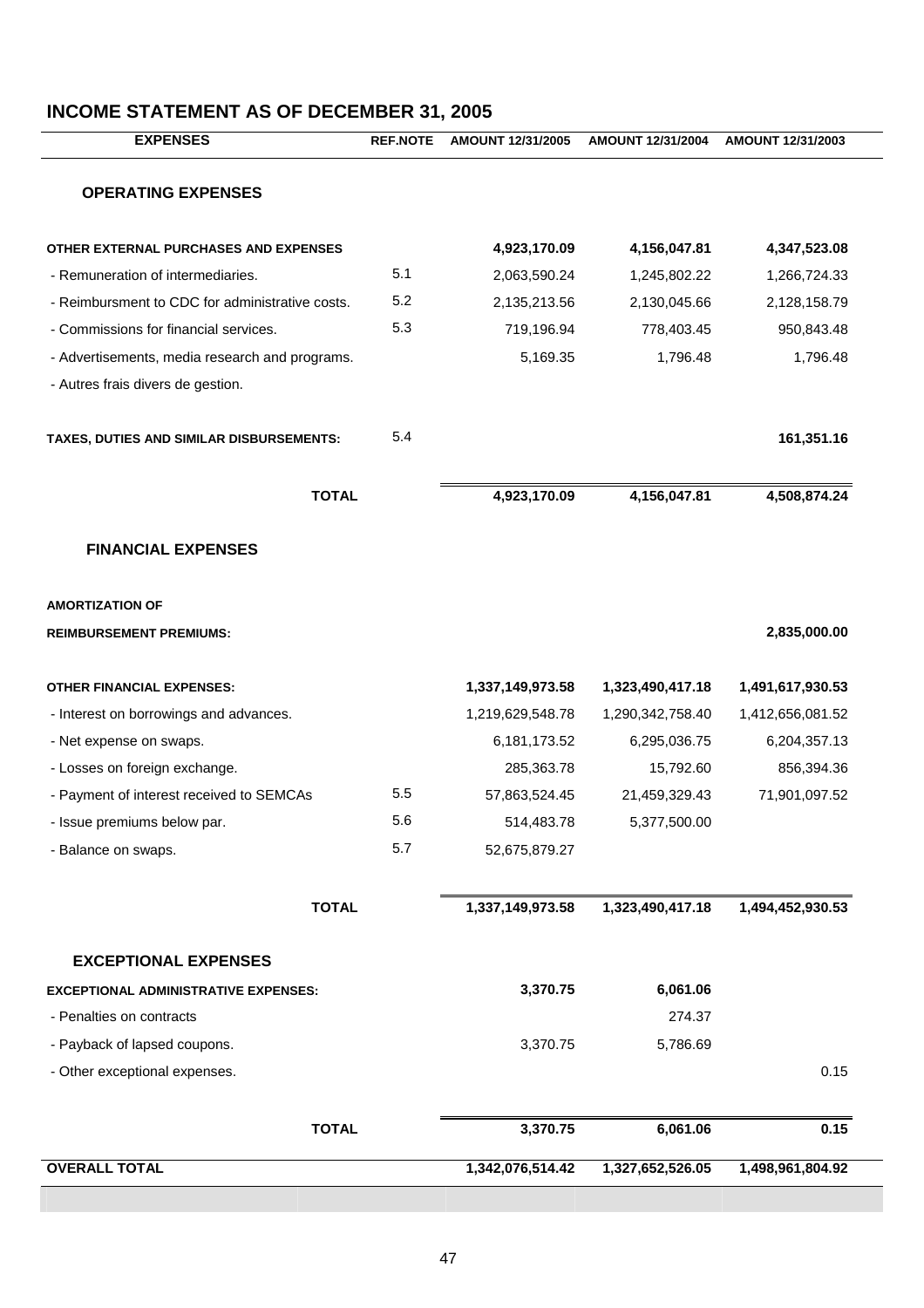| <b>REVENUES</b>                                           | <b>REF.NOTE</b> | AMOUNT 12/31/2005 | AMOUNT 12/31/2004 | AMOUNT 12/31/2003 |
|-----------------------------------------------------------|-----------------|-------------------|-------------------|-------------------|
| <b>OPERATING REVENUES</b>                                 |                 |                   |                   |                   |
| <b>REIMBURSEMENTS BY SEMCAs:</b>                          | 5.8             | 4,923,170.09      | 4,156,047.81      | 4,508,874.24      |
| - of administrative expenses.                             |                 | 3,150,370.22      | 3,211,652.31      | 3,273,968.68      |
| - of taxes and duties.                                    |                 |                   |                   | 161,351.16        |
| - of loan issuance costs.                                 |                 | 1,772,799.87      | 944,395.50        | 1,073,554.40      |
| <b>TOTAL</b>                                              |                 | 4,923,170.09      | 4,156,047.81      | 4,508,874.24      |
| <b>FINANCIAL REVENUES</b>                                 |                 |                   |                   |                   |
| <b>INTEREST AND OTHER REVENUES:</b>                       |                 | 1,281,329,650.37  | 1,304,086,757.15  | 1,424,834,379.92  |
| - Interest on loans.                                      |                 | 1,219,629,548.78  | 1,290,342,758.40  | 1,412,656,081.52  |
| - Interest on cash assets.                                |                 | 2,043,201.24      | 2,055,669.40      | 2,282,546.91      |
| - Reimbursements by SEMCAs                                |                 |                   |                   |                   |
| . of forex losses and net expenses on swaps.              |                 | 6,466,537.30      | 6,310,829.35      | 7,060,751.49      |
| . of various financial expenses.                          |                 | 53,190,363.05     | 5,377,500.00      | 2,835,000.00      |
| <b>OTHER FINANCIAL REVENUES:</b>                          |                 | 55,820,323.21     | 19,403,660.03     | 69,614,946.85     |
| - Exchange rate gains.                                    |                 | 814,809.17        | 874,601.14        | 1,133,817.27      |
| - Other.                                                  |                 | 55,005,514.04     | 18,529,058.89     | 68,481,129.58     |
| <b>TOTAL</b>                                              |                 | 1,337,149,973.58  | 1,323,490,417.18  | 1,494,449,326.77  |
| <b>EXCEPTIONAL REVENUES</b>                               |                 |                   |                   |                   |
| <b>EXCEPTIONAL REVENUES ON ADMINISTRATIVE OPERATIONS:</b> |                 |                   |                   |                   |
| - Penalties received on contracts.                        |                 |                   |                   | 3,603.75          |
| - Lapsed coupons and bonds.                               |                 | 3,370.75          | 5,786.69          |                   |
| - Euro revenues from forex translation variances.         |                 |                   |                   | 0.01              |
| - Other.                                                  |                 |                   | 274.37            | 0.15              |
| <b>TOTAL</b>                                              |                 | 3,370.75          | 6,061.06          | 3,603.91          |
| <b>OVERALL TO TAL</b>                                     |                 | 1,342,076,514.42  | 1,327,652,526.05  | 1,498,961,804.92  |
| The reference notes refer to paragraphs in the            |                 |                   |                   |                   |

paragrap ہ Appendix.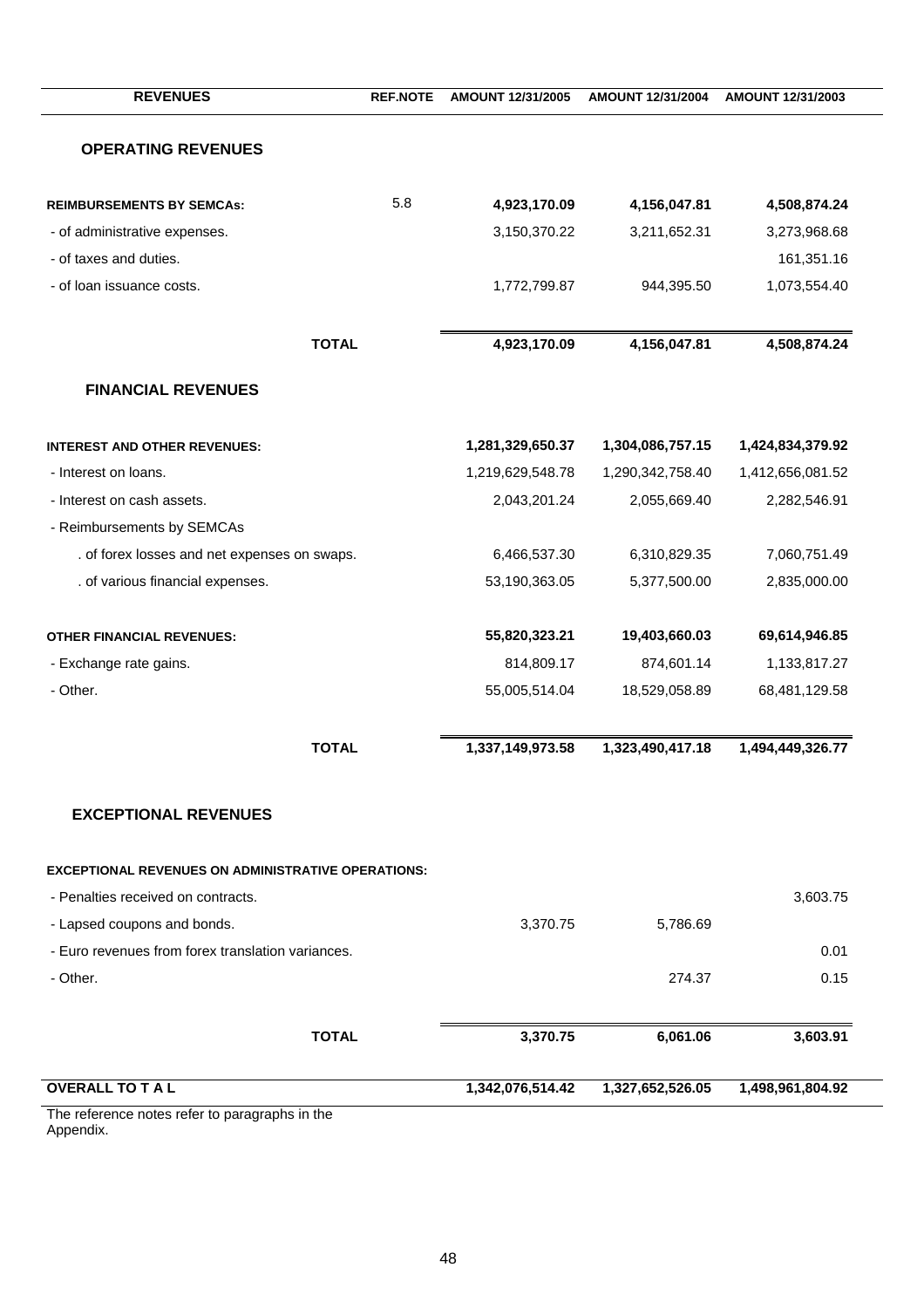## **APPENDIX AS OF DECEMBER 31, 2005**

## **1. LEGAL STATUS OF THE COMPANY**

CNA is a national public-sector administrative institution with a corporate structure and financial independence. It is subject to the general principles of public-sector accounting, has a government accountant and, in accordance with the decree establishing the institution, the Caisse des Dépôts provides its administrative management under the supervision of the board of directors.

## **2. GENERAL ACCOUNTING PRINCIPLES**

The statement of accounts as well as the profit and loss statements have been certified by Gérard Schottey, Managing Treasurer at the 1st level Treasury Department, accounting officer from the Caisse nationale des autoroutes, appointed on July 1 2002 by a joint order of the Budget and Transportation Ministers, as a State Accountant sworn in by the Government Accounting Office.

The financial statements are presented in accordance with General Instruction M-91 on the accounts of national public-sector administrative institutions.

The accounting principles applied are:

- operational continuity;
- permanent application of methods;
- independence of each fiscal year.

The basic method of valuation in the accounts is the historical cost method.

## **3. METHODS APPLIED TO THE PRINCIPAL LINE ITEMS OF THE BALANCE SHEET**

## **ASSETS**

#### **3.1. Long-term investments**

The amount in the balance sheets corresponds to loans actually disbursed.

The amount of accrued interest attached to the loan lines and is calculated pro rata temporis, based on the amount accrued and not yet due.

Each loan is recorded at gross value; commissions, premiums and costs are simultaneously passed on as a single package to the semi-public companies (SEMs) that hold the expressway concessions.

#### **3.2. Trade receivables**

This item comprises mainly the revenues on interest accrued in loan swap operations, and is passed on to the semi-public companies (SEMs) holding the expressway concessions.

#### **3.3. Asset variances**

The following are recorded under this item:

• unrealized losses on debt expressed in currencies outside of the euro zone, resulting from the difference between the exchange rate applied to historical cost and the rate applying at the end of the fiscal year.

For currencies within the euro zone, and in application of Article 28 of the "DDOEF" Act (a law with various economic and financial provisions), the exchange rate employed is that determined on December 31, 1998 and approved by the Council of Ministers of the European Union;

• the loss on the indexation of inflation-adjusted bond issues.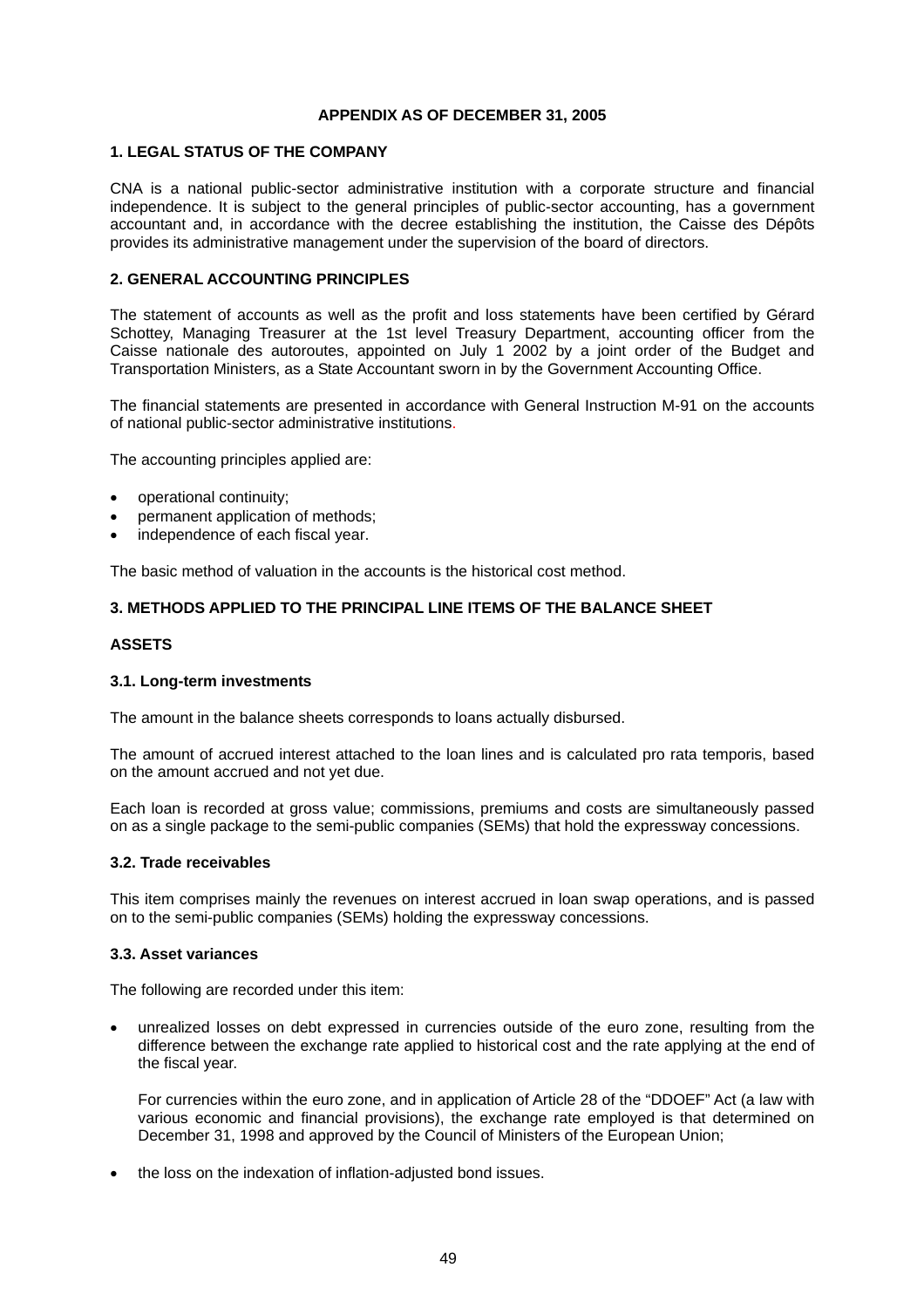Given CNA's duty in respect of transparency to the semi-public companies (SEMs) holding the expressway concessions, no provisions on these items have been recorded.

## **LIABILITIES**

## **3.4. Borrowings**

Borrowings are recorded at their reimbursement value. Borrowings in foreign currencies are translated and recorded on the basis of the exchange rate prevailing on the last day of the fiscal year.

Interest accrued on borrowings in France and abroad is calculated pro rata temporis. For borrowings in currencies not in the euro zone euro, this interest is measured on the basis of the exchange rate prevailing on the last day of the fiscal year.

## **3.5. Operating debt**

Operating debt corresponds to cash advances from the semi-public companies holding expressway concessions, the reversion to these companies of the earnings on interest accrued on loan swaps, and to interest accrued on current cash assets to be repaid to them.

## **3.6. Variances on liabilities**

This item includes:

unrealized gains on borrowings in foreign currencies not in the euro zone, resulting from the difference between the exchange rate applied to historical cost and the exchange rate applying at the end of the fiscal year.

For currencies within the euro zone, and in application of Article 28 of the "DDOEF" Act (a law with various economic and financial provisions), the exchange rate employed is that determined on December 31, 1998 and approved by the Council of Ministers of the European Union;

• the loss due to the effects of indexation of inflation-adjusted bond issues on loans to semi-public companies holding expressway concessions.

## **4. OFF-BALANCE SHEET COMMITMENTS**

#### **Loan swaps**

These concern either swaps of foreign currencies against euros, or hedging through interest-rate swaps.

For foreign exchange operations, off-balance sheet amounts in euros are calculated on the basis of the exchange rate applying at the end of the fiscal year, while the initial borrowing remains under liabilities in the balance sheet. Revaluation differences are recorded under exchange rate variances (unrealized gains or losses).

For interest-rate swaps, only the par values are recorded when the swaps are initiated.

#### **5. COMMENTS ON THE INCOME STATEMENT**

## **EXPENSES**

#### **5.1. Fees paid to intermediaries**

This item is made up of placement commissions – on loans issued in the French and foreign markets, the annual subscription fee to Euronext and the remuneration of rating agencies.

#### **5.2. Reimbursement of management fees to the CDC**

These fees are for services billed by the Caisse des Dépôts in exchange for the administrative, accounting and financial management services it provides to CNA.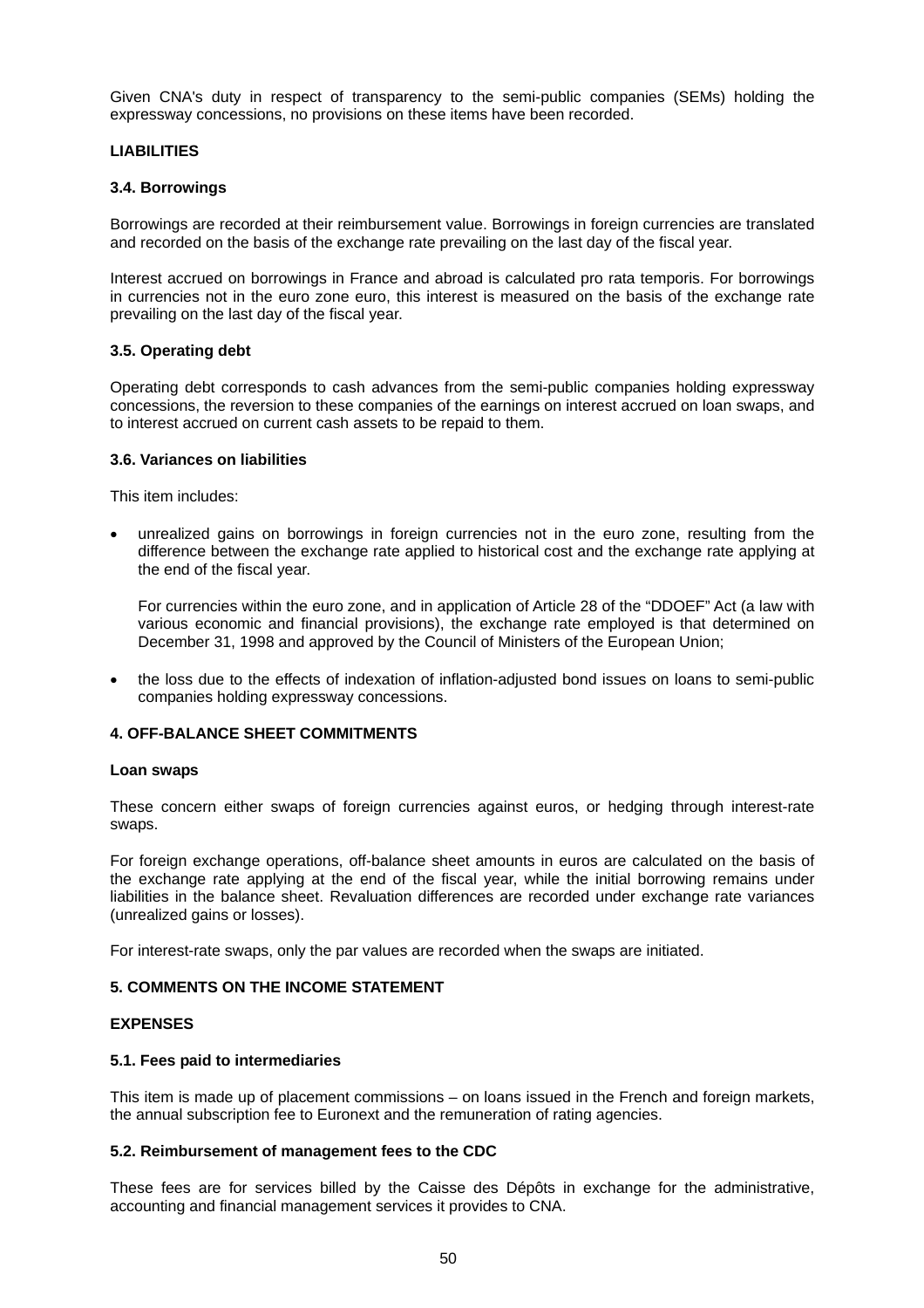## **5.3. Commissions for financial services**

These are financial services commissions on coupons due and bonds amortized, paid to intermediaries holding securities accounts and other financial intermediaries.

### **5.4. Taxes, duties and similar payments**

Until 2003, this item covered payment for services rendered, in particular listing by Euronext.

### **5.5. Payment of financial revenues to the semi-public companies holding expressway concessions**

Given that CNA must be transparent to the semi-public companies holding expressway concessions, the company repays to them the interest on funds invested with the CDC, foreign exchange gains and other financial revenues.

#### **5.6. Issue premiums below par**

Beginning in 2004, below-par issue premiums are recorded under financial expenses; the full amount is no longer recorded under amortization expense.

## **5.7. Equalization payment on the equity exchange offer**

The share exchange offer of 7/15/2005 gave rise to an equalization payment that was entirely borne by the semi-public expressway company concerned.

## **REVENUES**

#### **5.8. Share of the semi-public companies holding expressway concessions**

Given the above-mentioned required transparency, each semi-public company holding an expressway concession pays its share in the reimbursement of all CNA's operating financial, and exceptional expenses. Hence, net income for the year is systematically equal to zero.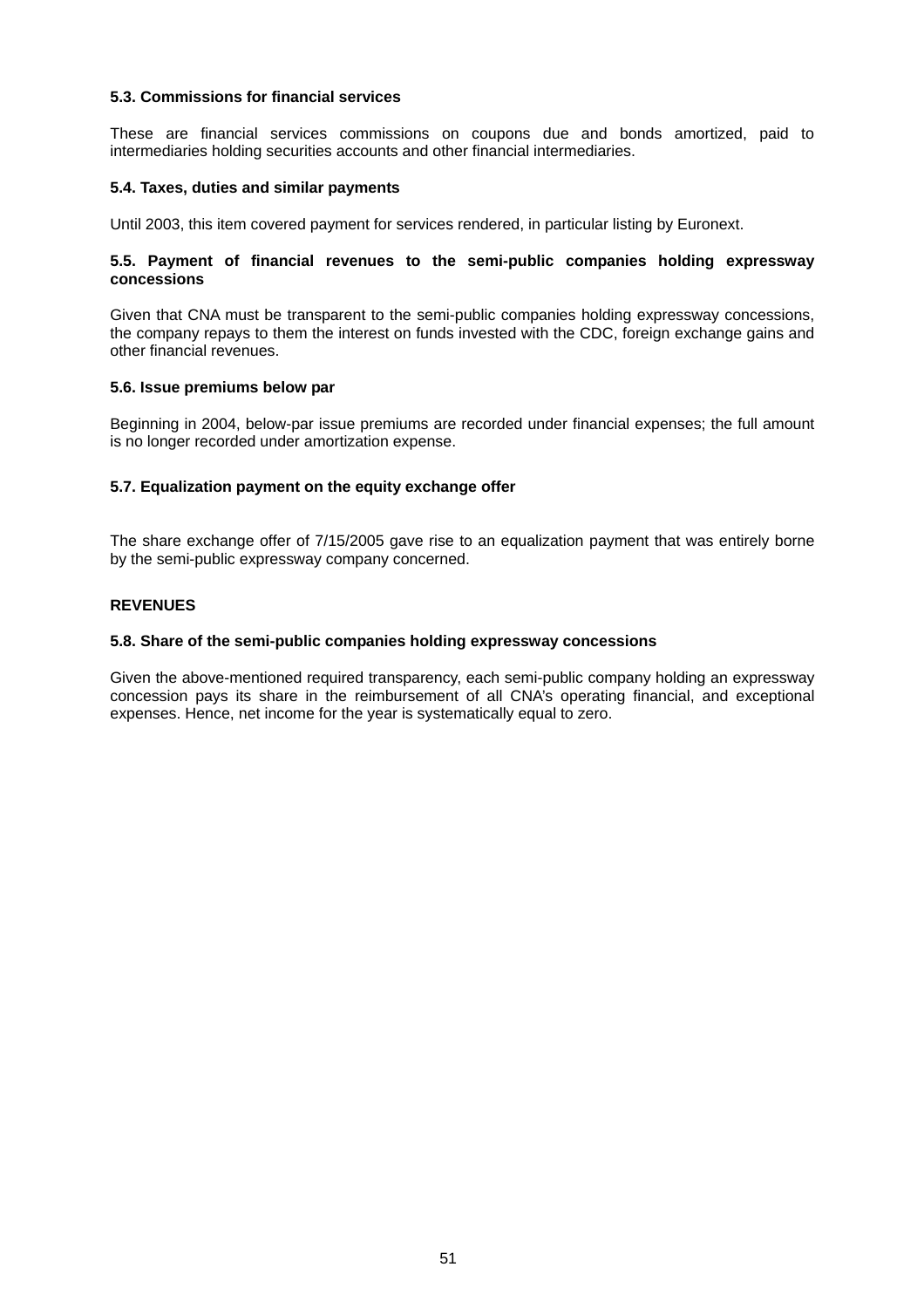### **COMMITMENTS ON FUTURES CONTRACTS**

#### **Nature of the operations**

CNA's futures contract transactions are detailed in the tables as set forth in paragraph 1 ("Financial Information") above.

These comprise foreign exchange (forex) and interest rate futures swaps (loan swaps) used to hedge future payments on loan issues in foreign currencies and in euros. The purpose of swap operations on loan issues in foreign currencies is to reduce foreign exchange risk inherent in debt in foreign currencies and to balance out the risks incurred on the different currencies in which CNA has borrowed.

Interest rate swap transactions are intended to change the nature of the interest rate on loans contracted.

## **GENERAL ACCOUNTING PRINCIPLES**

#### **Recognizing commitments**

Foreign currency swaps are recorded off-balance sheet in euros, on the basis of the exchange rate applying at the end of the fiscal year, while the initial loan remains recorded as a liability in the balance sheet. Differences in revaluation are recorded as unrealized gains or losses in forex translation.

For interest-rate swap operations, par values are recorded when the swaps are initiated.

Given CNA's duty in respect of transparency to the semi-public companies holding expressway concessions, who in the end bear the foreign-exchange risks, no provisions for exchange rate losses are recorded under liabilities.

#### **Recognition of revenues and expenses**

On maturity, flows on exchange and interest rate swaps are transferred to third-party accounts in order to reduce the level of revenues and expenses. Net income on the swap is recorded under "other financial expense" or "interest and related financial revenues."

Interest accrued on foreign currency swaps is measured on the basis of the exchange rate applying at the end of the fiscal year, with net income (loss) recorded under the items indicated above.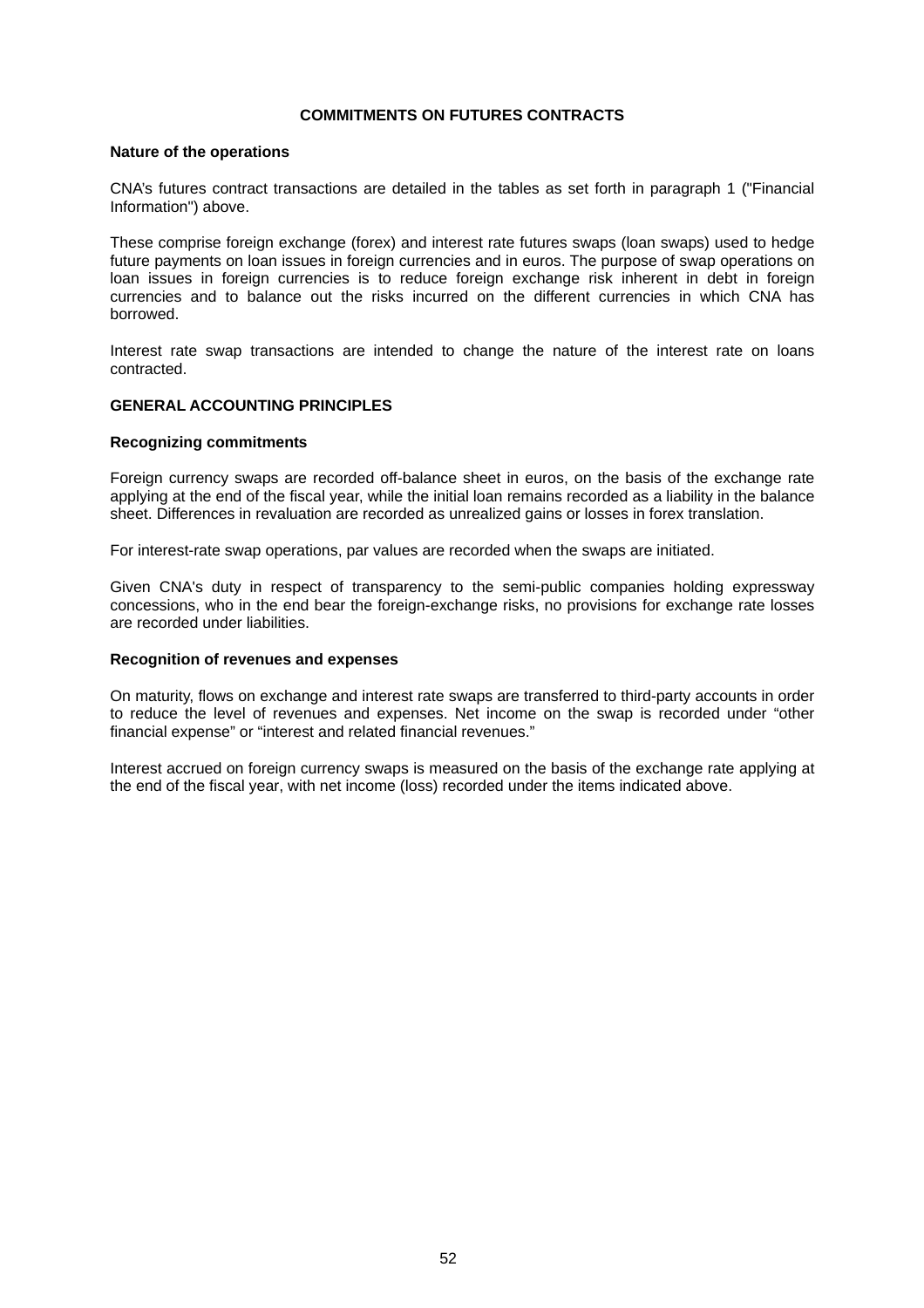## **TAXATION**

*The statements herein regarding taxation are based on the laws in force in France and/or, as the case may be, the Grand Duchy of Luxembourg as of the date of this Prospectus and are subject to any changes in law. The following summary does not purport to be a comprehensive description of all the tax considerations which may be relevant to a decision to purchase, own or dispose of the Bonds. Each prospective holder or beneficial owner of Bonds should consult its tax advisor as to the French or, as the case may be, the Luxembourg tax consequences of any investment in or ownership and disposition of the Bonds.* 

#### *EU Directive on the Taxation of Savings Income*

On 3 June 2003, the European Union adopted the Directive 2003/48/EC regarding the taxation of savings income in the form of interest payments (in this section "Taxation", the "**Directive**"). The Directive requires Member States as from 1 July 2005 to provide to the tax authorities of other Member States details of payments of interest and other similar income within the meaning of the Directive made by a paying agent within its jurisdiction to (or under circumstances to the benefit of) an individual resident in another Member State, except that Belgium, Luxembourg and Austria will instead impose a withholding system for a transitional period unless the beneficiary of interest payment elects for the exchange of information.

If a payment were to be made or collected through a Member State which has opted for a withholding system and an amount of, or in respect of tax were to be withheld from that payment, neither the Issuer nor any Paying Agent nor any other person would be obliged to pay additional amounts with respect to any Bond as a result of the imposition of such withholding tax.

In relation to French taxation, the Directive has been implemented in French law under Article 242 *ter* of the *Code général des impôts* (French general tax code) and Articles 49 I *ter* to 49 I *sexies* of the Schedule III to the *Code général des impôts*.

The Directive has been implemented in Luxembourg by the Law of 21 June 2005.

#### *French Taxation*

The Bonds, being denominated in euro, are deemed to be issued outside France, and accordingly payments of interest on, and other revenues with respect to the Bonds, are entitled to the exemption from deduction at source provided by article 131 *quater* of the French *Code général des impôts*. Accordingly such payments do not give the right to any tax credit from any French source

#### *Luxembourg Taxation*

There is no withholding tax for Luxembourg resident Bondholders on payments of interest (including accrued but unpaid interest). There is also no Luxembourg withholding tax payable on payments received upon repayment of the principal or upon redemption of the Bonds.

Luxembourg withholding tax on payments to individual Bondholders (resident in another EU country than Luxembourg) is required to be made since 1 July 2005 by Luxembourg paying agents pursuant to the Directive. The withholding tax rate is initially 15%, increasing steadily to 20% and to 35%.

A Luxembourg withholding tax may also in the future be introduced for interest payments made to Luxembourg individual residents.

#### **All prospective Bondholders should seek independent advice as to their tax positions.**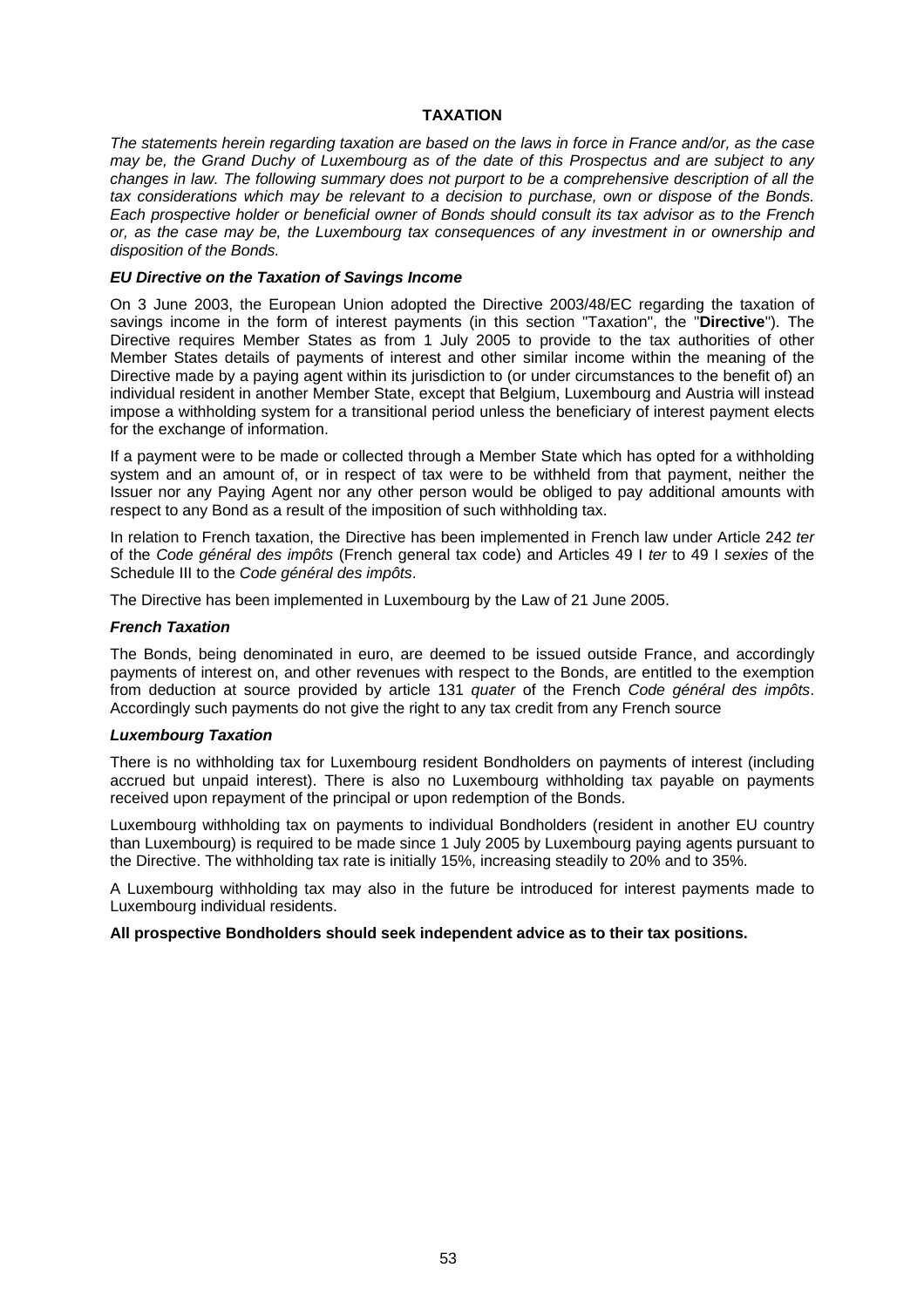## **SUBSCRIPTION AND SALE**

Pursuant to a subscription agreement dated 3 April 2007 (the "**Subscription Agreement**"), Société Générale (the "**Manager**") has agreed with the Issuer, subject to the satisfaction of certain conditions contained therein, to subscribe the Bonds at an issue price of 102.902 per cent. of the aggregate principal amount of the Bonds, plus accrued interest from, and including, 28 March 2007, to, but excluding, 5 April 2007 at a rate of 0.0983607 per cent. (calculated on the basis of the actual number of days elapsed) of their principal amount. In addition, the Issuer has agreed to reimburse the Manager in respect of certain of their legal and other expenses incurred in connection with the issue of the Bonds. The Subscription Agreement entitles the Manager to terminate it in certain circumstances prior to payment being made to the Issuer. The Issuer has agreed to indemnify the Manager against certain liabilities in connection with the offer and sale of the Bonds.

The underwriting commitment of Société Générale amounts Euro 124,000,000.

## **General Restrictions**

No action has been, or will be, taken in any country or jurisdiction that would permit a public offering of the Bonds, or the possession or distribution of this Prospectus or any other document relating to the Bonds, in any country or jurisdiction where action for that purpose is required. Accordingly, the Bonds may not be offered or sold, directly or indirectly, and no offering material relating to the Bonds may be distributed in or from, or published in, any country or jurisdiction except under circumstances that will result in compliance with any applicable laws and regulations.

## **European Economic Area**

In relation to each Member State of the European Economic Area which has implemented the Prospectus Directive (each, a "**Relevant Member State**"), Société Générale has represented and agreed that with effect from and including the date on which the Prospectus Directive is implemented in that Relevant Member State (the "**Relevant Implementation Date**"), it has not made and will not make an offer of Bonds to the public in that Relevant Member State and may, with effect from and including the Relevant Implementation Date, only offer at any time:

- (i) to legal entities which are authorised or regulated to operate in the financial markets or, if not so authorised or regulated, whose corporate purpose is solely to invest in securities; or
- (ii) to any legal entity which has two or more of (1) an average of at least 250 employees during the last financial year; (2) a total balance sheet of more than  $\epsilon$ 43,000,000 and (3) an annual turnover of more than €50,000,000, as shown in its last annual or consolidated accounts; or
- (iii) in any other circumstances which do not require the publication by the Issuer of a prospectus pursuant to Article 3 of the Prospectus Directive.

For the purposes of this provision, the expression an "**offer of Bonds to the public**" in relation to any Bonds in any Relevant Member State means the communication in any form and by any means of sufficient information on the terms of the offer and the Bonds to be offered so as to enable an investor to decide to purchase or subscribe the Bonds, as the same may be varied in that Member State by any measure implementing the Prospectus Directive in that Member State and the expression "**Prospectus Directive**" means Directive 2003/71/EC and includes any relevant implementing measure in each Relevant Member State.

#### **United States**

The Bonds have not been and will not be registered under the US Securities Act of 1933 as amended (the "**Securities Act**"). The Bonds may not be offered or sold within the United States or to, or for the account or benefit of, U.S. persons except in certain transactions exempt from the registration requirements of the Securities Act. Terms used in this paragraph have the meanings given to them by Regulation S under the Securities Act ("**Regulation S**").

Société Générale has agreed that, except as permitted by the Subscription Agreement, it will not offer or sell the Bonds (i) as part of their distribution at any time or (ii) otherwise until 40 days after the later of the commencement of the offering and the Closing Date, within the United States or to, or for the account or benefit of, U.S. persons, and it will have sent to each dealer to which it sells Bonds during the distribution compliance period a confirmation or other notice setting forth the restrictions on offers and sales of the Bonds within the United States or to, or for the account or benefit of, U.S. persons. Terms used in this paragraph have the meanings given to them by Regulation S.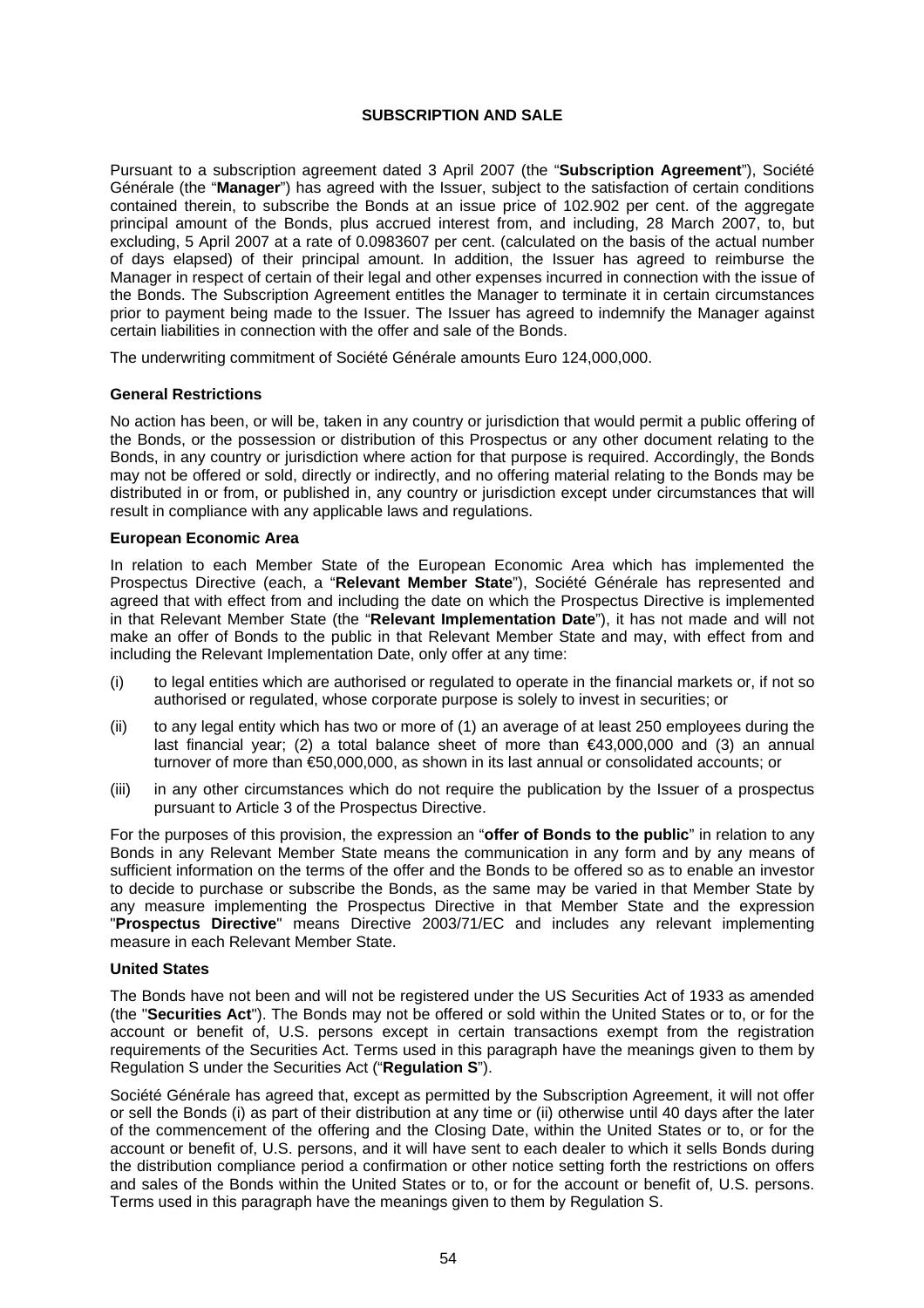The Bonds are being offered and sold outside of the United States to non-U.S. persons in reliance on Regulation S.

In addition, until 40 days after the commencement of the offering of the Bonds, an offer or sale of Bonds within the United States by any dealer (whether or not such dealer is participating in the offering) may violate the registration requirements of the Securities Act.

## **United Kingdom**

Société Générale has represented and agreed that:

- (i) it has only communicated or caused to be communicated and will only communicate or cause to be communicated any invitation or inducement to engage in investment activity (within the meaning of section 21 of the Financial Services and Markets Act 2000 (the "**FSMA**")) received by it in connection with the issue or sale of any Bonds in circumstances in which section 21(1) of the FSMA does not apply to the Issuer; and
- (ii) it has complied with and will comply with all applicable provisions of the FSMA with respect to anything done by it in relation to the Bonds in, from or otherwise involving the United Kingdom.

## **France**

Each of the Issuer and Société Générale have represented and agreed that it has not offered or sold, and will not offer or sell, in connection with their initial distribution, directly or indirectly, any Bonds in the Republic of France, and has not distributed or caused to be distributed and will not distribute or cause to be distributed in the Republic of France this Prospectus or any other offering material relating to the Bonds, except to (i) providers of investment services relating to portfolio management for the account of third parties (*personnes fournissant le service d'investissement de gestion de portefeuille pour compte de tiers*), and/or (ii) qualified investors (*investisseurs qualifiés*), all as defined in, and in accordance with, articles L.411-1, L.411-2 and D.411-1 to D.411-3 of the French *Code monétaire et financier*.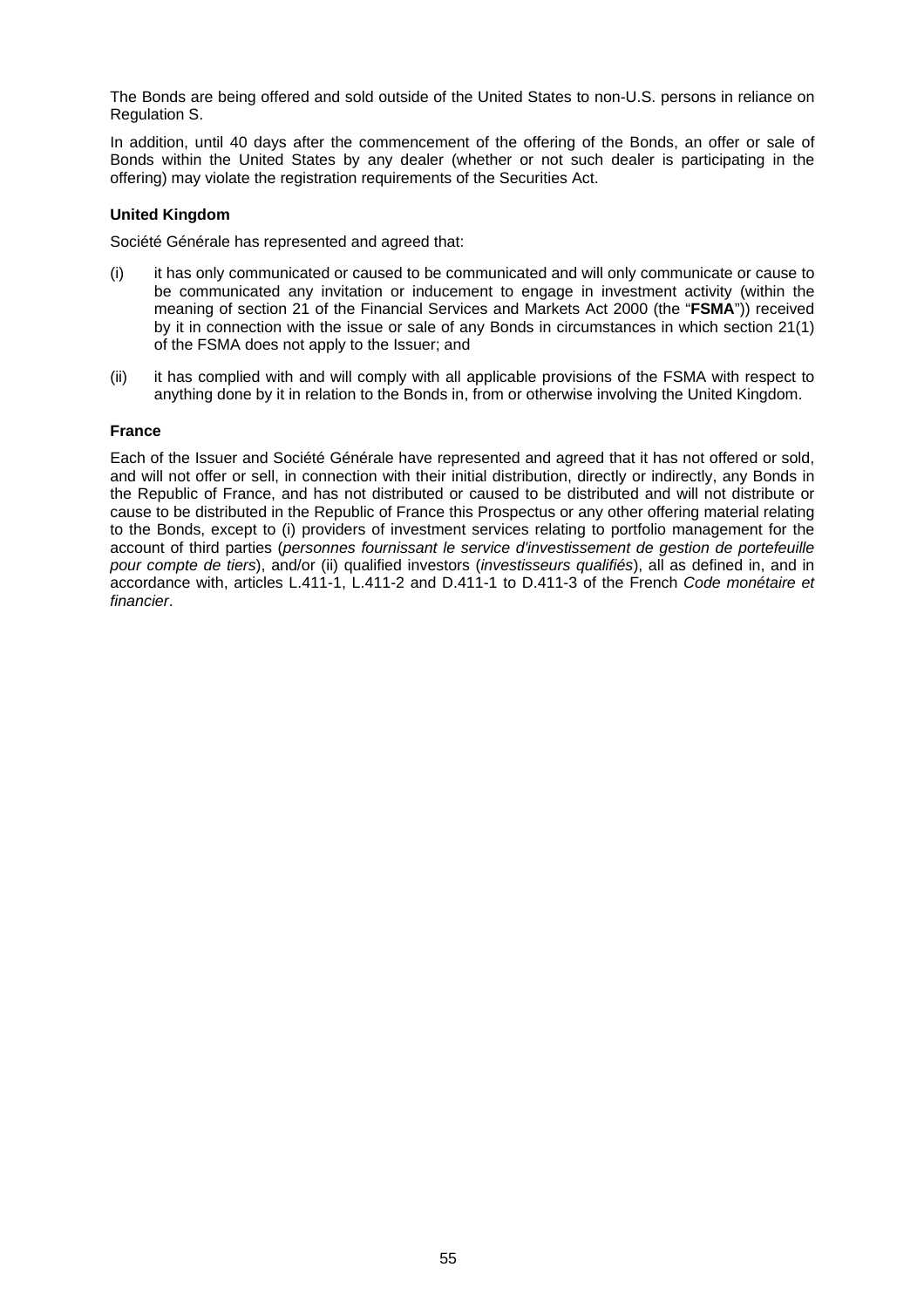### **GENERAL INFORMATION**

- **1** The Bonds have been accepted for clearance through Euroclear (boulevard du Roi Albert II, 1210 Bruxelles, Belgique) and Clearstream, Luxembourg (42, avenue JF Kennedy, 1855 Luxembourg, Luxembourg) with the Common Code 016476889 and Euroclear France (155, rue Réaumur, 75081 Paris Cedex 02 France) with the International Securities Identification Number (ISIN) FR0000473217.
- **2** Application has been made for the Bonds to be admitted to trading and listed on the Eurolist by Euronext Paris S.A. and the Regulated Market of the Luxembourg Stock Exchange. The total expenses of the issue are estimated to EUR 80,100.
- **3** For the sole purpose of the listing of the Bonds on the Eurolist by Euronext Paris S.A., and pursuant to Articles L.412-1 and L. 621-8 of the French *Code monétaire et financier*, this Prospectus has been submitted to the *Autorité des marchés financiers* and received visa n°07- 110 dated 2 April 2007.

For the sole purpose of the admission to trading of the Bonds on the Regulated Market of the Luxembourg Stock Echange, the *Autorité des marchés financiers* has been requested, upon approval of this Prospectus, to provide the *Commission de surveillance du secteur financier* in Luxembourg with a certificate of approval pursuant to article 18 of the Prospectus Directive, attesting that this Prospectus has been drawn up in accordance with the Prospectus Directive.

- **4** Any Bondholder will have the right, during the fifteen-day period preceding the holding of each meeting of the General Meeting of Bondholders, to consult and make a copy of the resolutions and reports to be presented at the meeting, which will be available for inspection at the principal office of the Issuer, at the specified office of the Fiscal Agent and any other place specified in the notice of meeting.
- **5** The Issuer has obtained all necessary consents, approvals and authorisations in the Republic of France in connection with the issue and performance of its obligations under the Bonds. The issue of the Bonds was duly authorised pursuant to a resolution of the *Conseil d'administration* of the Issuer dated 7 December 2006, authorising the Issuer to issue bonds up to a maximum amount of Euro 124,000,000 in 2007, and the approval of the Minister of the Economy, Finance and Industry on 20 March 2007.
- **6** The yield of the Bonds is 4.165 per cent.
- **7** Eurolist of Euronext Paris S.A. and the Regulated Market of the Luxembourg Stock Exchange are the regulated markets on which, to the knowledge of the Issuer, securities of the same class of the Bonds are already admitted to trading.
- **8** Save as discussed in "Subscription and Sale" and as far as the Issuer is aware, no person involved in the issue of the Bonds has an interest material to the issue. To the Issuer's knowledge, there is no conflict of interest between any duties of the members of the Board of Directors and of the Secretary General and their private interests or other duties.
- **9** Save as disclosed in the Prospectus, there has been no significant change in the financial or trading position of the Issuer since 31 December 2006 and no material adverse change in the prospects of the Issuer since 31 December 2006.
- **10** There have been no governmental, legal or arbitration proceedings (including any such proceedings which are pending or threatened of which the Issuer is aware) during the period covering at least the 12 months prior to the date of this Prospectus which may have, or have had in the recent past, significant effects on the Issuer's financial position or profitability.
- **11** At the date of this Prospectus there are no material contracts (other than those entered into in the ordinary course of the Issuer's business) which could result the Issuer being under an obligation or entitlement that is material to the Issuer's ability to meet its obligations to Bondholders in respect of the Bonds being issued.
- **12** So long as any of the Bonds remain outstanding, copies of the most recent annual and semiannual financial statements of the Issuer may be obtained without charge from the Issuer at the specified offices for the time being of the Fiscal Agent and the Paying Agents during normal business hours. Copies of the Prospectus and the annual financial statements of the Issuer as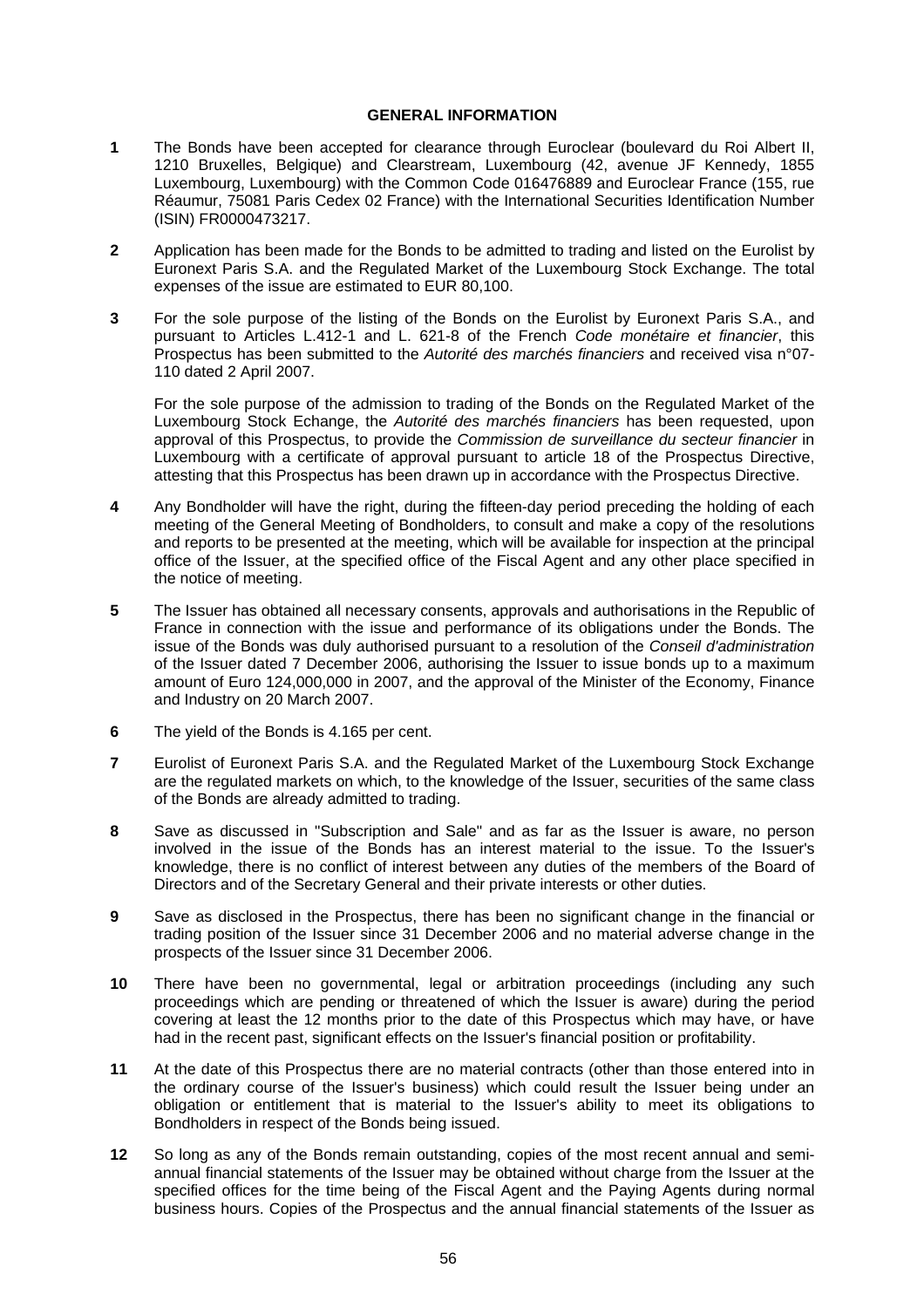of 31 December 2005 and 31 December 2006 will be available for inspection and may be obtained free of charge from 5 April 2007 at the specified offices for the time being of the Fiscal Agent and the Paying Agents during normal business hours. Copies of the Fiscal Agency Agreement and of the constitutive documents of the Issuer will be available for inspection at the specified offices for the time being of the Fiscal Agent and the Paying Agents during normal business hours.

The Issuer publishes annual accounts and semi-annual accounts.

**13** The Issuer's financial statements have been certified by the Accounting Agent (*Agent Comptable*) of the Issuer.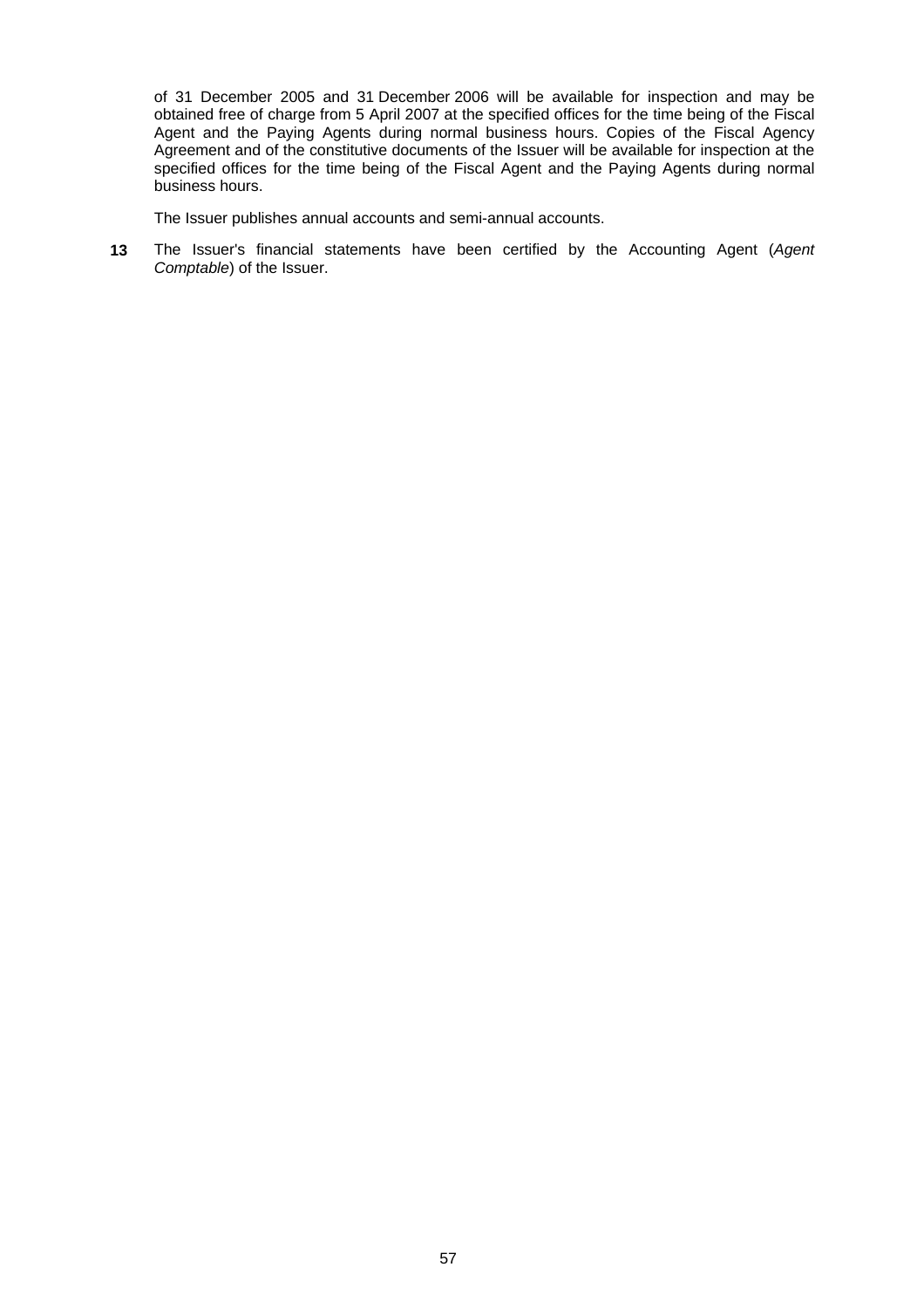## **PERSONS RESPONSIBLE FOR THE INFORMATION GIVEN IN THE PROSPECTUS**

*In the name of the Issuer:* 

I declare that, having taken all reasonable care to ensure that such is the case, the information contained in this Prospectus is, to the best of our knowledge, in accordance with the facts and contains no omission likely to affect its import.

Albert Péry Secrétaire Général **Caisse Nationale des Autoroutes** 

## **VISA OF THE** *AUTORITE DES MARCHES FINANCIERS*

In accordance with articles L. 412-1 et L. 621-8 of the *Code monétaire et financier* and its *Règlement général*, in particular articles 211-1 à 216-1, the *Autorité des marchés financiers* has granted to this Prospectus the visa n°07-110 on 2 April 2007. This Prospectus has been prepared by the Issuer and its signatories assume responsibility for it. In accordance with article L.621-8-1-I of the *Code monétaire et financier*, the visa has been granted following an examination by the *Autorité des marchés financiers* of "whether the document is complete and comprehensible, and whether the information in it is coherent". It does not imply that the *Autorité des marchés financiers* has verified the accounting and financial data set out in it and the appropriateness of the issue of the Bonds.

The legal notice will be published in the *Bulletin des Annonces légales obligatoires* (BALO) of 4 April 2007.